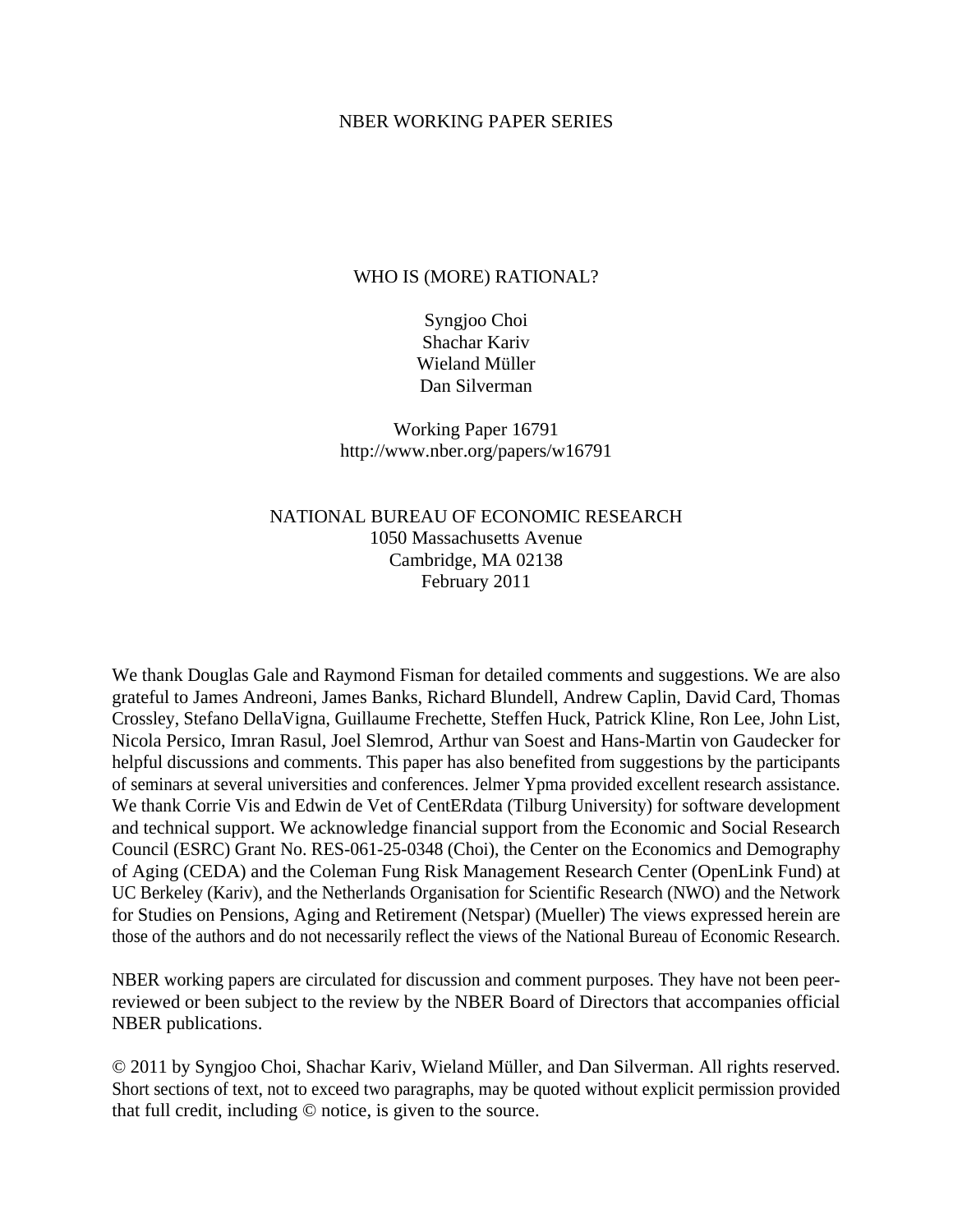Who Is (More) Rational? Syngjoo Choi, Shachar Kariv, Wieland Müller, and Dan Silverman NBER Working Paper No. 16791 February 2011 JEL No. C93,D01,D03,D12,D81

### **ABSTRACT**

Revealed preference theory offers a criterion for decision-making quality: if decisions are high quality then there exists a utility function that the choices maximize. We conduct a large-scale field experiment that enables us to test subjects' choices for consistency with utility maximization and to combine the experimental data with a wide range of individual socioeconomic information for the subjects. There is considerable heterogeneity in subjects' consistency scores: high-income and high-education subjects display greater levels of consistency than low-income and low-education subjects, men are more consistent than women, and young subjects are more consistent than older subjects. We also find that consistency with utility maximization is strongly related to wealth: a standard deviation increase in the consistency score is associated with 15-19 percent more wealth. This result conditions on socioeconomic variables including current income, education, and family structure, and is little changed when we add controls for past income, risk tolerance and the results of a standard personality test used by psychologists.

Syngjoo Choi Department of Economics University College London syngjoo.choi@ucl.ac.uk

Shachar Kariv Department of Economics University of California, Berkeley Berkeley, CA 94720 kariv@berkeley.edu

Wieland Müller Department of Economics University of Vienna (Austria) and Tilburg University (The Netherlands) wieland.mueller@univie.ac.at

Dan Silverman Department of Economics University of Michigan Ann Arbor MI 48109-1220 and NBER dansilv@umich.edu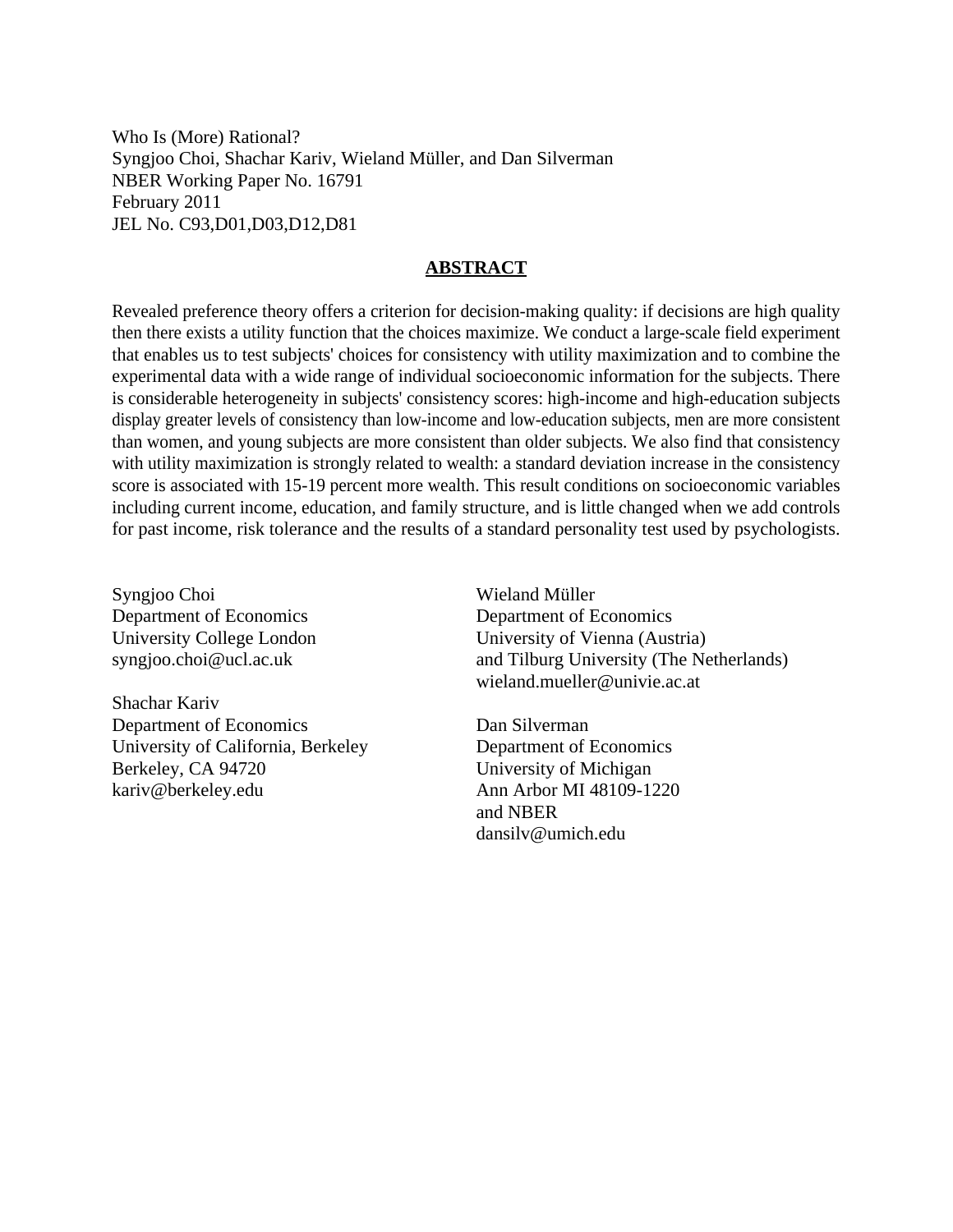Keywords: Decision-making quality, rationality, revealed preference, risk, wealth differentials, Netherlands, experiment, CentERpanel.

### 1 Introduction

Traditional economic analysis assumes that choices are rational; decision makers choose their preferred alternative from the feasible set given the information available to them. In this standard view, heterogeneity in choices is attributed to heterogeneity in preferences, information, beliefs, or constraints. More recently, several strands of empirical research consider heterogeneity in choices driven, also, by differences in the *quality* of decision-making. Prominent examples of this research include Ameriks et al. (2003), Bernheim and Garrett (2003), and Agarwal et al. (2009).

Whether we treat individuals as high-quality decision makers has important consequences. If decision-making skills are poor or the costs of making an optimal decision are high, then there are potentially important wedges between the choices that some individuals actually make and the choices they would make if they had the skills or knowledge to make higher quality decisions. These wedges matter because then "revealed" preferences may not be "true" underlying preferences. In that case, positive predictions or welfare conclusions based on the revealed preferences may be misleading.

While the possibility of heterogeneity in decision-making quality has important consequences for economic analysis, definitive judgment about the quality of decision-making is generally made difficult by twin problems of *identification* and *measurement*. The identification problem is to distinguish differences in decision-making quality from unobserved differences in preferences, information, beliefs or constraints. Identification is important because welfare conclusions and thus (constrained) optimal policy will depend on the sources of any systematic differences in choices. The measurement problem is to define and implement a *portable*, *practical*, *autonomous*, *quantifiable*, and economically interpretable measure of decision-making quality.

In this paper, we measure aspects of decision-making quality by calculating how nearly individual choice behavior in an experiment complies with economic rationality in the sense of a consistent (complete and transitive) preference ordering. Classical revealed preference theory tells us that choices are consistent with maximizing a (well-behaved) utility function if and only if they satisfy the Generalized Axiom of Revealed Preference (GARP). We take the view that if there is no utility function that choices maximize then those choices cannot be considered purposeful and, in this way, high quality. This criterion for decision-making quality is not as restrictive as might be thought. It simply requires consistent preferences over all possible alternatives, and choices that correspond to the most preferred alternative in the feasible set. Any consistent preference ordering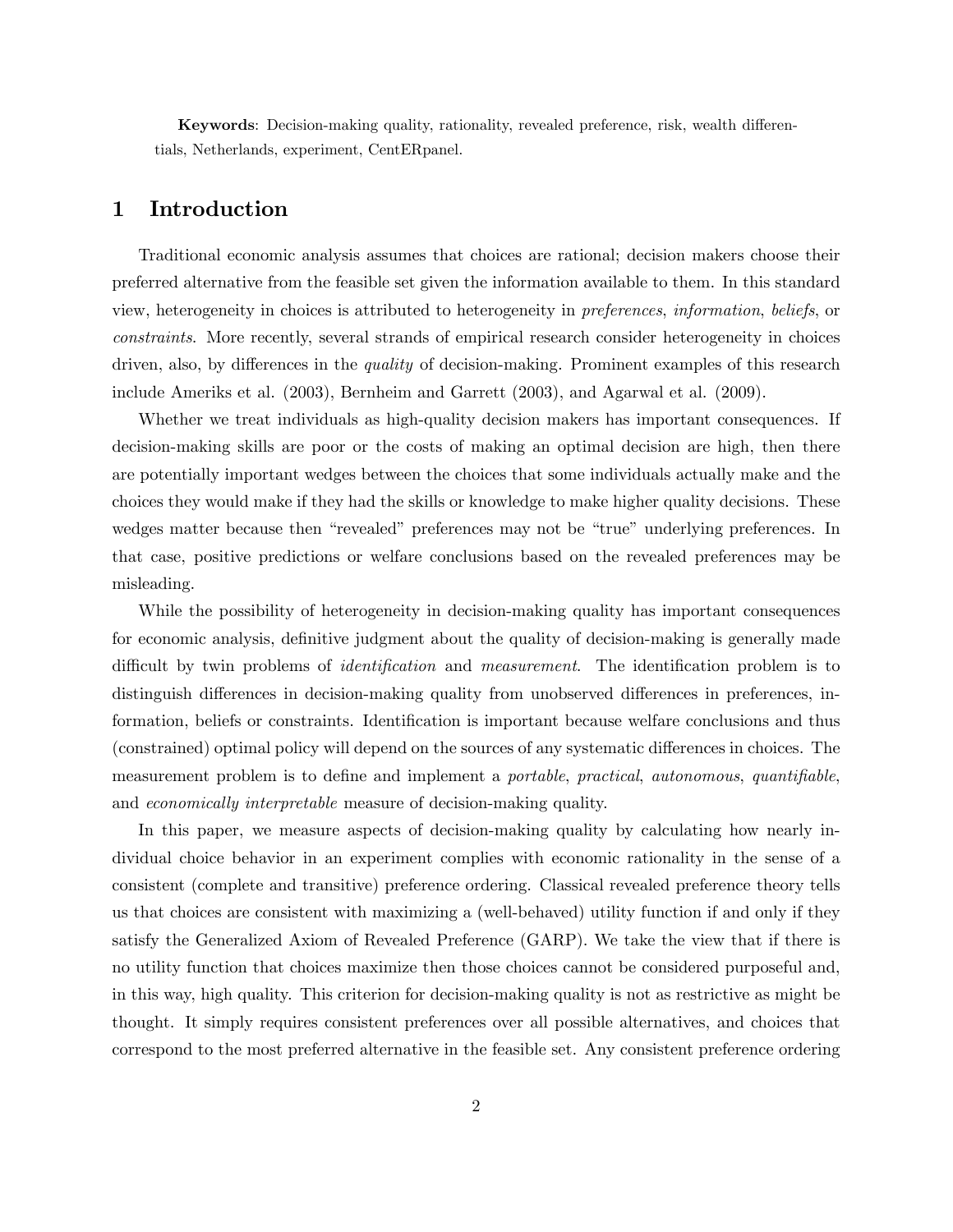is admissible.<sup>1</sup>

Because GARP offers an exact test (either choice data satisfy GARP or they do not), a variety of goodness-of-Öt indices have been proposed for quantifying the extent of violation. The main index is Afriat's (1972) Critical Cost Efficiency Index (CCEI). By definition, the CCEI is bounded between zero and one. The closer it is to one, the closer the data are to satisfying GARP; and the difference between the CCEI and one can be interpreted as an upper bound of the fraction of income that an individual is "wasting" by making inconsistent choices.

Using revealed preference axioms, we test whether choice behavior in an experimental setting by a broad population is consistent with the utility maximization model. Our points of departure from the literature on decision-making quality, cognitive and non-cognitive skills, and economic outcomes derive from two observations:

- [1] Consistency with utility maximization does not depend on preferences, and the experimental task we study makes no special demands of outside knowledge or expertise. This helps to isolate heterogeneity in decision-making quality from heterogeneity in preferences, information, beliefs or constraints (the identification problem).
- [2] The CCEI (and other goodness-of-Öt indices) has a coherent economic interpretation and is easily adapted for application in a variety of decision domains. The theoretical framework and portability of the measure are valuable for drawing conclusions that go beyond the particular setting of the experiment (the measurement problem).

There is a vast amount of work on the rationality of decisions, and laboratory experiments have provided key empirical guideposts for developments in this area. To connect the insights that we have gained from the experimental study of rational choice under laboratory conditions to practical questions in the broader world, we conducted an experiment using the CentERpanel, a representative sample of over 2,000 Dutch-speaking households in the Netherlands. The advantage of using the CentERpanel is the wide range of individual sociodemographic and economic information that it provides about the panel members.

In our experiment, we present subjects with 25 standard consumer decision problems that can be interpreted either as the selection of a bundle of commodities from a standard budget line or the allocation of an endowment between risky assets. These decision problems are presented using

<sup>1</sup>Our laboratory experiment involves decision making under risk (more below). Our criterion for decision-making quality does not, however, rely on a specific theory of risk preferences. In particular, the criterion does not require consistency with the Savage (1954) axioms. This is important because a great deal of experimental study of choice under risk involves observed violations of Expected Utility Theory (EUT). Camerer (1995) and Starmer (2000) review the experimental and theoretical work that focuses on evaluating non-EUT theories.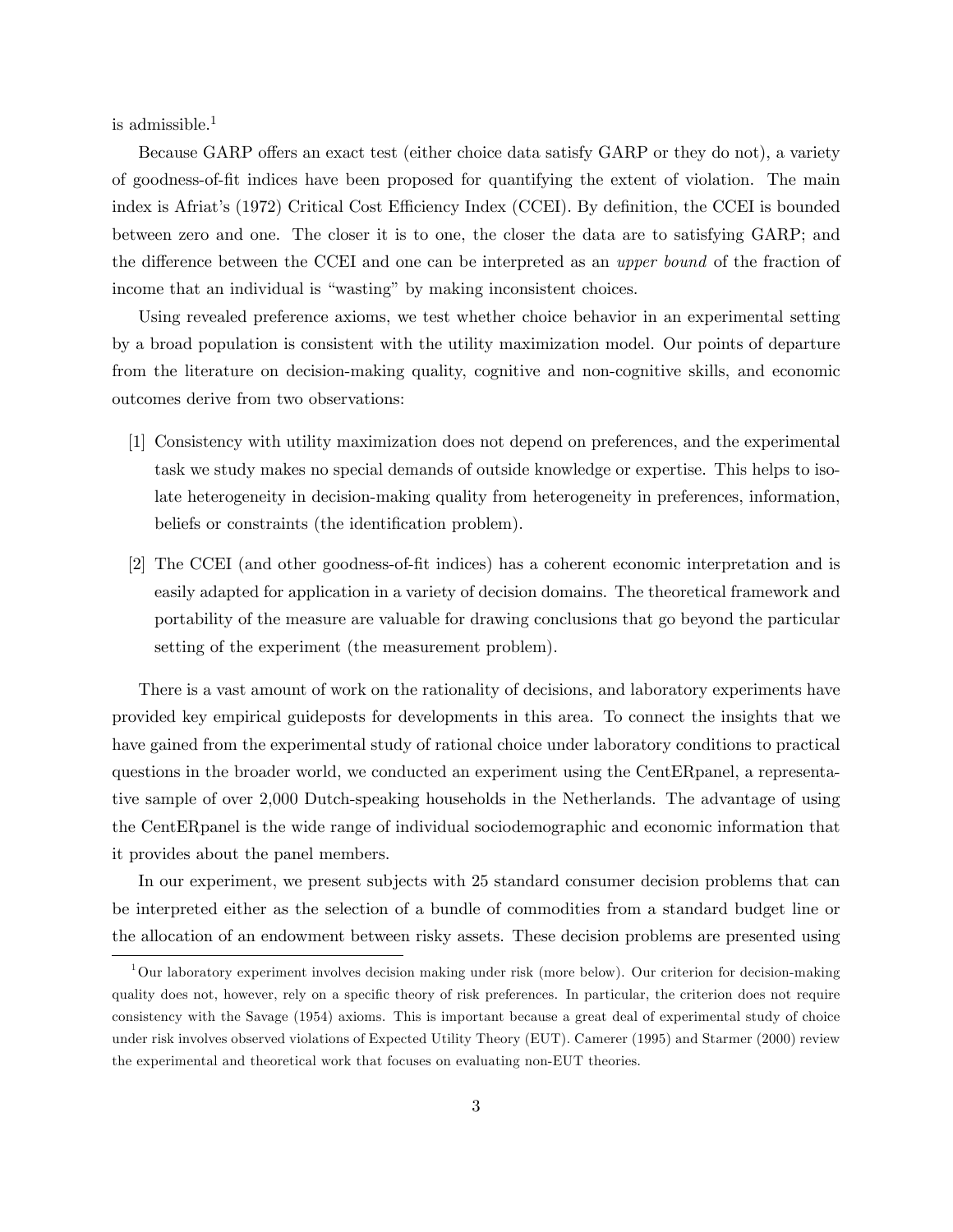a graphical interface introduced by Choi et al. (2007a) and used by Choi et al. (2007b). Because the design is user-friendly, it is possible to present each subject with many choices in the course of a short experimental session, yielding a much larger data set than has been possible in the past. This allows us to analyze the data at the level of the individual subject rather than pooling data or assuming homogeneity across subjects. Because choices are from standard budget lines, we can use revealed preference tests to investigate the extent to which the data comply with utility maximization. Because we observe many choices over a wide range of budget lines, the data allow high-power tests of revealed preference conditions.

By combining the capacity of our experimental setup with the CentERpanel, we provide three types of analysis:

- [1] We offer a purely descriptive overview of the average quality of decisions by evaluating the consistency of individual behaviors with the utility maximization model.
- [2] We then move to a regression analysis of the relationship between decision-making quality and sociodemographic and economic characteristics. In this way we address the question: "who is (more) rational?"
- [3] Finally, we connect the insights that we gain from the experimental study under laboratory conditions to practical questions concerning wealth differentials in the real world.

If we follow Varian's  $(1991)$  suggestion of a threshold of 0.95 for the CCEI, we find that 45.2 percent of our subjects' scores are above this threshold, and of those, 22.8 percent have no violations of GARP (a CCEI score of 1). To calibrate the CCEI scores we compare the behavior of our actual subjects to the behavior of simulated subjects whose payoffs are perturbed by small idiosyncratic preference shocks. We conclude that the choices of many subjects come close to satisfying GARP in the sense that their violations are small enough to be attributed to the effect of a "trembling hand." Nevertheless, over all subjects, the CCEI scores averaged 0.881, which implies that subjects on average waste as much as 12.0 percent of their earnings by making inefficient choices. There is also marked heterogeneity in the CCEI scores within and across the sociodemographic characteristics of our subjects. Figure 1 summarizes the mean CCEI scores and 95 percent confidence intervals across selected socioeconomic categories.<sup>2</sup> Alternative measures of GARP violations based on Varian (1990, 1991) and Houtman and Maks (1985) (HM) yield qualitatively similar conclusions.

<sup>&</sup>lt;sup>2</sup>In contrast, Choi et al. (2007b) report that 60 of their 93 subjects (64.6 percent) had CCEI scores above the 0.95 threshold and that over all subjects the CCEI scores averaged 0.937 (see Figure 1). The subjects of Choi et al. (2007b) were undergraduate students and staff at UC Berkeley, and the experiment was conducted at the Experimental Social Science Laboratory (Xlab) at UC Berkeley. We note that the subjects of Choi et al. (2007b) were given a larger and richer menu of budget sets which provides more opportunities to violate GARP.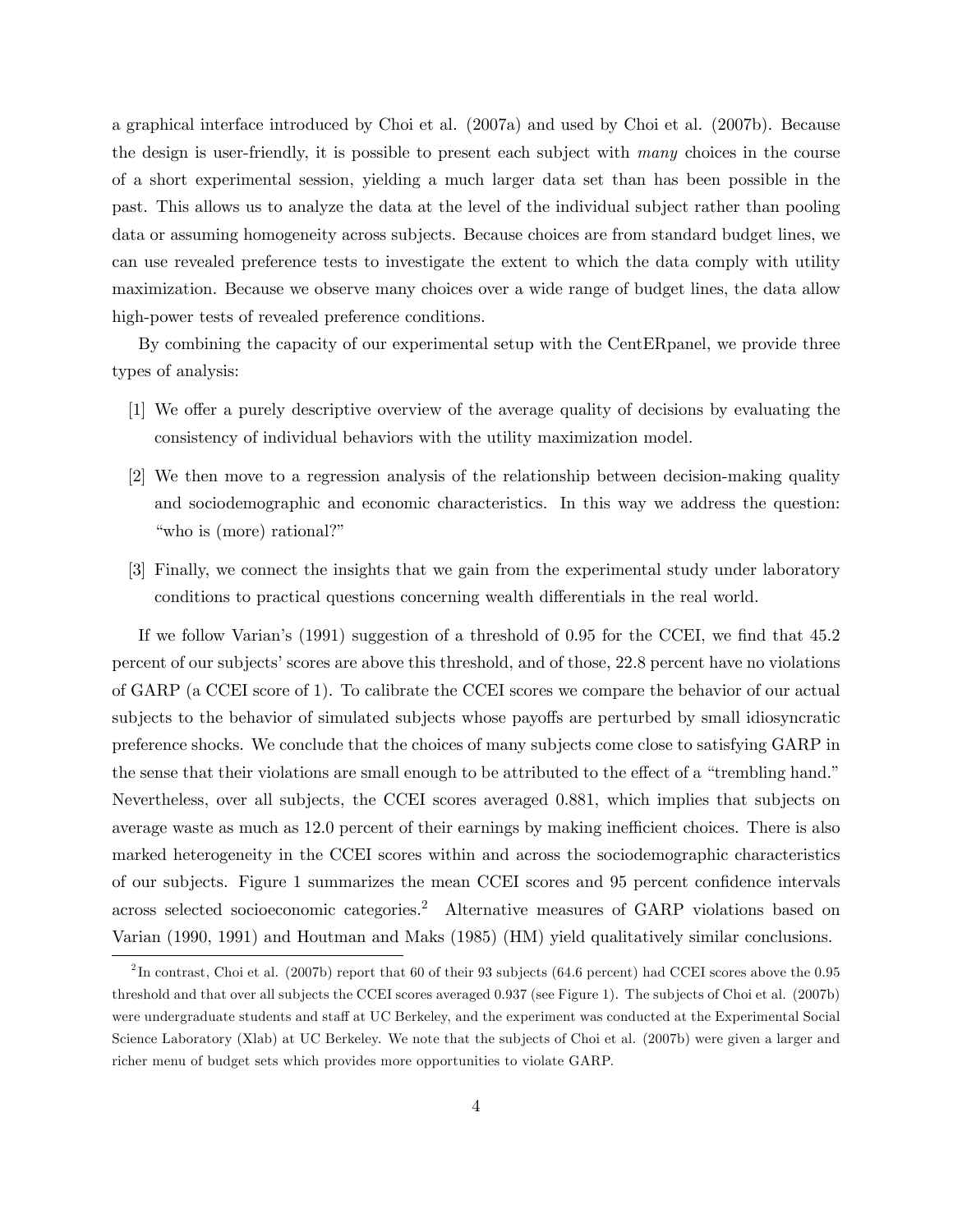#### [Figure 1 here]

We next move to studying, more systematically, the correlations between goodness-of-fit indices and sociodemographic and economic characteristics. Using Heckman's (1979) sample-selection model, we control for the possibility of sample-selection bias. Since the recruitment of CentERpanel members to experiments is random by construction, our instrumental variable is the number of completed CentERpanel questionnaires as a fraction of the total invitations to participate in the three months preceding our experiment.

Our main Öndings are that high-income and high-education subjects display greater levels of consistency than lower-income and lower-education subjects. Additionally, men are more consistent than women, and young subjects tend more toward utility maximization than those who are old. The magnitudes are large, implying, for example, that low-income subjects on average waste as much as 3.3 percentage points more of their earnings by making inefficient choices relative to highincome subjects. The corresponding numbers for low-education subjects, females, and old subjects are 2.6, 2.4, and 5.1, respectively.

Beyond consistency, we can also ask whether choices can be reconciled with a utility function with some normatively appealing properties. In decision-making under uncertainty, it is natural to ask whether choices are also consistent with the dominance principle in the sense of Hadar and Russell (1969)–that is, the requirement that an allocation should be preferred to another, regardless of subjects' risk attitudes, if it yields unambiguously higher monetary payoff. The dominance principle is compelling and generally accepted in decision theory.<sup>3</sup> Overall, the choices made by subjects in our experiment show low rates of stochastic dominance violations, which decrease with education level and increase with age.

Finally, we examine whether our proposed measure of decision-making quality  $-$  the consistency of the experimental data with the utility maximization hypothesis  $-\bar{a}$  is useful in explaining household wealth differentials. Wealth accumulation is determined by countless individual decisions, made over time in many different environments, and involving a host of different tradeoffs concerning risk, time, and personal and social consumption. The task of explaining wealth differentials therefore provides a particularly strong test of the predictive ability of our measure of decision-making quality. The test is relatively strong because it does not just examine the power of behaviors in the laboratory to predict related choices in a particular natural decision environment. Instead, it evaluates the ability of a parsimonious measure of decision-making quality (revealed preferences in the laboratory) to predict a broad economic outcome (wealth accumulation). The advantage of this approach is

<sup>&</sup>lt;sup>3</sup>As noted by Quiggin (1990) and Wakker (1993), theories of choice under uncertainty were amended to avoid violations of dominance.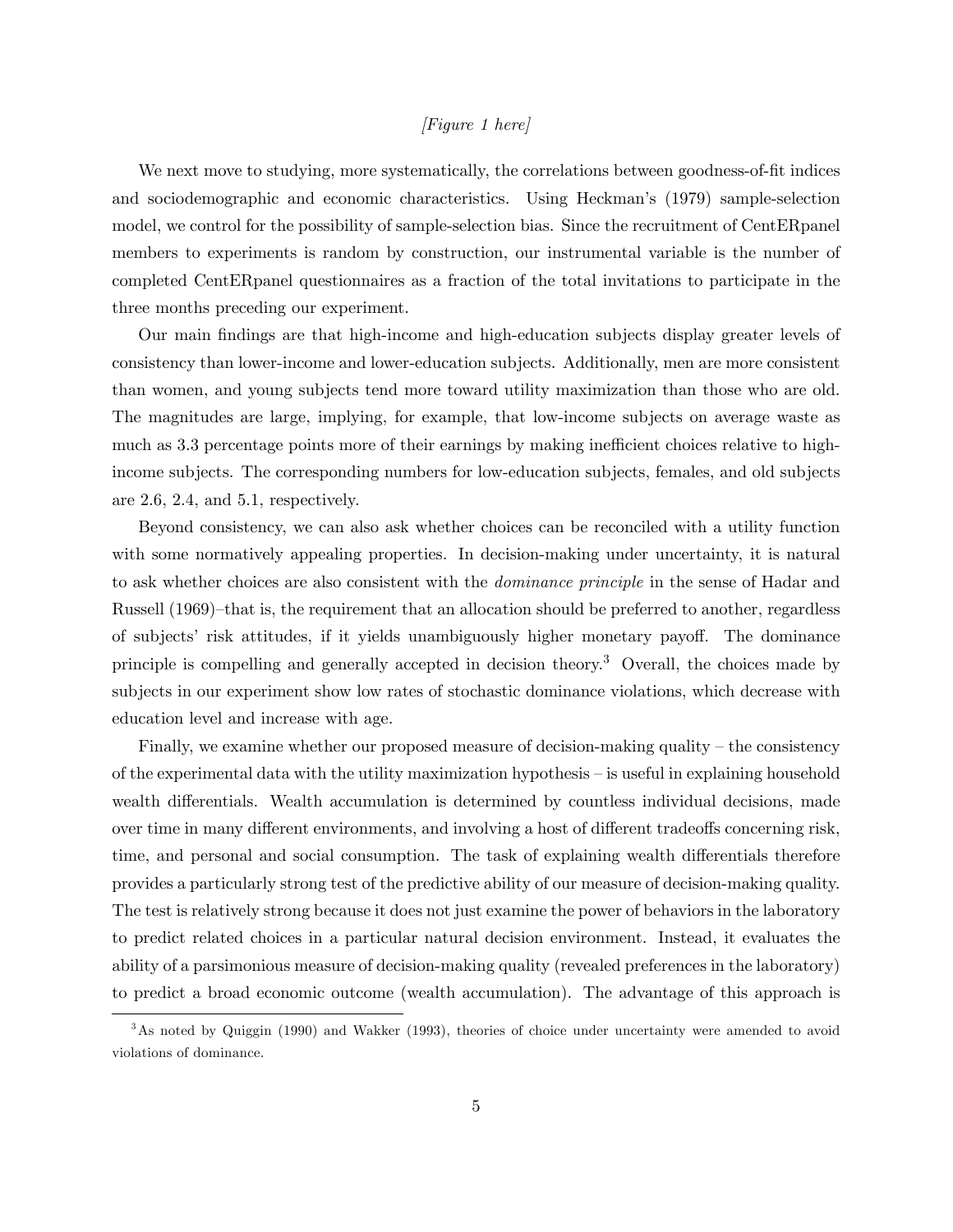that it provides a parsimonious description of the laboratory data and it increases our chance of rejecting the correlation, in Popper's sense.

We are also motivated to consider wealth accumulation by several studies that document large wealth differentials among households with similar life-time income. The extent to which these differentials can be explained either by standard observables, such as family structure or income volatility, or by standard unobservables, such as risk tolerance or intertemporal substitution, is a subject of some debate (see, Bernheim et al., 2001, Ameriks et al., 2003, and Scholz et al., 2006, for different perspectives). If heterogeneity in decision-making quality is an important determinant of wealth differentials, and if consistency with individual utility maximization in the experiment is a good proxy for decision-making quality, then the patterns of behavior that we observe in the laboratory should help explain differential patterns of wealth. Our data are particularly well-suited to such investigations, given the heterogeneity in our experimental outcomes, and the heterogeneity in our subject pool.

We find an economically large and statistically significant association between the CCEI and household wealth. The point estimates indicate that, conditional on measures of current income, education, basic sociodemographics and household structure, a standard deviation increase in the CCEI of the person who is primarily responsible for household financial matters is associated with 15-19 percent more household wealth. This result is little changed when we add controls for violations of the dominance principle, a summary measure of risk tolerance, and a standard conscientiousness test.<sup>4</sup> The point estimates indicate that the latter two measures are related to wealth in anticipated ways, but neither relationship is statistically distinguishable from zero. We find little evidence that the CCEI is capturing unobserved aspects of education or past income. We do, however, find evidence that those with higher CCEI scores are substantially more likely to own a home and they put a larger fraction of their wealth into their home. This is important because the favorable tax treatment of owner-occupied housing in the Netherlands gives home ownership important advantages over renting and over investing in other assets with similar market returns. In this way, owning a home and placing more wealth in mortgaged housing are often high quality financial decisions. Replacing the CCEI with consistency measures suggested by Varian (1990, 1991) and HM yields similar conclusions.

There are many important questions that remain to be explored using this data set. In work in progress, we use the same data to relate Öndings on individual-level risk attitudes from the

<sup>&</sup>lt;sup>4</sup>In psychology, conscientiousness is one of the "Big Five" factors (the other four are openness, extraversion, agreeableness, and neuroticism) of personality which are commonly used to measure human personality. Barrick and Mount (1991) conclude that conscientiousness appears to be the best predictor of economic outcomes. For a recent comprehensive discussion, see Block (2010).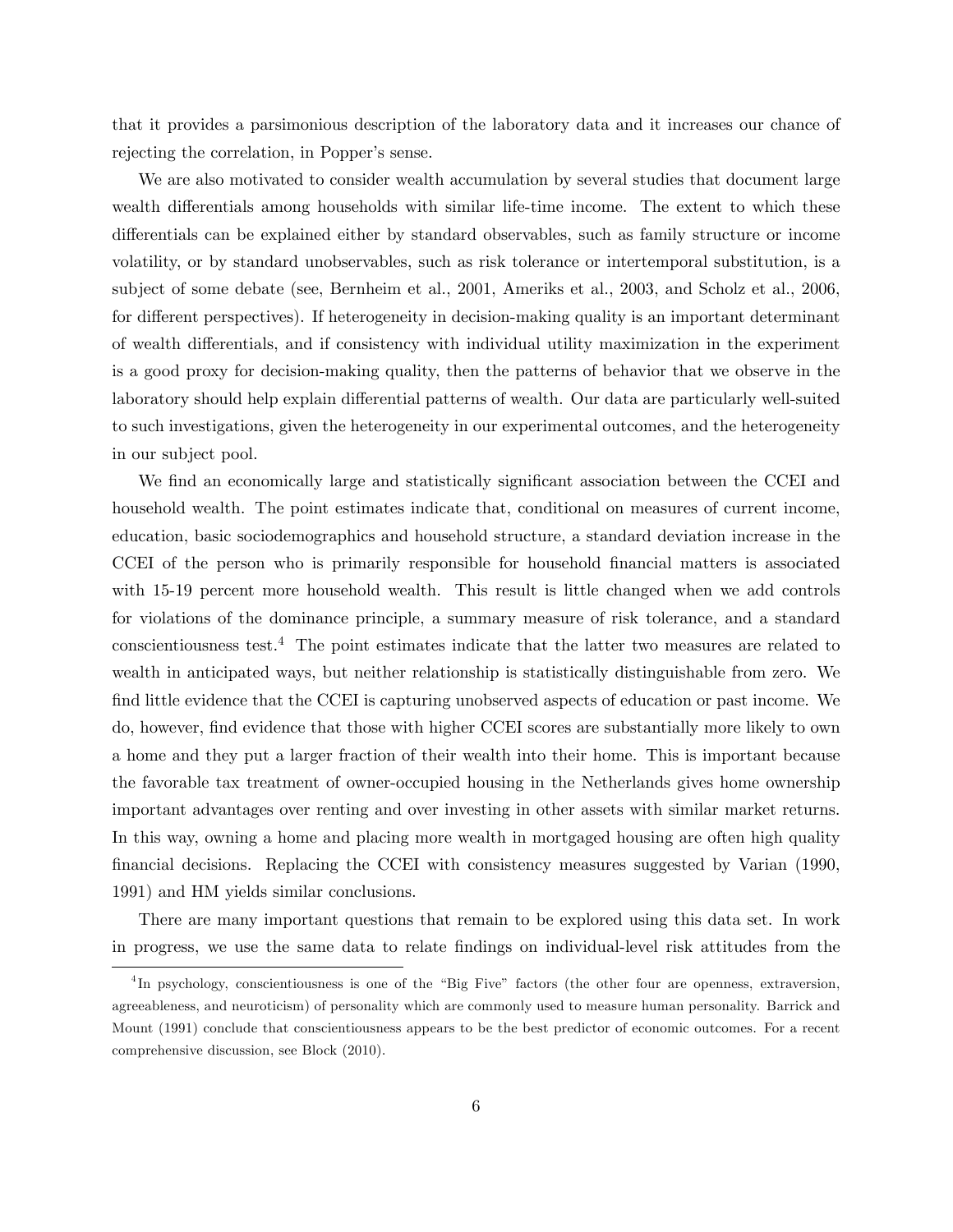experimental data with economic information and sociodemographic information on individuals. We explain heterogeneity in preferences and in types of behaviors in terms of sociodemographic variables and investigate the correspondence between individual investment and savings decisions and behavior in the laboratory. This enhances our understanding of important economic decisions such as savings and portfolio allocation, but it distracts from our fundamental purpose in this paper.

The rest of the paper is organized as follows. Section 2 further discusses the notion of decisionmaking quality. Section 3 describes the experimental design and procedures. Section 4 organizes the experimental data. Section 5 contains the analysis of the relationship between decision-making quality and sociodemographic and economic characteristics. Section 6 discusses the correspondence between decision-making quality and wealth differentials. Section 7 describes the margins along which we extend the previous literature. Section 8 contains some concluding remarks.

## 2 Decision-making quality

#### 2.1 Identification and measurement

A relatively new empirical literature considers heterogeneity in choices driven by differences in the quality of decision-making. This literature allows that the choices that some individuals actually make may be different from the choices they would make if they had the skills or knowledge to make better decisions. Research in this vein considers the possibility that, even if they have all relevant information, individuals might not have the ability to identify and make the choice that best meets their objectives.

Ameriks et al.  $(2003)$  is a prominent example. That paper provides evidence that differences in individuals' propensity to plan and budgeting behaviors, rather than more standard sources of heterogeneity, explain important variation in wealth accumulation. In another example, Bernheim and Garrett (2003) find evidence that employer-based financial education increases saving. Agarwal et al. (2009) show a U-shaped age pattern in the frequency of dominated choices regarding the use of credit, with both relatively young and old consumers more prone to error.<sup>5</sup>

 $5$ Restricting attention just to the quality of  $\emph{financial decision-making}$ , this literature also includes, among others, Duflo and Saez (2003) who investigate the effect of financial education on saving, beyond its effect on lifetime earnings; Lusardi and Mitchell (2007) document very low levels of financial planning, financial literacy, and a positive correlation between literacy, financial planning and wealth; and Cole and Shastry (2009) emphasize the importance of education, cognitive ability and financial literacy on financial market participation. Most recently, published in the November 2010 issue of the Economic Journal (Volume 120, Issue 548), Banks (2010) summarizes the research on the relationships between cognitive function, financial literacy and financial outcomes at older ages; Smith et al.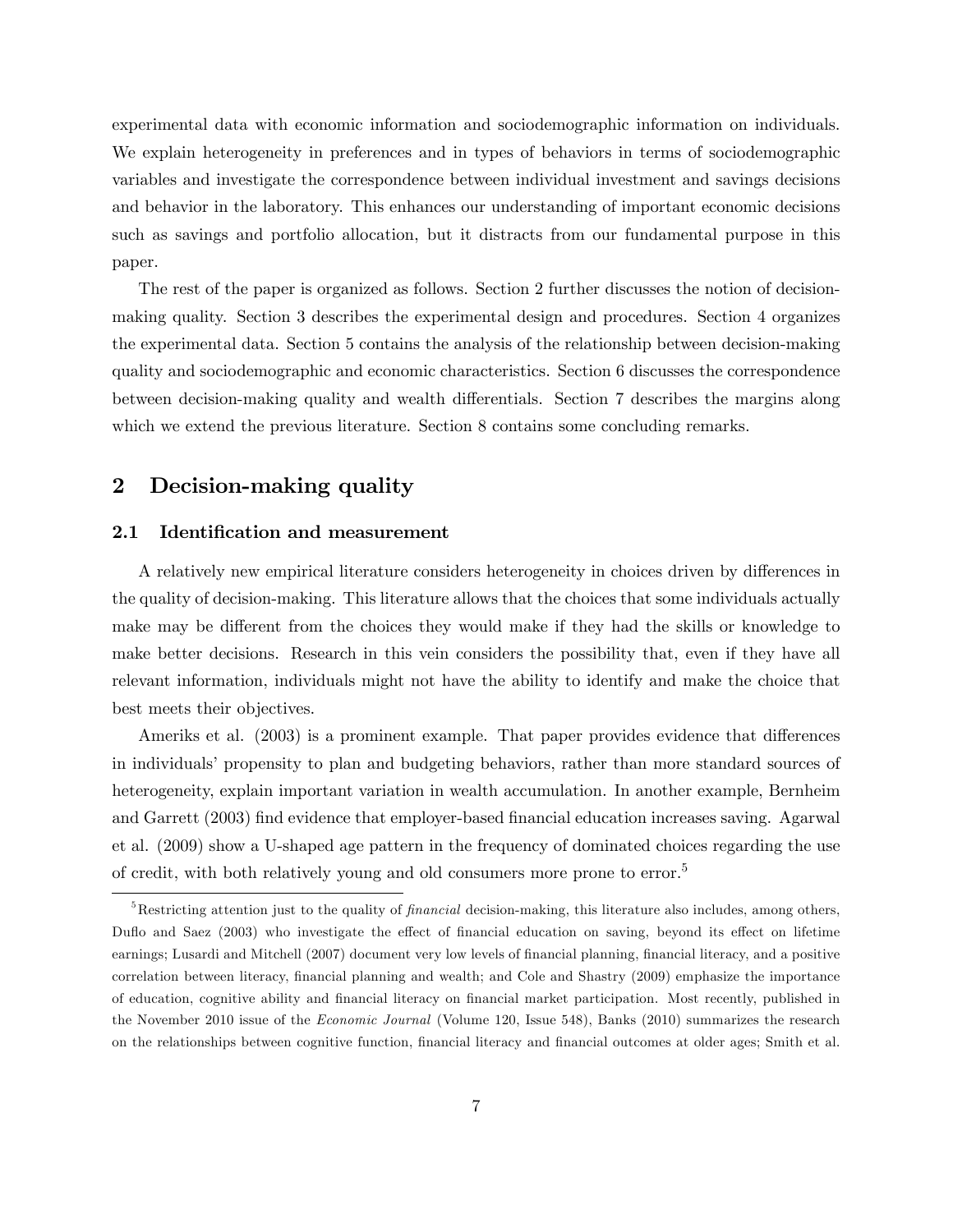The possibility that planning skills, financial education, experience or cognitive decline substantially affect the quality of decision making is important because it suggests there are circumstances when "revealed" preferences may not be "true" preferences. If so, then positive predictions and welfare conclusions based on the "revealed" preferences may be misleading.

Through the collection of uncommonly high quality data, or the exploitation of natural experiments or instrumental variables, the research in this new literature has provided convincing evidence of important differences in decision-making quality. In general, however, definitive judgement about decision-making quality is made difficult by twin problems of *identification* and *measurement*.

**Identification** The identification problem is to distinguish differences in decision-making quality from unobserved differences in preferences, information, beliefs or constraints.

In observational data, it is usually unclear whether those with less (financial) education, or lower cognitive abilities, fewer planning skills or less Önancial literacy are making lower quality decisions as opposed to holding different beliefs, or having different preferences over the same outcomes, or facing different incentives and constraints. Moreover, the identification problem presupposes a measurable notion of decision-making quality. In some cases the relevant incentives are sufficiently clear and data quality is sufficiently high, so that regarding some decisions as higher quality is straightforward and uncontroversial. More generally, a measure of decision-making quality is difficult to formalize, quantify and to make practical and portable for use in a variety of choice environments. These features of a measure are especially important to the extent that decision-making quality is a traitcharacteristic of a person that affects decisions in many different contexts.

**Measurement** The measurement problem is to define and implement a portable, practical, autonomous, quantifiable, and economically interpretable measure of decision-making quality.

#### 2.2 The revealed preference criterion

In this paper, we measure aspects of decision-making quality by the compliance of choices with economic rationality. In his Foundations of Economic Analysis (1947), Paul Samuelson offered a natural criterion for decision-making quality based solely on observable behavior. Adopting Samuelson's approach, we will say that choices are lower quality if there is no well-defined (utility) function that the choices maximize. Classical revealed preference theory provides a direct test: choices are consistent with maximizing a utility function if and only if they satisfy the GARP.

<sup>(2010)</sup> and Banks et al. (2010) show that wealth and retirement saving patterns are associated with numerical and other cognitive abilities at middle and older ages; and Van Den Berg et al. (2010) and Jappelli (2010) explore some of the potential causes of the differences in cognitive function and financial literacy in later life.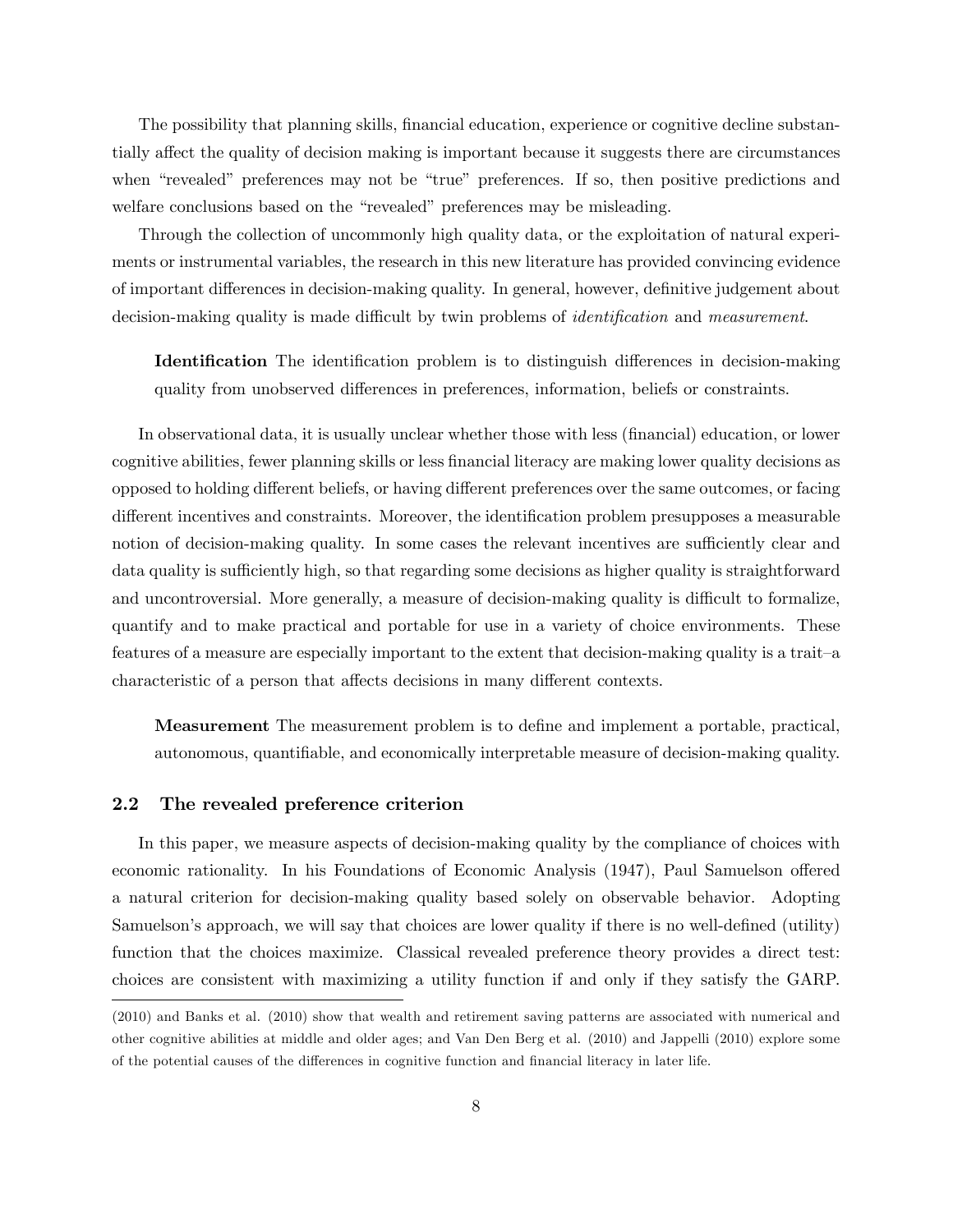Since GARP imposes the complete set of conditions implied by utility-maximization, the CCEI and other goodness-of-fit indices provide a stringent test of decision-making quality.

The primary contribution to method of this work is an experimental technique that allows for the collection of richer data about preferences than has previously been possible and can easily be adapted to a wide range of decision-making experiments in large-scale surveys. As a result, the entire apparatus developed here  $-$  analytical and experimental techniques  $-$  has a number of distinctive features that make it useful for evaluating the quality of economic decision-making:

- Portable The analytical techniques and experimental platforms are applicable to many other types of individual choice problems involving personal and social consumption. They can thus make domain-specific predictions and provide a *unified* measure of decision-making quality across domains.
- Practical In the real world, changes in income and relative prices are such that budget lines do not cross frequently. This means that market data typically lack power to test revealed preference conditions (Blundell et al., 2003). Our subjects were given a large and rich menu of budget sets which leads to high power tests.
- Autonomous Consistency with GARP is not affected by preferences and the experimental task we study makes no special demands of outside knowledge or expertise, thus helping to isolate heterogeneity in decision-making quality from heterogeneity in preferences, information, beliefs or constraints (the identification problem).
- Quantifiable The CCEI (and other goodness-of-fit indices) measures the *extent* of GARP violation. In contrast with hypothetical (and unincentivized) survey questions, we can understand the results in terms of economic theory, which helps us interpret (as well as design) the experiments.
- Interpretable The CCEI has a coherent economic interpretation. Because of our rich data set, we are able to generate fairly tight bounds on the CCEI and use these bounds to judge the effects of decision-making quality.

A last feature of the apparatus developed here is that the method and measure may be evaluated for their ability to predict important behavior in "the wild." In this paper we consider whether the CCEI as measured in the experiment can help explain heterogeneity in the wealth holdings of households with similar lifetime incomes. Using different surveys and populations, the same basic methods could be used to investigate whether heterogeneity in this measure of decision-making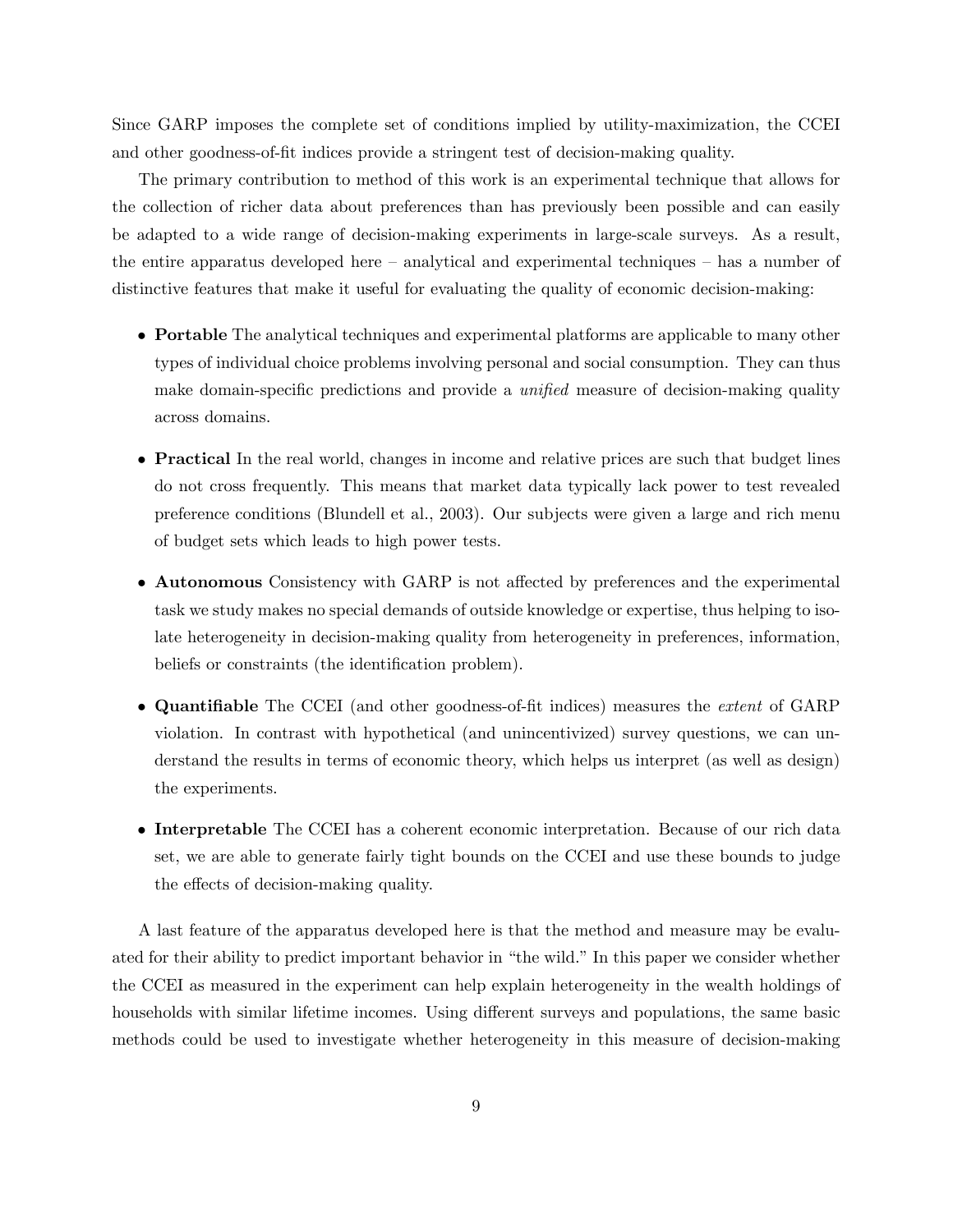quality can help explain heterogeneity in consumption choices, insurance purchase, retirement decisions, or health investments among other important behaviors.

## 3 Experimental design

#### 3.1 Sample

The experiment uses the CentER panel, an online, weekly, stratified survey of a sample of over 2,000 households and 5,000 individual members. The panel is designed to be representative of the Dutch-speaking population in the Netherlands. The CentERpanel thus provides a unique opportunity to combine experimental data with sociodemographic and economic variables from the survey. The subjects in the experiment were randomly recruited from the entire CentERpanel body. The experiment was conducted online under the CentERdata protocol with 1,182 CentERpanel adult members, using the experimental technique introduced by Choi et al. (2007a) and used by Choi et al.  $(2007b)^6$ . The experimental method allows us to identify individual behaviors that may be related to a wide range of individual characteristics.

Table 1 below provides summary statistics of individual level characteristics. We present the data for participants (completed the experiment), dropouts (logged in and quit the experiment) and nonparticipants (recruited for the experiment but never logged in). We use six socioeconomic categories: gender, age, completed education, household income, occupation, and household composition. The groupings of different levels of completed education are based on the categorization of Statistics Netherlands (Centraal Bureau voor de Statistiek). The low, medium and high education levels correspond to primary or pre-vocational secondary education, pre-university secondary education or senior vocational training, and vocational college or university education, respectively. We use household monthly gross income-level categories such that the proportions of participants in each category are approximately equal. The classification of occupations is based on the categorization of Statistics Netherlands.

### [Table 1 here]

 $6$ CentERdata is an independent research institute affiliated with the Tilburg School of Economics and Management (TiSEM) at Tilburg University in the Netherlands. CentERdata specializes in online experiments and manages the CentERpanel and several other panels. The panel members complete the questionnaires over the Internet. For more information, see http://www.centerdata.nl/en/centerpanel.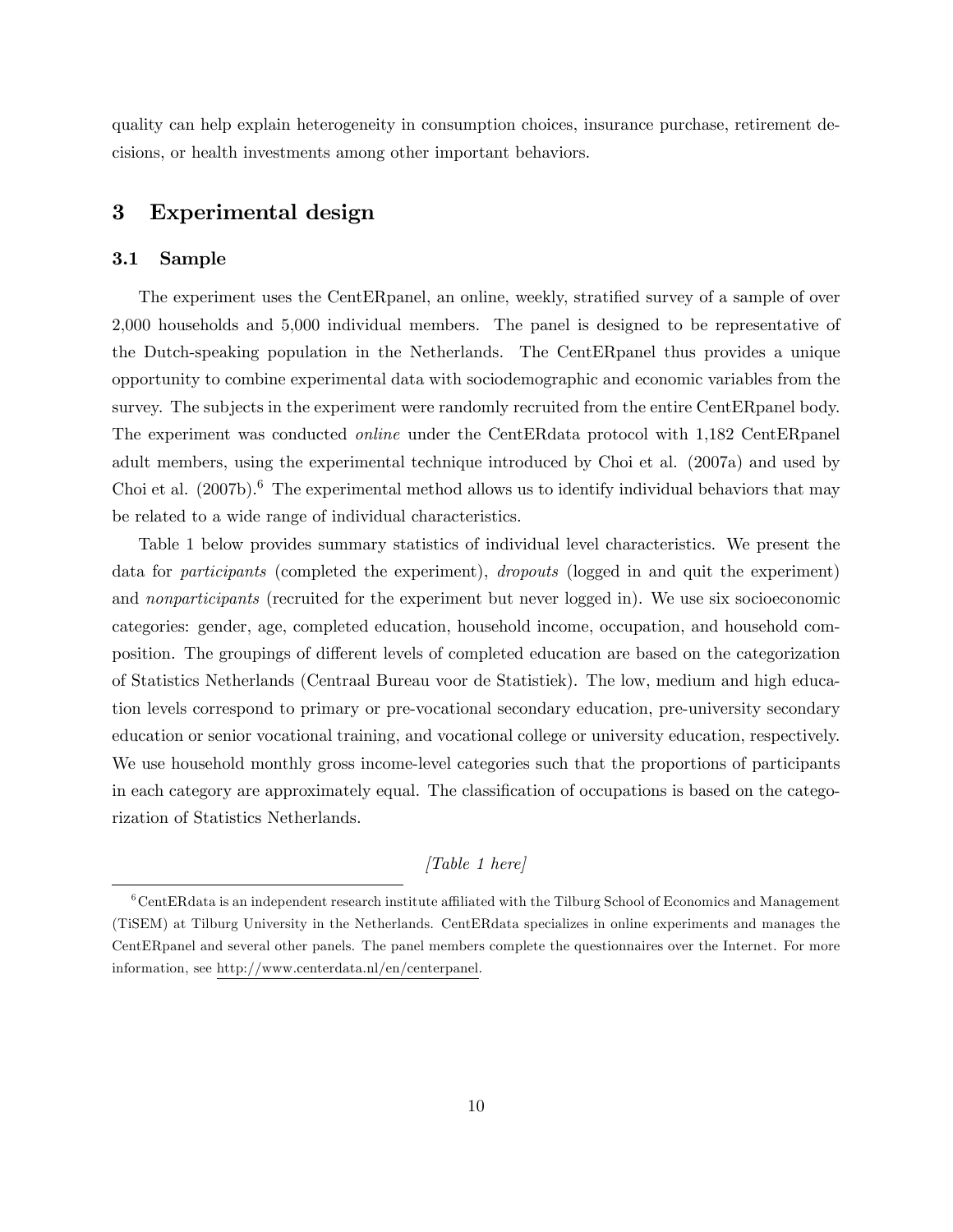#### 3.2 Procedures

Our experimental interface was incorporated into the CentERpanel and the experiment was hosted as part of their survey. In our experiment, we presented subjects with several decision problems under risk. Each decision problem was presented as a choice from a two-dimensional budget line. A choice of the allocation  $(x, y)$  from the budget line represents an allocation between accounts x and y (corresponding to the horizontal and vertical axes). The actual payoffs of a particular choice were determined by the allocation to the  $x$  and  $y$  accounts such that the subject received the points allocated to one of the accounts x or  $y$ , determined at random and equally likely. Choices were made using the computer mouse or the keyboard arrows to move the pointer on the computer screen to the desired point and then clicking or hitting the enter key.<sup>7</sup> Payoffs were calculated in terms of points and then converted into euros. Each point was worth  $\epsilon 0.25$ . Subjects received their payment from the CentERpanel reimbursement system via direct deposit into a bank account.

The procedures described below are identical to those used by Choi et al. (2007b), with the exception that the experiment described here consisted of 25, rather than 50, decision problems and that there were some minor additional changes resulting from the online experimental setting.<sup>8</sup> Each decision problem started with the computer selecting a budget line randomly from the set of budget lines that intersect with at least one of the axes at 50 or more points, but with no intercept exceeding 100 points. This variation in budget lines (prices and incomes) is essential for a thorough test of consistency (more below). The budget lines selected for each subject in different decision problems were independent of each other and of the sets selected for any of the other subjects in their decision problems. Choices were restricted to allocations on the budget constraint.<sup>9</sup> During

<sup>7</sup>The experimental method is applicable to other types of individual choice problems. Ahn et al. (2010) extended the work of Choi et al. (2007b) on risk (known probabilities) to settings with ambiguity (unknown probabilities). Fisman et al. (2007, 2010) employ a similar platform to study distributional preferences and produce very different behaviors. It is possible that presenting choice problems graphically biases choice behavior in a particular way—and that is a useful topic of experiment—but there is no evidence that this is the case, as emphasized by Choi et al. (2007b) and Fisman et al. (2007).

<sup>&</sup>lt;sup>8</sup>The number of individual decisions is still higher than is usual in the literature, and the experiments provide us with a rich data set consisting of enough individual decisions over a wide range of budget lines to provide a powerful test of consistency. The revealed preference analysis presented below shows that the variation in budget lines (prices and incomes) is sufficient for a rigorous test of consistency.

<sup>&</sup>lt;sup>9</sup>Like Choi et al. (2007b), we restricted choices to allocations on the budget constraint so that subjects could not dispose of payoffs. In Fisman et al. (2007), each choice involved choosing a point on a graph representing a budget set over possible allocations. Since most of their subjects had no violations of budget balancedness (those who did violate budget balancedness also had many GARP violations even among the subset of their choices that were on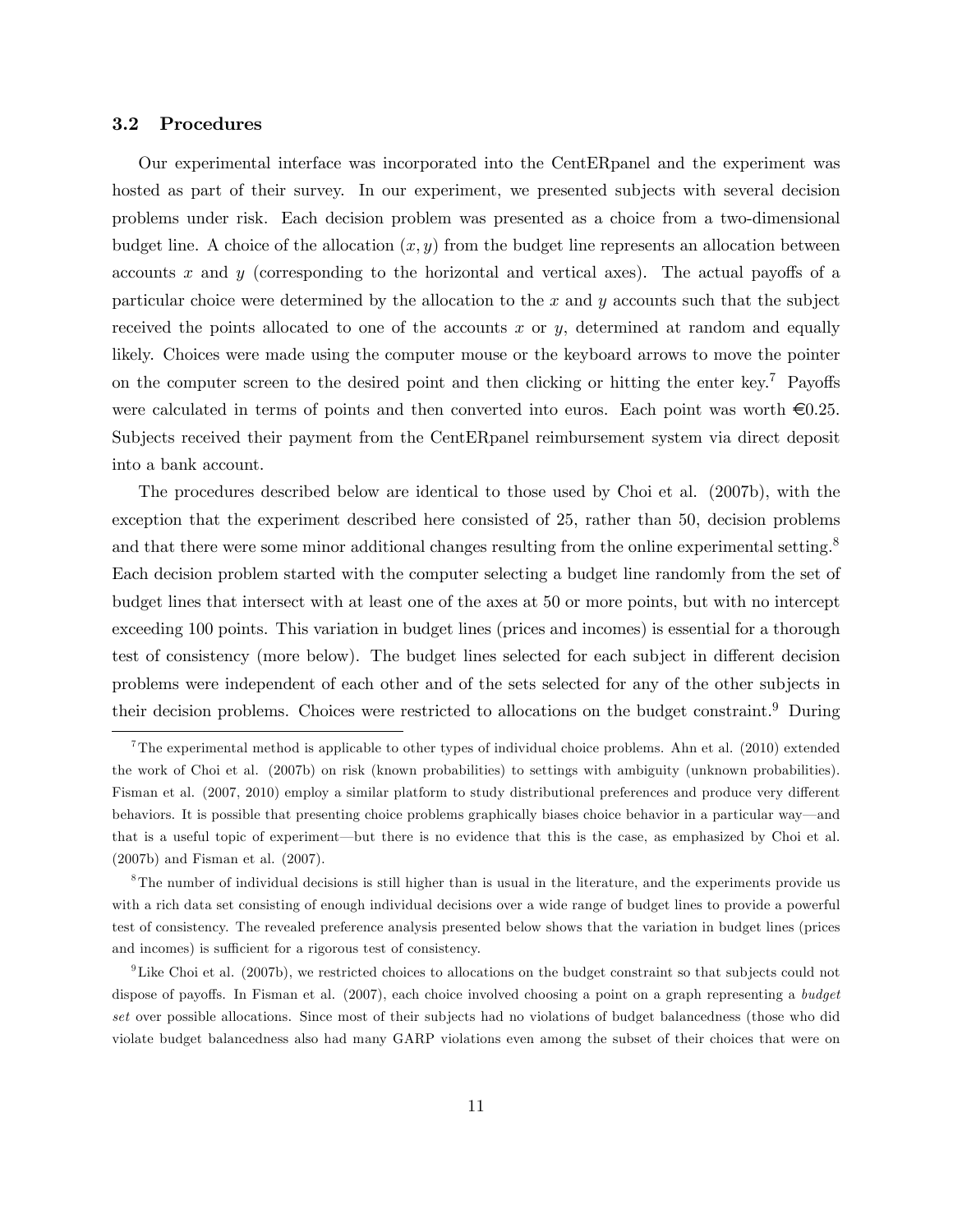the course of the experiment, subjects were not provided with any information about the account that had been selected in each round. At the end of the experiment, the computer selected one decision round for each subject, where each round had an equal probability of being chosen, and the subject was paid the amount he had earned in that round.

The resolution of the budget lines allow subjects to adjust their allocations by amounts as small as 0.2 points. At the beginning of each decision round, the experimental program dialog window went blank and the entire setup reappeared. The appearance and behavior of the pointer were set to the Windows mouse default and the pointer was automatically repositioned randomly on the budget line at the beginning of each round. Full experimental instructions, including the computer program dialog windows, are also available at Online Appendix I.<sup>10</sup>

### 4 Data description

We next provide an overview of some basic features of the individual-level data. Without loss of generality, assume the individual's income is normalized to 1. The budget set is then  $p_1x_1+p_2x_2=1$ and the individual can choose any allocation x that satisfies this constraint. Let  $\{(p^i, x^i)\}_{i=1}^{25}$  be the data generated by an individual's choices, where  $p^i$  denotes the *i*-th observation of the price vector and  $x^i$  denotes the associated allocation.<sup>11</sup>

#### 4.1 Consistency

Following Afriatís (1967) theorem, we employ the Generalized Axiom of Revealed Preference (GARP) to test whether the Önite set of observed price and quantity data that our experiment generated may be rationalized by a utility function  $U(x_1, x_2)$ .<sup>12</sup> GARP (which is a generalization of various other revealed preference tests) requires that if  $x^i$  is indirectly revealed preferred to  $x^j$ , then  $x^j$  is not *strictly* and directly revealed preferred  $(p^j x^i \geq p^j x^j)$  to  $x^i$ . The theory tells us that if the data satisfy GARP, then a utility function that rationalizes the observed allocations exists and, moreover, may be chosen to be *well-behaved* (piecewise linear, continuous, increasing, and

the budget constraint), we restricted choices to allocations on the budget constraint, which simplified the decision problem and made the computer program easier to use.

<sup>&</sup>lt;sup>10</sup> Online Appendix I: http://emlab.berkeley.edu/~kariv/CKMS\_I\_A1.pdf.

<sup>&</sup>lt;sup>11</sup>More precisely, the data generated by an individual's choices are  $\{(\bar{x}_1^i, \bar{x}_2^i, x_1^i, x_2^i)\}_{i=1}^{25}$ , where  $(x_1^i, x_2^i)$  are the coordinates of the choice made by the subject and  $(\bar{x}_1^i, \bar{x}_2^i)$  are the endpoints of the budget line, so we can calculate the budget line  $x_1^i / \bar{x}_1^i + x_2^i / \bar{x}_2^i = 1$  for each observation *i*.

 $12$ Varian (1982, 1983) modifies Afriat's (1967) results and describes efficient and general techniques for testing the extent to which choices satisfy GARP.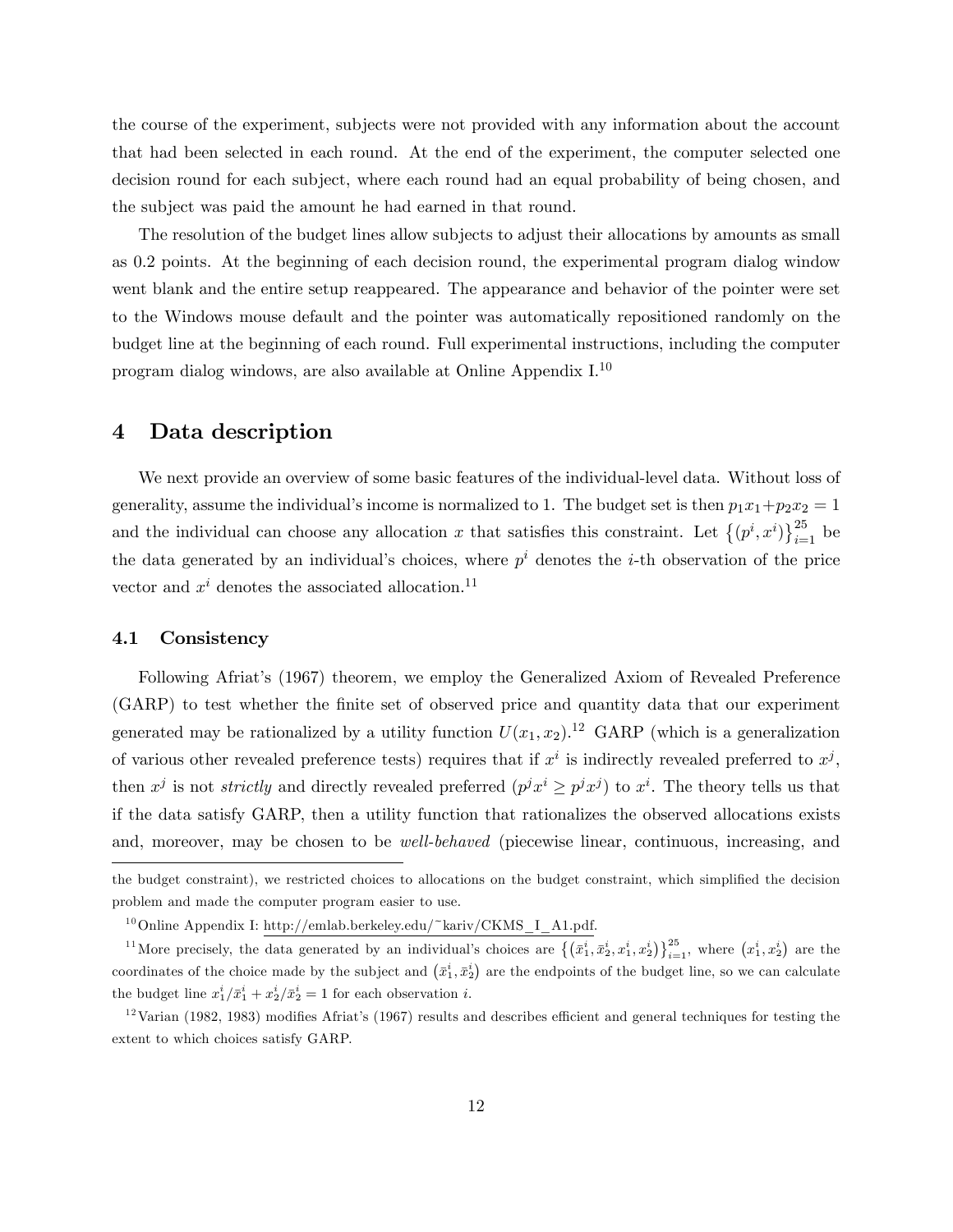concave).<sup>13</sup>

Although testing conformity with GARP is conceptually straightforward, there is an obvious difficulty: GARP provides an exact test of utility maximization  $-$  either the data satisfy GARP or they do not. We assess how nearly individual choice behavior complies with GARP by using Afriatís (1972) CCEI, which measures the fraction by which each budget constraint must be shifted in order to remove all violations of GARP. If the CCEI is close to one, the subject is wasting very little of his earnings. Otherwise, he may be wasting quite a lot. In this sense the CCEI measures the overall "efficiency" of individual behavior.

Put precisely, for any number  $0 \le e \le 1$ , define the direct revealed preference relation

$$
x^i R^D(e) x^j \Leftrightarrow e p^i \cdot x^i \ge p^i \cdot x^j,
$$

and define  $R(e)$  to be the transitive closure of  $R^D(e)$ . Let  $e^*$  be the largest value of e such that the relation  $R(e)$  satisfies GARP. The CCEI is the value of  $e^*$  associated with the data set  $\{(p^i, x^i)\}_{i=1}^{25}$ . By definition, the CCEI is between zero and one—indices closer to one mean the data are closer to perfect consistency with GARP and hence to perfect consistency with utility maximization—and can be interpreted as saying that the individual is wasting as much as  $1 - e^*$  of the income by making inefficient choices. Hence, the CCEI may overstate the extent of inefficiency, but the above procedure is the "least costly" adjustment for removing all violations of GARP.

We provide more details on testing for consistency with GARP and discuss the alternative indices that have been proposed by Varian (1990, 1991) and HM in online Appendix II.<sup>14</sup> In reporting our results, we focus on the CCEI, which offers a straightforward interpretation. In practice, all these measures yield similar conclusions. The tables based on the indices proposed by Varian (1990, 1991) and HM are presented in Online Appendix III.<sup>15,16</sup>

Table 2 below provides a summary of the individual-level CCEI scores. We report the statistics for all subjects, as well as the statistics by socioeconomic categories. The CCEI scores averaged 0.881 over all subjects, and ranged from 0.920 for subjects younger than 35 to 0.843 for subjects age 65 and older. There is also considerable heterogeneity within and across categories. The analysis

<sup>&</sup>lt;sup>13</sup>Satisfying GARP entails only that choices are consistent with the utility maximization model. The further implication, that the choices may be rationalized by a well-behaved utility function, is a consequence of linear budget constraints. Given that the budget constraints are linear, if a rationalizing utility function exists then we cannot reject the hypothesis that it is well-behaved.

 $14$ Online Appendix II: http://emlab.berkeley.edu/~kariv/CKMS\_I\_A2.pdf.

 $15$ Online Appendix III: http://emlab.berkeley.edu/~kariv/CKMS\_I\_A3.pdf.

 $16$  All indices are computationally intensive for even moderately large data sets. We compute the Houtman-Maks scores using the algorithm developed by Dean and Martin (2010). (The computer program and details of the algorithms are available from the authors upon request.)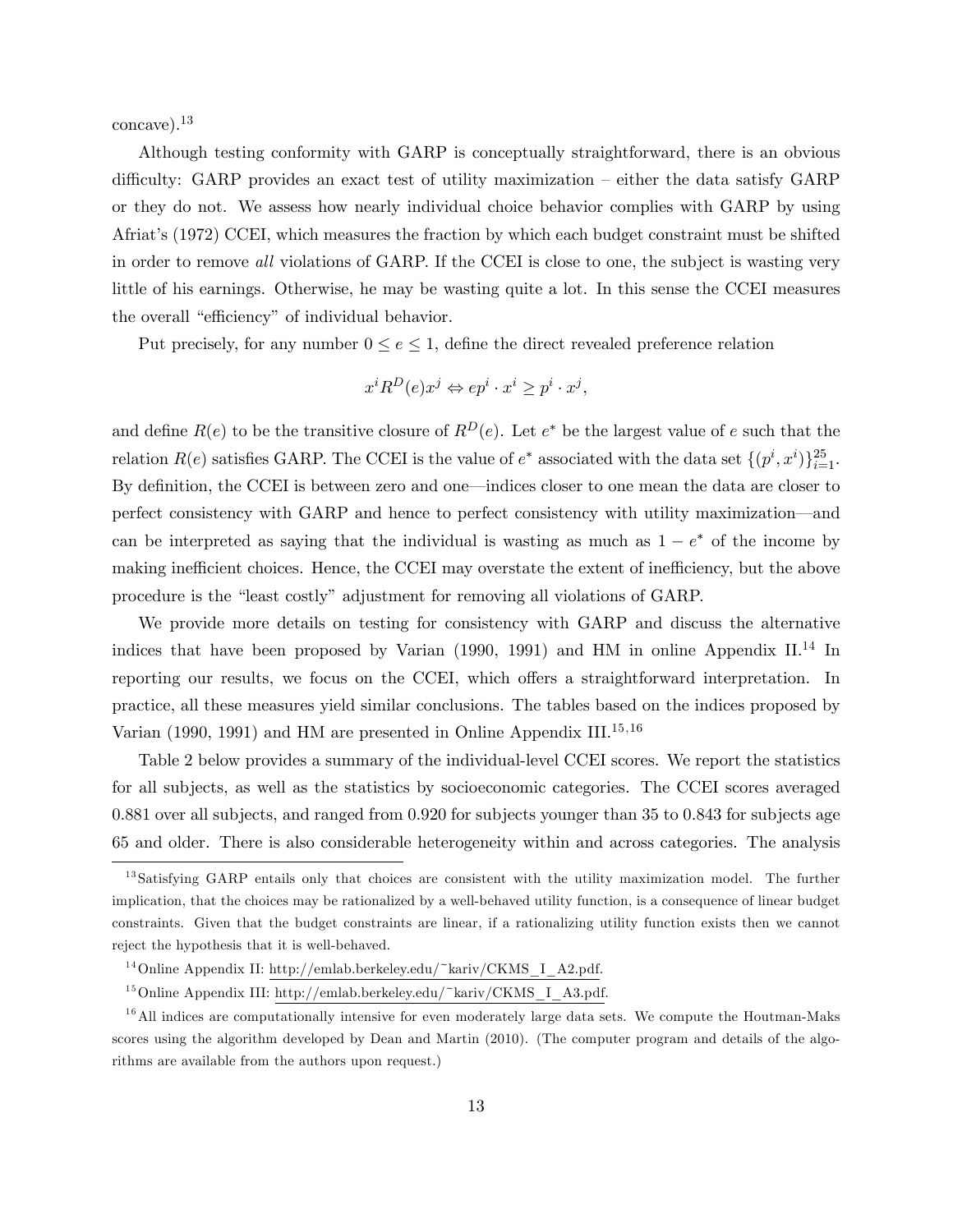of the relationship between the differences in consistency scores and sociodemographic differences among experimental subjects is the purpose of our regression analysis below.<sup>17</sup>

### [Table 2 here]

#### 4.2 Power and goodness-of-Öt

Revealed preference tests have an important drawback: there is no natural threshold for determining whether subjects are close enough to satisfying GARP that they can be considered utility maximizers. Varian (1991) suggests a threshold of 0.95 for the CCEI. If we follow Varianís (1991) suggestion, we find that out of the  $1,182$  subjects, 534 subjects (45.2 percent) have CCEI scores above this threshold and of those 269 subjects (22.8 percent) have no violations of GARP.

To generate a benchmark against which to compare our CCEI scores, we use the test designed by Bronars (1987), which builds on Becker (1962) and employs the choices of a hypothetical subject who chooses randomly among all allocations on each budget line as a point of comparison. The mean CCEI score across all subjects in our experiment is 0.881 whereas the mean CCEI score for a random sample of 25,000 simulated subjects is only 0.659. Moreover, more than half of actual subjects have CCEI's above 0.925, while only about five percent of simulated subjects have CCEI's that high.

The Bronars' (1987) test has often been applied to experimental data, so using it situates our results in a literature (more below). The setup used in this study has the highest Bronar power of one (all random subjects had violations). Our results show that the experiment is sufficiently powerful to exclude the possibility that consistency is the accidental result of random behavior. To provide a more informative metric of the consistency of choices, we follow Choi et al. (2007a) who extend and generalize the Bronars (1987) test. In the interest of brevity, the analysis has been relegated to Online Appendix II.<sup>18</sup>

#### 4.3 Beyond consistency

Choices can be consistent with GARP and yet fail to be reconciled with any utility function that is normatively appealing given the decision problem at hand. For example, consider choices in the experiment that always allocate all points to  $x_1$ . This behavior is consistent with maximizing

 $17$  To allow for small trembles resulting from the slight imprecision of subjects' handling of the mouse, our consistency results allow for a narrow confidence interval of one point (that is, for any i and  $j \neq i$ , if  $|x^{i} - x^{j}| \leq 1$  then  $x^{i}$  and  $x^j$  are treated as the same portfolio).

<sup>&</sup>lt;sup>18</sup> Andreoni and Harbaugh (2006) develop power indices for revealed preference tests based on CCEI and discuss the prior indices of Bronars (1987) and Famulari (1995).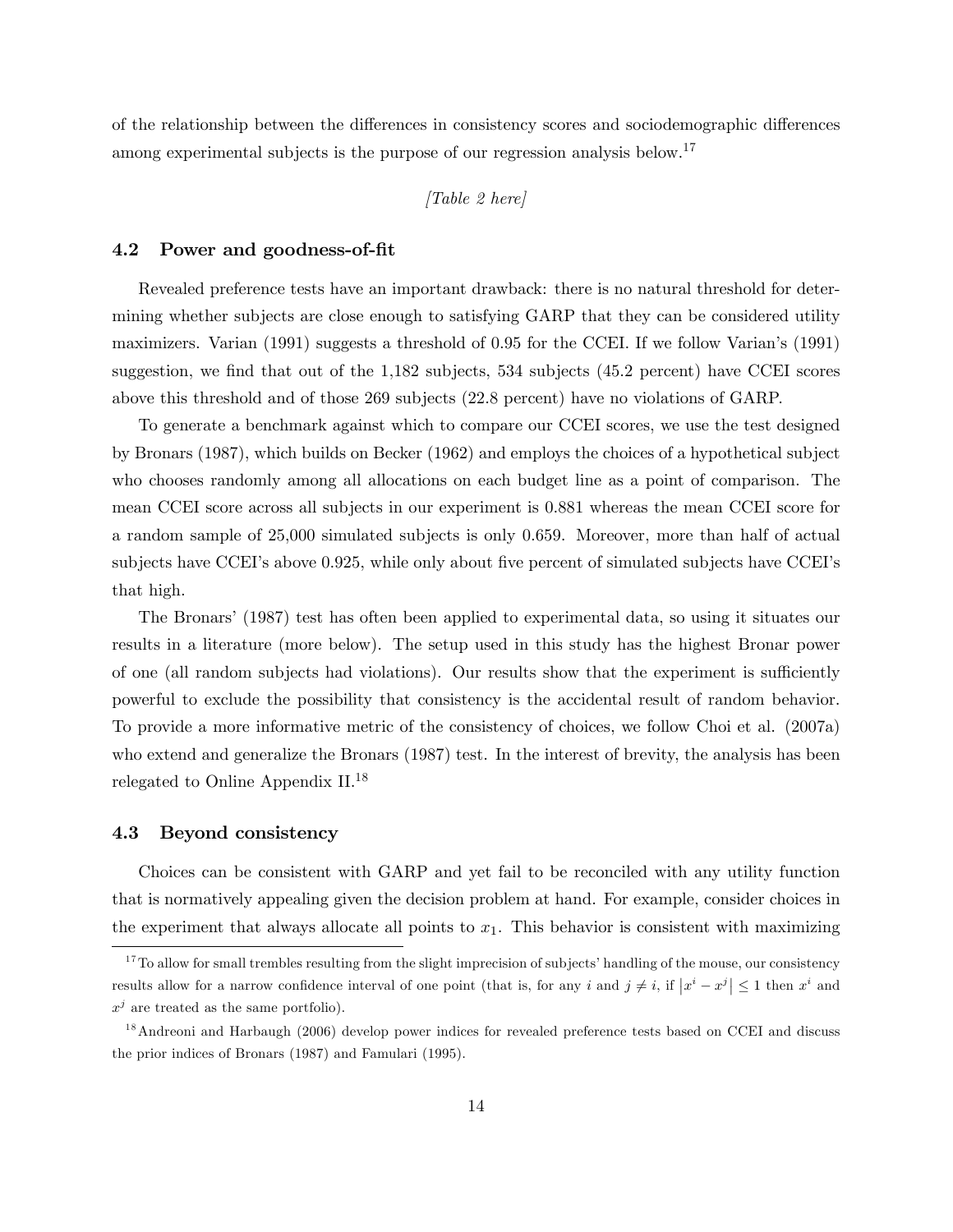the utility function  $U(x_1, x_2) = x_1$  and would generate a CCEI score of 1. Such preferences are, however, hard to justify given that the commodity in each state is the same (money), and the realization of the state affects nothing except which account pays off. Moreover, for many of the budget lines that a subject faces, allocating all points to  $x_1$  means allocating all points to the more expensive asset, a violation of monotonicity with respect to first-order stochastic dominance.

Violations of first-order stochastic dominance may reasonably be regarded as errors, regardless of risk attitudes—that is, as a failure to recognize that some allocations yield payoff distributions with unambiguously lower returns. A simple violation of dominance is illustrated in Figure 2 below. The budget line is defined by the straight line  $AE$  and the axes measure the future value of a possible allocation in each of the two states. The point  $B$ , which lies on the 45 degree line, corresponds to an allocation with a certain outcome. The individual chooses allocation x (position along  $AB$ ), but could have chosen any allocation  $x'$  (position along  $CD$ ) such that  $F_{x'} \leq F_x$  where  $F_{x'}$  and  $F_x$  are the resulting payoff distributions. If this individual only cares about the distribution of monetary payoffs, then he will be willing to pay a positive price for a portfolio yielding  $F_{x'} - F_x$ , which has only nonpositive payoffs (that is, for a portfolio in which each asset had an equal probability of being chosen). Notice that any decision to allocate fewer points to the cheaper asset (that is, corresponding to a position along AB) violates dominance but need not involve a violation of GARP, whereas any decision to allocate *more* points to the *cheaper* asset (that is, corresponding to a position along BE) never violates dominance.

### [Figure 2 here]

If subjects identified an allocation with the resulting probability distribution over payoffs then preferences would satisfy the *reduction principle*; that is,  $(x_1, x_2) \sim (x_2, x_1)$  because they generate the same payoff distribution. If preferences satisfy the reduction principle then, subject to every budget constraint, choices would allocate weakly more points to the cheaper asset. We would like to test whether preferences satisfy the reduction principle by observing choices from linear budget sets. Unfortunately, this is not possible: choices from linear budget sets determine the demand function but the demand function does not uniquely determine preferences (Mas-Colell, 1977; 1978). However, *symmetry* provides implications about choices from linear budget sets (that is, about demand functions) that are testable on the basis of observed choices from standard budget sets.

We identify choice behavior as *symmetric* if  $(x_1^*, x_2^*)$  is chosen subject to the budget constraint  $p_1x_1 + p_2x_2 = 1$  if and only if  $(x_2^*, x_1^*)$  is chosen subject to the *mirror-image* budget constraint  $p_2x_1 + p_1x_2 = 1$ . That is, choice behavior responds symmetrically to inverse price ratios.<sup>19</sup> Clearly,

 $19$ The reduction principle implies that choice behavior is symmetric only when the derived demand function is single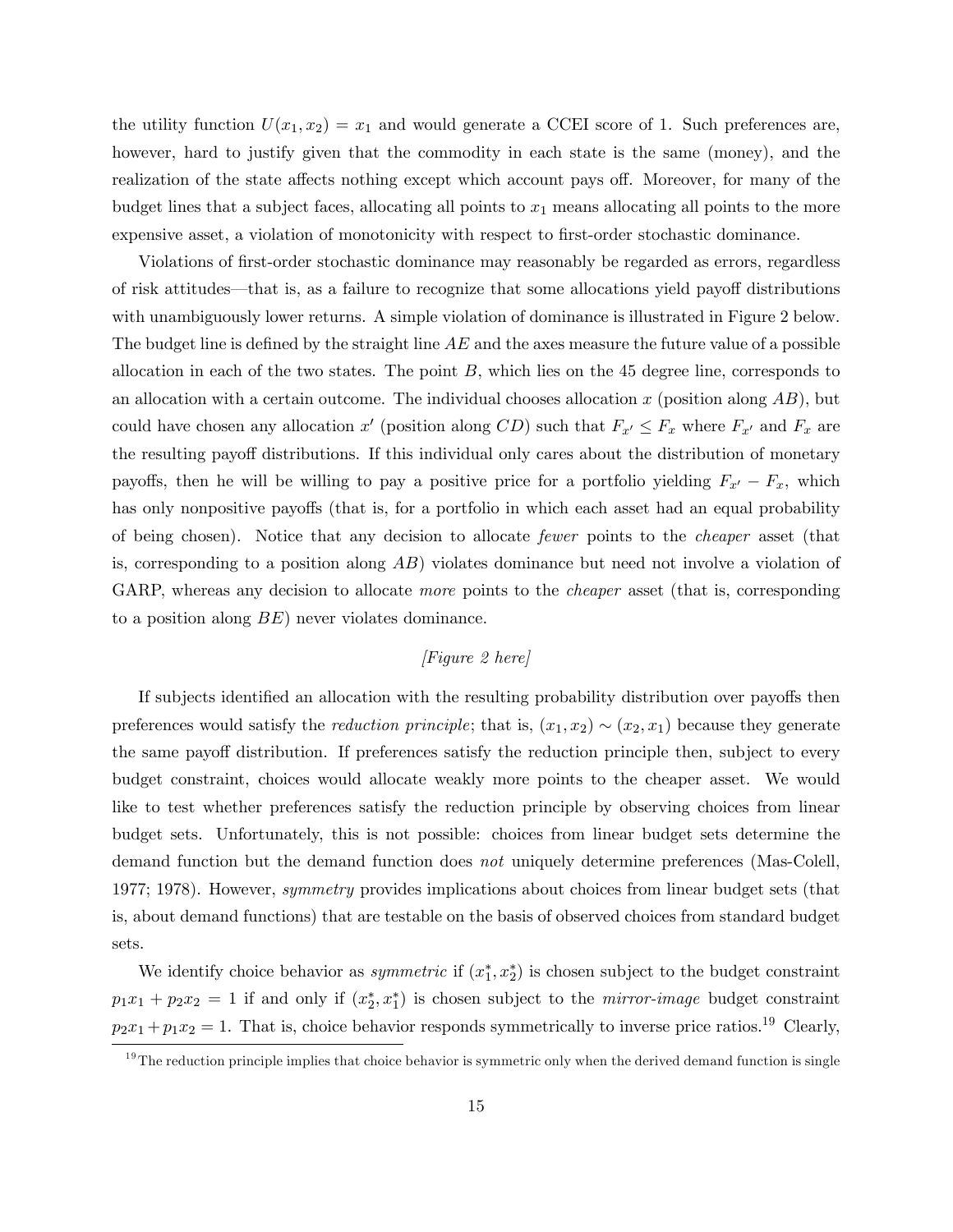if choice behavior is symmetric then the choice subject to every budget constraint allocates more points to the cheaper asset. Hence, symmetry imposes restrictive (if convenient) patterns on demand behavior, but it is a natural result of symmetric probabilities (each account had an equal probability of being chosen).

To test whether choice behavior is symmetric (for a given subject), we can combine the actual data from the experiment and the mirror-image data, compute the CCEI for this combined data set, and compare that number to the CCEI for the actual data.<sup>20</sup> By definition, the CCEI score for the combined data set consisting of 50 observations can be no bigger than the CCEI score for the actual data. Clearly, always allocating all points to one of the assets generates severe violations of GARP in the combined data set, but the subset of actual data is perfectly consistent.<sup>21</sup> Similarly, any decision to allocate fewer points to the cheaper asset will necessarily generate a simple violation of the Weak Axiom of Revealed Preference (WARP) involving its mirror-image decision.

Thus, we can construct a formal non-parametric test of symmetric behavior by following the strategy above: compute the CCEI for the combined data set and compare that number to the CCEI for the actual data set. The difference reflects an upper bound on the additional income that the subject is wasting by not always allocating more points to the cheaper asset. Nevertheless, the combined data set obviously provides a more stringent test of GARP so it can contain new violations of GARP even if actual choices always allocated more points to the cheaper asset.

If we again follow Varian's  $(1991)$  suggestion of a threshold of 0.95 for the CCEI, we find that in the combined data set the scores of 251 subjects (21.2 percent) are above this threshold and of those only 24 (2.0 percent) have no violations of GARP. Table 3 below reports summary statistics and percentile values of the CCEI scores for the combined data set. We report the statistics for all subjects, as well as the statistics by socioeconomic categories. The last column lists the difference between the mean CCEIís for the actual data set and for the combined data set. The CCEI scores for the combined data set averaged only 0.733 over all subjects, and ranged from 0.786 for subjects younger than 35 to 0.679 for subjects age 65 and older, representing a decrease from the CCEI scores for the actual data set of 0.148, 0.134 and 0.165, respectively. Overall, a sociodemographic category that had a lower mean actual CCEI score exhibits a larger decrease. In our econometric analysis below, we use both the CCEI scores for the actual data set and for the combined data set.

[Table 3 here]

valued. GARP is also compatible with multi-valued demand functions so preferences may not be strictly convex.

<sup>&</sup>lt;sup>20</sup>The data generated by an individual's choices are  $\{(\bar{x}_1^i, \bar{x}_2^i, x_1^i, x_2^i)\}_{i=1}^{25}$  and the mirror-image data are obtained by reversing the prices and the associated allocation for each observation  $\{(\bar{x}_2^i, \bar{x}_1^i, x_2^i, x_1^i)\}_{i=1}^{25}$ .

<sup>&</sup>lt;sup>21</sup>Of the 1,182 subjects in the experiment, only 29 subjects (2.5 percent) almost always allocated all points to one of the assets by choosing the same endpoint of the budget line.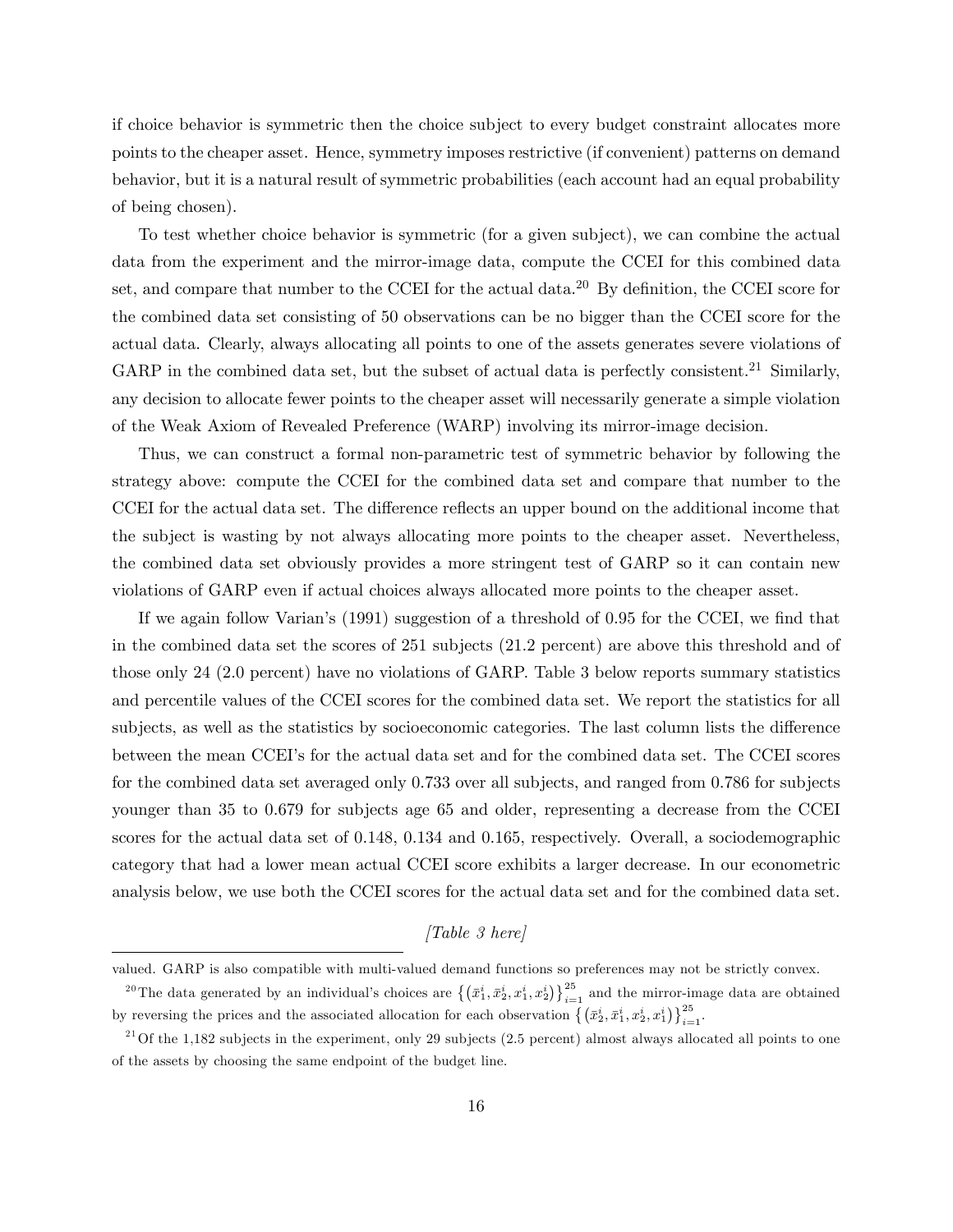#### 4.4 Risk attitudes

We summarize attitudes toward risk with a univariate measure, which we will use to capture risk aversion in the regression analysis concerning wealth differentials.<sup>22</sup> Because the experiment is symmetric and budget lines are drawn from a symmetric distribution, we summarize the risk attitudes of our subjects by reporting the fraction of points allocated to the cheaper asset. The only behavior consistent with infinite risk aversion is always allocating the points equally between the two assets. On the other hand, always allocating all points to the cheaper asset is the behavior that would be implied by pure local risk neutrality. In general, subjects who are less averse to risk will allocate a larger fraction of points to the cheaper asset.

Figure 3 below displays the mean fraction of points allocated to the cheaper asset and 95 percent confidence intervals across the socioeconomic categories. Note that there is considerable heterogeneity in risk attitudes across categories, which is characteristic of all these data, and that risk attitudes and CCEI scores are modestly correlated  $(r^2 = 0.113)$ . The distributions of the fraction of points allocated to the cheaper asset are quite similar across categories: all have a mode near the midpoint of 0.5, and the distribution falls off sharply away from midpoint, with mass concentrated to the right. There have been many attempts to recover risk preferences from subjects' decisions in a variety of laboratory experiments. A significant fraction of our subjects exhibit moderate to high levels of risk preferences. As Figure 3 shows, our individual-level measures of risk aversion are higher than the measures reported in Choi et al. (2007b), but they are within the range of recent estimates from recent studies (See Choi et al., 2007b, for a discussion of these studies).

### [Figure 3 here]

### 5 Decision-making quality and sociodemographics

The relatively large and heterogeneous CentERpanel sample and accompanying survey data allow us to perform what is, to our knowledge, the first analysis of the correlation between sociodemographic and economic characteristics and GARP violations. Table 4 below presents the results of our individual-level econometric analysis. In column (1), we present estimates with the CCEI

 $^{22}$ In work in progress with these data, we build on Choi et al. (2007b) to estimate preferences using a two-parameter utility function based on Gul  $(1991)$  – one parameter is the familiar coefficient of risk aversion and the other is a measure of loss/disappointment aversion  $-$  and we relate the individual-level estimates to individual characteristics and external choices.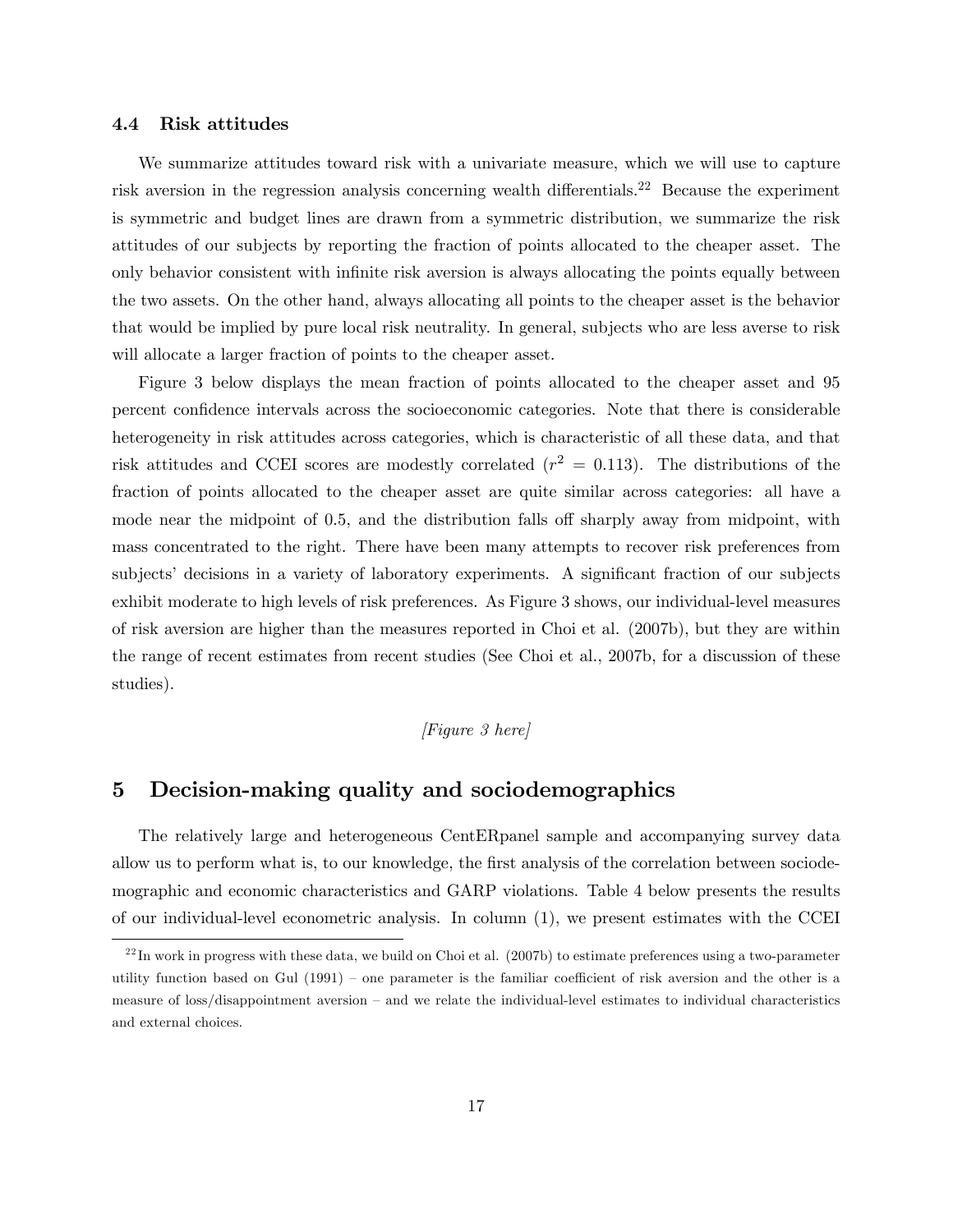scores for the actual data set using ordinary least squares.<sup>23</sup> The results show significant correlations. We obtain statistically significant coefficients in all sociodemographic categories, ranging in absolute values from about 0.025 to just over 0.050. These magnitudes are large, implying that sociodemographic differences can account for significant differential changes in income loss due to inconsistent choice patterns. Most notably, females, low-education, low-income, and old subjects on average waste as much as 2.4, 2.6, 3.3, and 5.1 percentage points more of their earnings, respectively, by making inefficient choices.<sup>24</sup> In columns  $(2)$  we repeat the estimation reported in columns  $(1)$  using the CCEI scores for the combined data set.<sup>25</sup> The corresponding estimates are of greater magnitude and statistically significant in the age and education categories.<sup>26</sup>

### $[Table 4 here]$

Our analysis above is based on the non-randomly selected subsample of participants. The lack of observations on panel members who chose not to participate or did not complete the experiment creates a missing data problem. We correct for the possible sample selection bias in our econometric analysis below, using Heckman's (1979) method.<sup>27</sup> Our exclusion restriction rests on the number of completed CentERpanel questionnaires as a fraction of the total invitations to participate in the three months prior to our experiment entering the participation equation but not being conditionally correlated with rationality. Our identifying assumption is that this "participation ratio" influences the participation in our experiment but does not ináuence the laboratory outcomes of interest (Bellemare et al., 2008).

 $^{23}$ To test for a potential misspecification, we used Ramsey's (1969) RESET test by adding the squared and cubed fitted values of the regression equation as additional regressors, and found no evidence of misspecification (p-value  $=$ 0:3098).

 $24$ Agarwal et al. (2009) document a U-shaped relationship between age and mistakes in financial decision making, suggesting that, although some cognitive abilities decline with age, experience in financial markets rises with it. We find that consistency with GARP and hence consistency with utility maximization decline dramatically over the lifecycle.

 $^{25}$  We also separately examine the patterns of stochastic dominance violations in the data. Using OLS and Tobit, we obtain statistically significant coefficients only in the age and education categories. Using Heckman's (1979) method to correct for possible sample selection bias, only the age coefficients are negative and significant. Overall, subject choices generally satisfy the dominance principle. In the interest of brevity, we do not report this analysis here.

 $^{26}$ Since the CCEI is a number between zero and one, we repeat the estimations reported in columns (1) and (2) using a fractional regression model (Papke and Wooldridge, 1996). The two specifications yield similar results.

 $27$ We also use Heckman's sample selection model to analyze the correlates of the Varian (1990, 1991) measure. For the third measure, proposed by HM, we estimate the sample selection model of Terza (1998). These results are provided in Online Appendix III.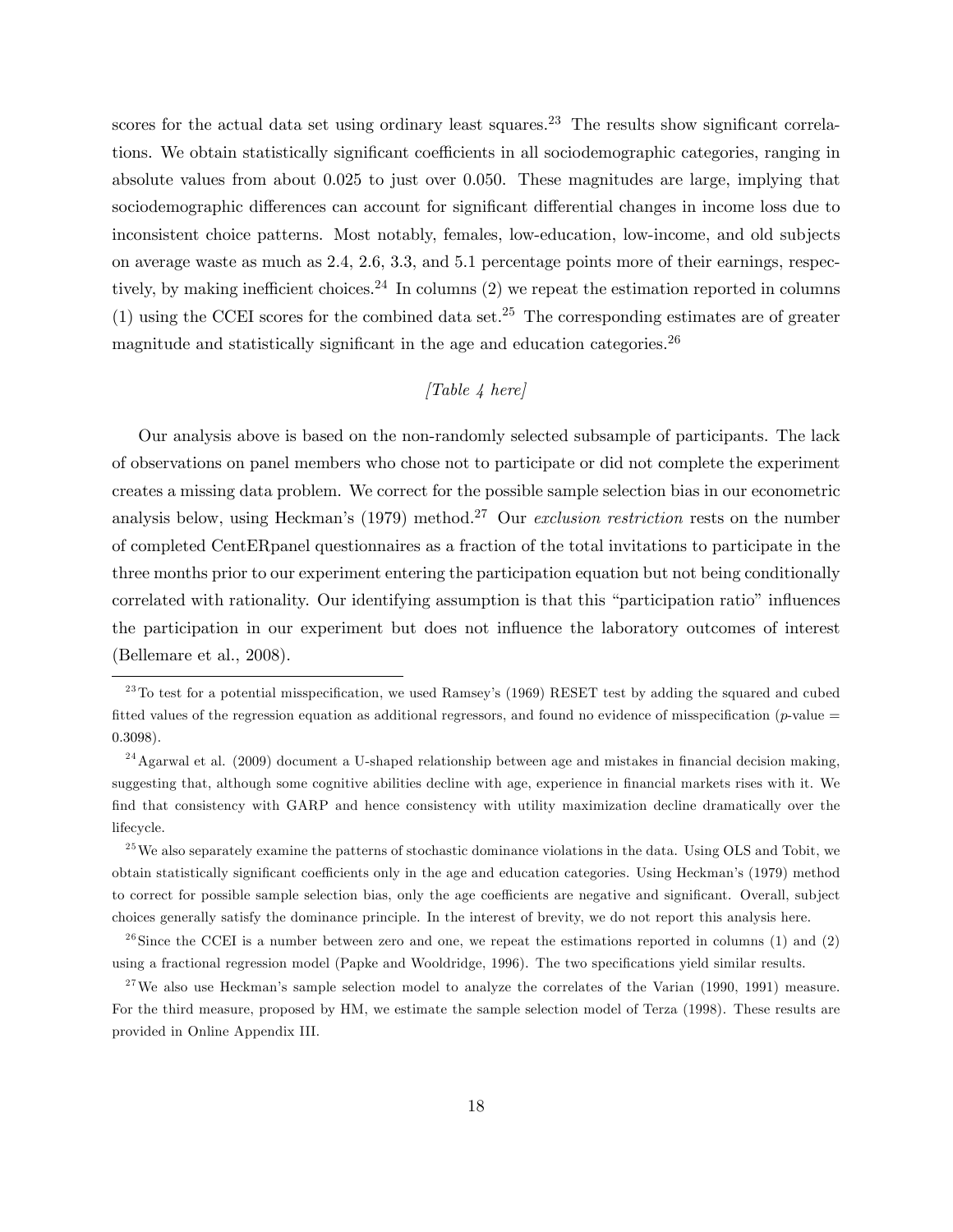The estimation results are reported in Table 5 below. In column (1), we omit the nonparticipants, focusing on the subsample of participants and dropouts in the data. In column (2), we repeat the estimation reported in column (1), after adding the nonparticipants. We obtain qualitatively similar results on the reduced sample and the entire sample. Finally, testing the null hypothesis that the correlation coefficient  $\rho$  is zero is equivalent to testing for sample selection. In columns (1) and (2), we find that  $\rho$  is indistinguishable from zero and thus we find no evidence of bias. We interpret these results to indicate that self-selection is not importantly driving the results. It is also noteworthy that in both specifications the coefficient on the exclusion restriction variable is positive and significant, and that many sociodemographic categories are significantly correlated with participation. In columns (3) and (4), we repeat the estimation reported in columns (1) and (2) using the CCEI scores for the combined data set and obtain similar results.

## $[Table 5 here]$

### 6 Wealth differentials and decision-making quality

We next examine whether the extent to which individual decisions satisfy  $\text{GARP}$  – and are therefore consistent with the utility maximization model  $-$  is useful in explaining household wealth differentials. Conditional on income, wealth represents the accumulation of innumerable financial decisions. It is therefore natural to use wealth as a summary variable with which to evaluate the predictive ability of our proposed measure of decision-making quality. By studying the relationship between wealth and the consistency scores, we can also evaluate the role of decision-making quality in determining why households with similar life-time incomes and sociodemographic characteristics accumulate very different amounts of wealth (Bernheim et al., 2001, and Ameriks et al., 2003).<sup>28</sup> If heterogeneity in decision-making quality were an important determinant of heterogeneity in wealth, and if consistency in the experiment were a good proxy for financial decision-making quality, then differences across subjects should help explain differential patterns of wealth.

#### 6.1 Wealth data

The CentERpanel collects information about wealth on an annual basis. Panel members are asked to identify a financial respondent who is "most involved with the financial administration

 $^{28}$ Scholz et al. (2006) find that heterogeneity in decision-making quality is not necessary to explain much of the heterogeneity in wealth. They show that by using detailed data on household-specific earnings paths from the Health and Retirement Study (HRS), the optimal decision rules from a life cycle model can account for more than 80 percent of the cross-sectional variation in wealth. We will return to this issue in the econometric analysis (Table 8).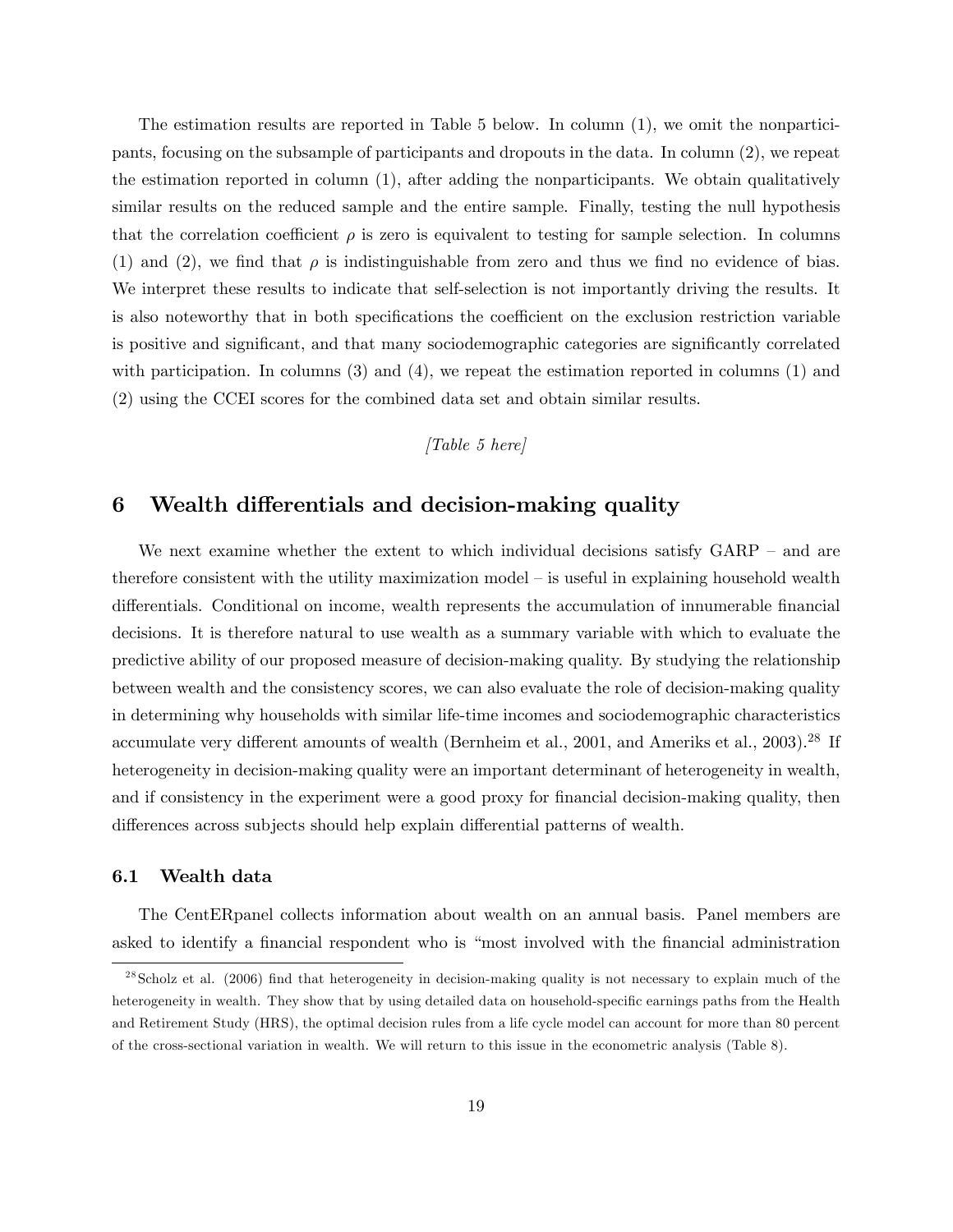of the household." All panel members age 16 and older respond to questions about the assets and liabilities that they hold alone. The financial respondent also provides information about assets and liabilities that are jointly held by more than one member of the household. The inventory covers checking and saving accounts, stocks, bonds and other Önancial asset holdings, real estate, business assets, mortgages, loans, and extended lines of credit. The data do not include information on pension wealth.<sup>29</sup> Our analysis focuses on household wealth, calculated by summing net worth over household members and taking the household's average over 2008 and 2009. Summary statistics of this measure of wealth, and some of its components, are reported in Table 6 below. Table 6 summarizes the wealth of the 703 households with wealth data and a CCEI score from the household's financial respondent. The median household has a net worth of nearly  $\in$ 93K (\$136K) and the distribution is positive-skewed. The mean household wealth of  $\epsilon$ 164K (\$272K) is considerably higher than the median and the highest values are more than 15 standard deviations above the mean.

### $[Table 6 here]$

Anticipating our regression analysis, Table 7 reports some components of wealth, by the CCEI score of the household's financial respondent. More precisely, this panel gives the means of wealth components for all of the analysis sample, for those whose age-adjusted CCEI score is below the median, and for those whose age-adjusted CCEI score is above the median.<sup>30</sup> To reduce the importance of extreme outliers, we drop the 10 households that represent the top and bottom half of one percent of the wealth distribution and the bottom half of one percent of the CCEI distribution. The statistics reported in Table 7 show that housing wealth is a central component of wealth outside of pension systems. On average, the sample owns a house worth  $\epsilon$ 184K (\$324K) and holds a mortgage of  $\epsilon$ 62K (\$109K). Various savings accounts and stocks are the next two most important, though much smaller, components of wealth. The differences in means between households with higher and lower CCEI are never statistically significant, though some of them are economically large. For example, financial respondents with higher CCEI scores have an average household wealth that is  $\epsilon_{4,260}$  (\$7,512) higher than those with lower CCEI scores. Restricting attention to households with positive net worth, the differences in the average log of household wealth is 0.16. These simple differences in means summarize many correlations, which we parse in

 $^{29}$ Nearly all of the Dutch population is covered by the public pension system, and a large majority of workers is covered by private pensions associated with their employment. Nearly all of these employment-based plans are defined benefit, the vast majority of which pay benefits as a function of lifetime earnings. See Alessie and Kapteyn (2001) and OECD (2009) for details about the pension systems in the Netherlands.

<sup>&</sup>lt;sup>30</sup>The age-adjusted CCEI is the residual from a regression of CCEI on a constant, age, age<sup>2</sup> and age<sup>3</sup>.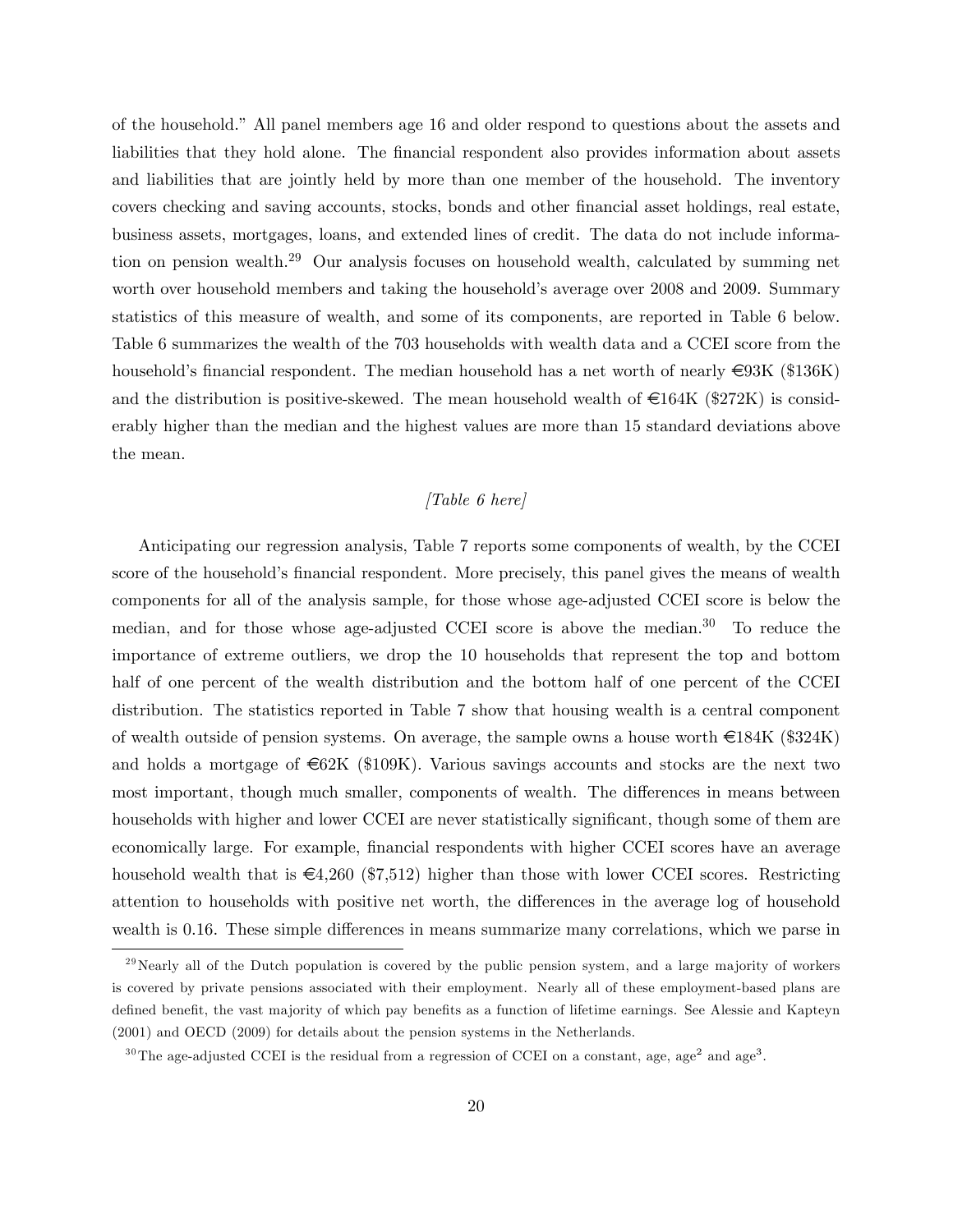the regression analyses below.

#### [Table 7 here]

#### 6.2 Wealth regressions

To describe the relationship between consistency with utility-maximizing behavior in the laboratory and wealth differentials, our basic approach is to estimate regressions of the natural log of household wealth on sociodemographic variables (including a flexible function of age), the natural log of household income, and the CCEI score of the financial respondent in the household. The estimation results are reported in Table 8 below. The sample size drops from 703 to 566 household (80.5 percent). This decline is driven almost exclusively by 74 households (10.5 percent) with negative net worth and thus a missing dependent variable and 54 households (7.7 percent) with negative or missing household income in 2008. In addition, given our relatively small sample and the presence of extreme outliers, we also drop seven households that represent the union of the top and bottom half of one percent of the wealth distribution and the bottom half of one percent of the distribution of CCEI scores. Two additional households are dropped due to missing data on education.

### [Table 8 here]

**Baseline.** In column (1), we present estimates from our main econometric specification using the entire analysis sample. The point estimate of 1.17 on the CCEI indicates that a standard deviation increase in the CCEI score of the household's financial respondent is associated with nearly 16 percent more household wealth. As one might expect from a relatively small sample of data on self-reported wealth, the standard error on this point estimate is fairly large. Nevertheless, we can reject a null hypothesis of no relationship at the 5 percent level  $(p$ -value=0.029) with standard errors robust to heteroskedasticity.

Life-cycle. At younger ages, those with better lifetime opportunities may have lower wealth as they borrow in order to invest or to smooth lifetime consumption. With that in mind, in column (2), we repeat the estimation reported in column (1) with the sample restricted to households with financial respondents who are at least 35 years old. We find that the point estimate on the CCEI is somewhat larger at older ages so a standard deviation increase in the CCEI score of the household's financial respondent is associated with about 19 percent more household wealth. The standard error on this point estimate is relatively large, so while we can reject a null hypothesis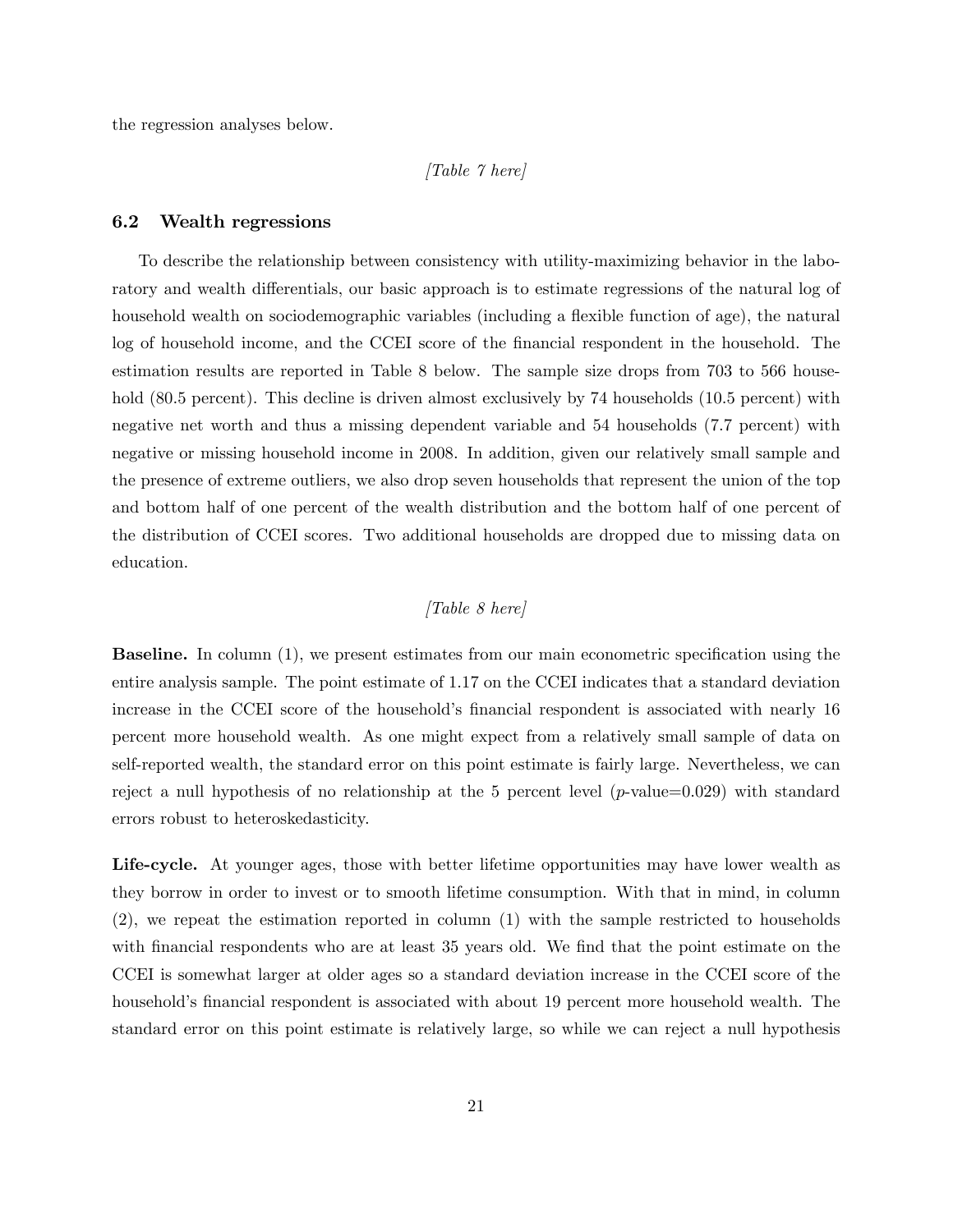of no relationship with considerable confidence  $(p$ -value=0.012) we cannot reject a null hypothesis that the point estimates on the CCEI reported in columns (1) and (2) are the same.

Levels. The log specification restricts attention to those with strictly positive wealth. The specification may also cause small differences at positive but very low levels of wealth to have large effects on estimates. To evaluate the sensitivity of the results to the log specification, in column (3) we estimate the regression in levels (of wealth and income) on the sample ages 35 and older. We again see an economically large association between the CCEI and levels of wealth, though this relationship is not estimated as precisely; the coefficient on the CCEI is significant only at the 10 percent level ( $p$ -value=0.058).

Cognitive abilities and education. We interpret our CCEI scores as capturing aspects of decision-making quality. We take this view because choices that are closer to satisfying GARP can be seen as more purposeful; they reflect more consistent treatment of tradeoffs regardless of preferences, information or beliefs. An alternative view is that the CCEI captures unobserved aspects of cognitive ability or education that are correlated with financial outcomes through their correlation with preferences, information, beliefs or unobserved constraints. The CentERpanel survey does not include measures of IQ (and this is an important topic for future work), but we can assess whether unobserved aspects of education are driving the relationship between the CCEI and wealth if we assume that these unobserved variables are positively correlated with *observed* education levels.

If so, and if these unobserved variables are important sources of the observed correlation between consistency and wealth, then conditioning on observed education should have a substantial effect on the estimated coefficient on the CCEI. To this end, in column  $(4)$ , we repeat the estimation reported in column (2) after omitting the controls for the formal education of the Önancial respondent. Comparing the estimates from columns (2) and (4), we see that removing the education controls has only a modest effect on the estimated coefficient on the CCEI. In this way, we find little evidence that the relationship between consistency with utility maximization in the laboratory and wealth is driven by a correlation between the CCEI and unobserved aspects of education.

Beyond consistency. Restricting attention to the sample ages 35 and older, in column (5), we repeat the estimation reported in column (2) after adding the CCEI scores for the combined data set (combining the actual data from the experiment and the mirror-image data). We find no evidence that, conditional on the CCEI score from the actual data, the CCEI score for the combined data set has an independent relationship with wealth. Adding the CCEI for the combined data set as a regressor has only a modest effect on the point estimate of the coefficient on the CCEI; and the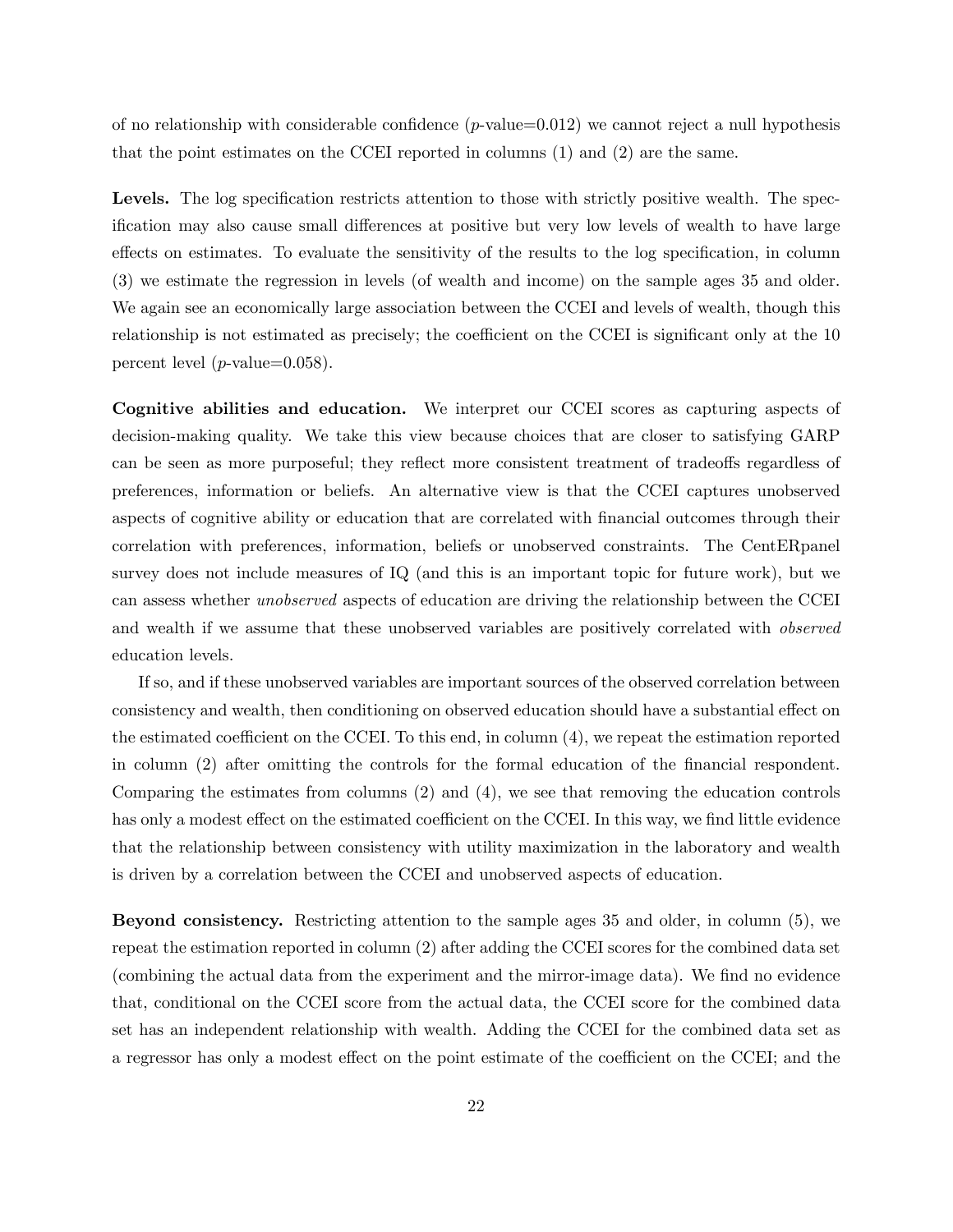point estimate of the conditional relationship between the CCEI for the combined data set and log household wealth is small, but imprecisely estimated. These results are consistent with the idea that the CCEI for the combined data set, while imposing natural requirements on demand behavior, merely represents a noisier measure of the aspects of decision-making quality captured by the CCEI scores for the actual data set.

Risk attitudes. In column (6) we add a control for risk attitudes by including the average fraction of points the financial respondent allocated to the cheaper asset.<sup>31</sup> The point estimate on this measure of risk attitudes indicates that risk tolerance is negatively associated with wealth. The estimate is economically large; a standard deviation increase in the fraction placed in the cheaper asset is associated with about 10 percent less household wealth. The estimate is fairly imprecise, however; we cannot reject a null hypothesis of no relationship  $(p$ -value=0.16). As one might expect given the relatively modest unconditional correlation between the CCEI scores and risk attitudes ( $r^2 = 0.113$ ), the inclusion of the control for risk attitudes in the experiment leaves the point estimate of the coefficient on the CCEI virtually unaffected. When we omit the control for risk attitudes, the point estimate of the coefficient on the CCEI is 1.539 ( $p$ -value=0.009). The results are qualitatively similar when, in column (7), we condition on both risk tolerance and the CCEI scores for the combined data set.

**Conscientiousness.** In a final assessment of the relative magnitude of the correlation between the CCEI and household wealth, we add to the list of controls an influential measure from psychology, "conscientiousness." Conscientiousness is one of the "Big Five" personality traits, derived from factor analysis of wide-ranging personality surveys (see, Block, 2010, for a recent description and assessment of the "Big Five"). The CentERpanel survey contains 10 questions related to conscientiousness, each recorded on a scale from 1 to 5. For each respondent, we sum his or her responses to these 10 questions, and then normalize the scores to generate a measure with sample mean 0 and standard deviation 1.<sup>32</sup>

In column (8) we repeat the estimation reported in column (7), restricting attention to the sample of subjects for whom we have valid data on conscientiousness. In column (9) we add the

 $31$ To avoid the influence of extreme outliers, and to place this variable on equal footing, we again omit the top and bottom half of one percent of the distribution of this risk attitude measure, a total of 10 households (1.8 percent). The results are qualitatively similar when we include these households.

 $3<sup>32</sup>$ The respondents are asked to evaluate the accuracy of 10 statements as descriptions of themselves. The statements include: "I do chores right away," "I am accurate in my work," and "I am always well prepared," among others. When the statement indicates a lack of conscientiousness, we re-ordered the responses so that higher scores reflect greater conscientiousness. No other element of the Big Five is included in the CentERpanel survey.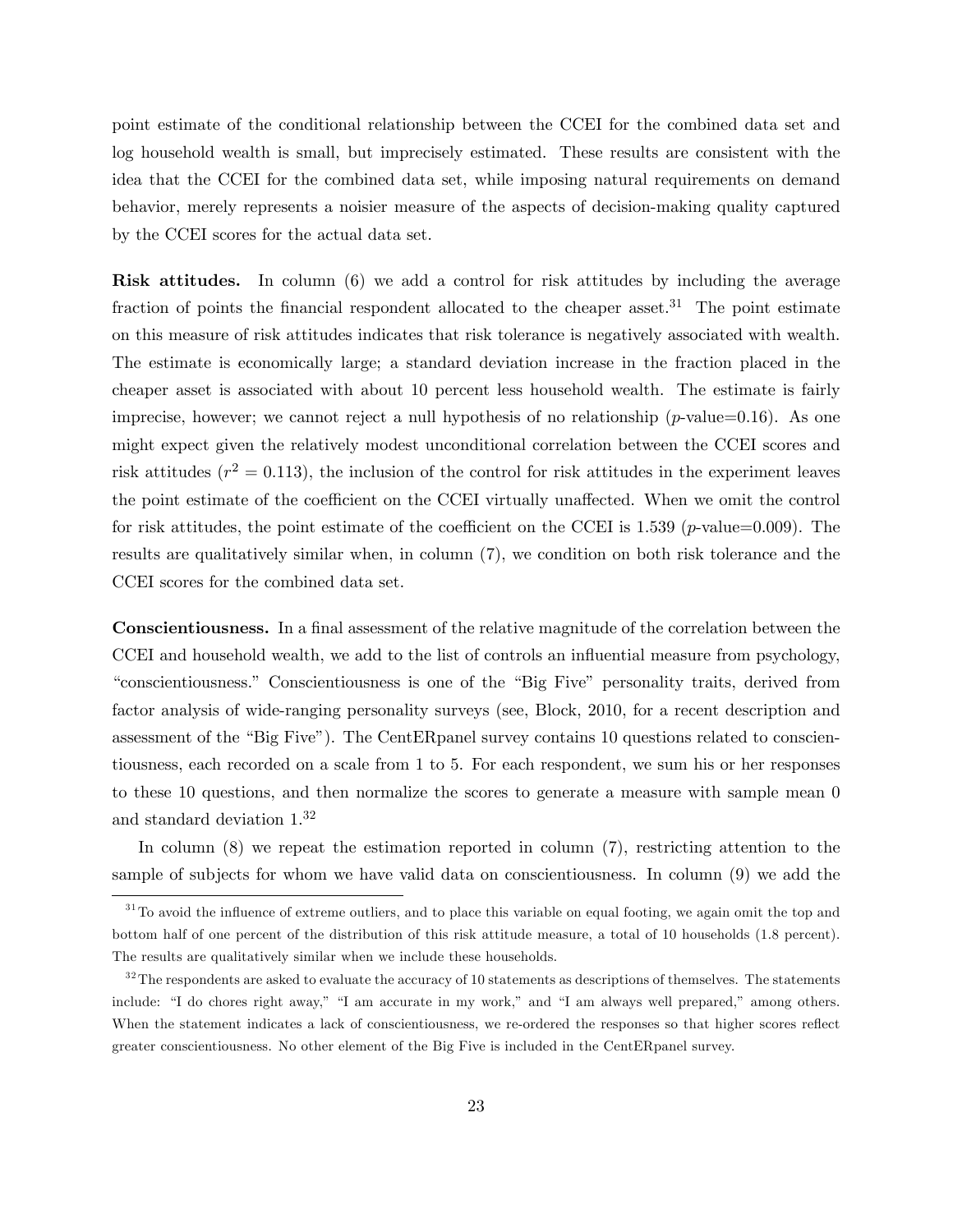measure of conscientiousness to the list of controls. The magnitude of the coefficient on conscientiousness is large. A standard deviation increase in conscientiousness is associated with about 10 percent more wealth. (In this sample, a standard deviation increase in the CCEI is associated with approximately 22 percent more wealth.) The standard error on the conscientiousness coefficient is relatively large, however, and we cannot reject a null hypothesis of no correlation. Most important, adding the control for conscientiousness has very little effect on the coefficient on the CCEI, which suggests that the conditional correlation between the CCEI and wealth is unlikely to be driven by an unmeasured correlation between the CCEI and productive personality traits. We emphasize the term productive to highlight that, among the Big Five factors, conscientiousness appears to be the best predictor of economic performances (see, Barrick and Mount, 1991).

Finally, the estimates based on the alternative measures of GARP violations of Varian (1990, 1991) and HM yield qualitatively similar conclusions. In the case of the HM index, the standard errors are relatively small and the opposite is true of the Varian (1990, 1991) index (see Online Appendix  $III$ ).

#### 6.3 Sources of correlation

We find an economically large and statistically significant correlation between household wealth and the financial respondent's CCEI score in the experiment. We show that this correlation is robust to the inclusion of controls for current income, education, family structure, risk attitudes in the experiment, and a widely-used personality test. With these results in mind, we now turn to investigate further the sources of this correlation. The estimation results are reported in Table 9 below. We again focus on the CCEI, but the estimates based on the alternative measures of GARP violations of Varian (1990, 1991) and HM yield qualitatively very similar results (see Online Appendix III). To reduce the importance of extreme outliers, in columns (3)-(10) we drop households whose fraction of wealth in the relevant category (checking, saving, stocks, housing) is less than -0.15 or greater than 1.15.

#### $[Table 9 here]$

Income. One hypothesis is that the correlation between consistency with utility maximization in the experiment and wealth derives from a correlation between the CCEI and unobserved (past) income. Our finding that adding controls has only a modest effect on the CCEI coefficient casts some doubt on this concern. We can evaluate it further, however, by exploiting some limited panel data on household income. The CentERpanel has been operating since 1993. However, income data for most households who responded to the 2009 survey and completed our experiment do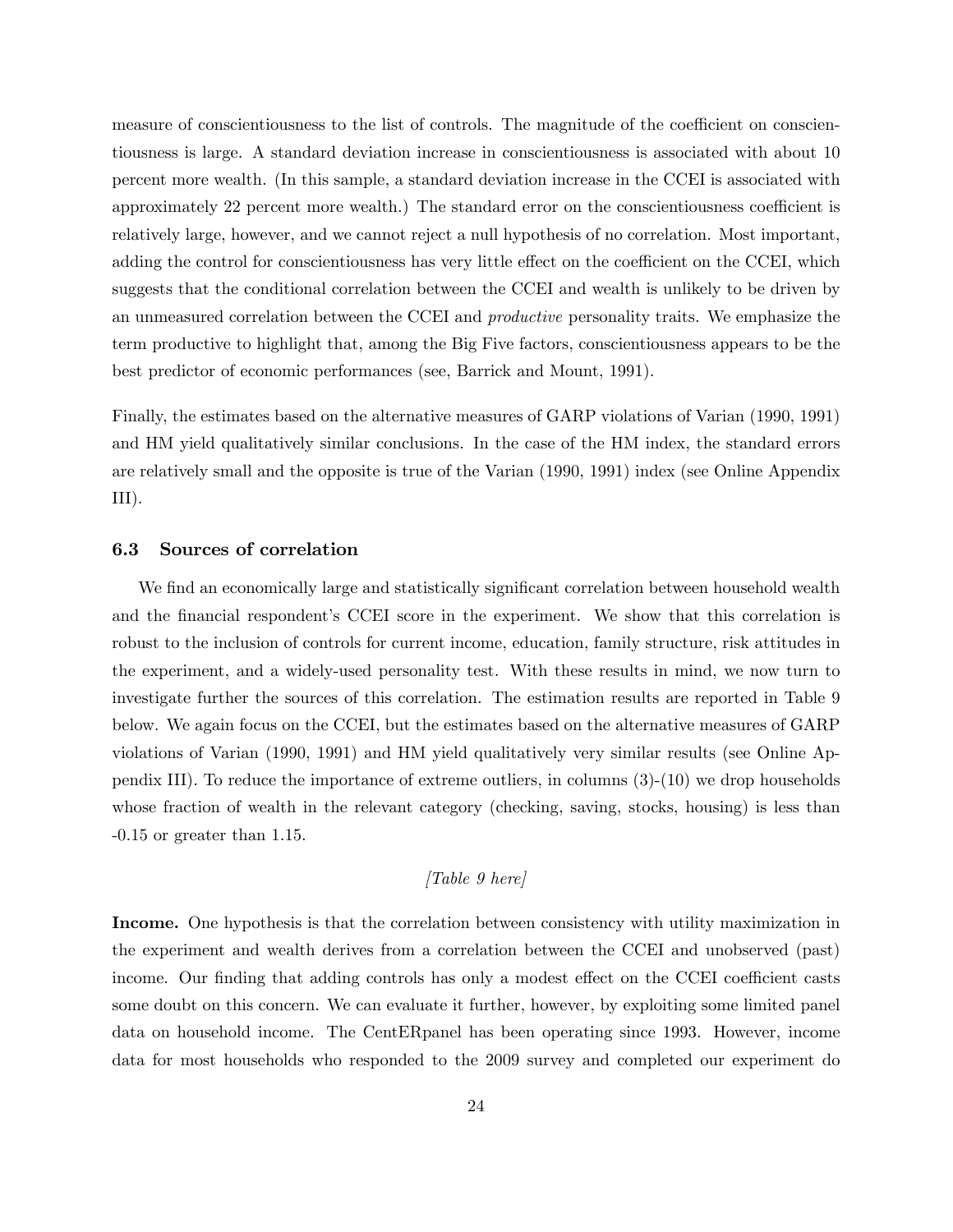not go back nearly that far. To strike a balance between capturing more income information and maintaining reasonable sample sizes, we go back Öve years and use household income information for every other year.

In column (1) we repeat the estimation reported in column (2) of Table 8, this time restricting attention to the 377 households (73 percent) for whom we have household income data from 2004 and 2006, as well as from 2008. In this smaller sample, the point estimate on the CCEI remains economically large and statistically significant ( $p$ -value=0.012). In column (2), we add controls for the natural log of household income in 2004 and 2006. As a result, the magnitude of the coefficient on the CCEI declines somewhat (by 0.115). We interpret this Önding to indicate that some of the correlation between wealth and the CCEI may be attributable to a correlation between the CCEI and unobserved past income. The CentERpanel income data limit our ability to pursue this hypothesis further; we therefore view it as an important topic for future research with other data.

Portfolio. An alternative set of hypotheses would attribute the correlation between wealth and the CCEI to differences in financial decisions between those with higher and lower CCEI scores. To evaluate these hypotheses, in columns (3)-(8), we present estimates that relate the CCEI of the household's financial respondent to portfolio choices, specifically, whether the household has a checking account, a savings account, owns stocks, and the fraction of the household's wealth held in each of these assets. The results provide some evidence that, conditional on household sociodemographics, education, and current income, households with financial respondents with higher CCEI scores put less of their wealth in low-risk and low-return assets such as checking and savings accounts. The coefficients on the CCEI in columns  $(4)$  and  $(6)$  are quite modest in magnitude but statistically significant at the 10 percent level ( $p$ -values of 0.078 and 0.062, respectively). The results also provide some evidence that individuals with higher CCEI scores are somewhat more likely to participate in the stock market, though this relationship is not statistically significant.

**Housing.** Finally, the coefficients on the CCEI in columns  $(9)$  and  $(10)$  show economically substantial and statistically significant correlations between the CCEI and decisions regarding home ownership. Households with Önancial respondents with higher CCEI scores are more likely to own a home and they put a larger fraction of their household's wealth in a home. A standard deviation increase in the CCEI of the financial respondent is associated with an increase of 5.2 percentage points in the probability of owning a home (about 69 percent of households in the sample own a home). Similarly, a standard deviation increase in the CCEI is associated with an increase of 4.7 percentage points in the fraction of wealth held in housing (the average fraction of wealth held in housing in the data is approximately 54 percent). The tendency for those with higher CCEI scores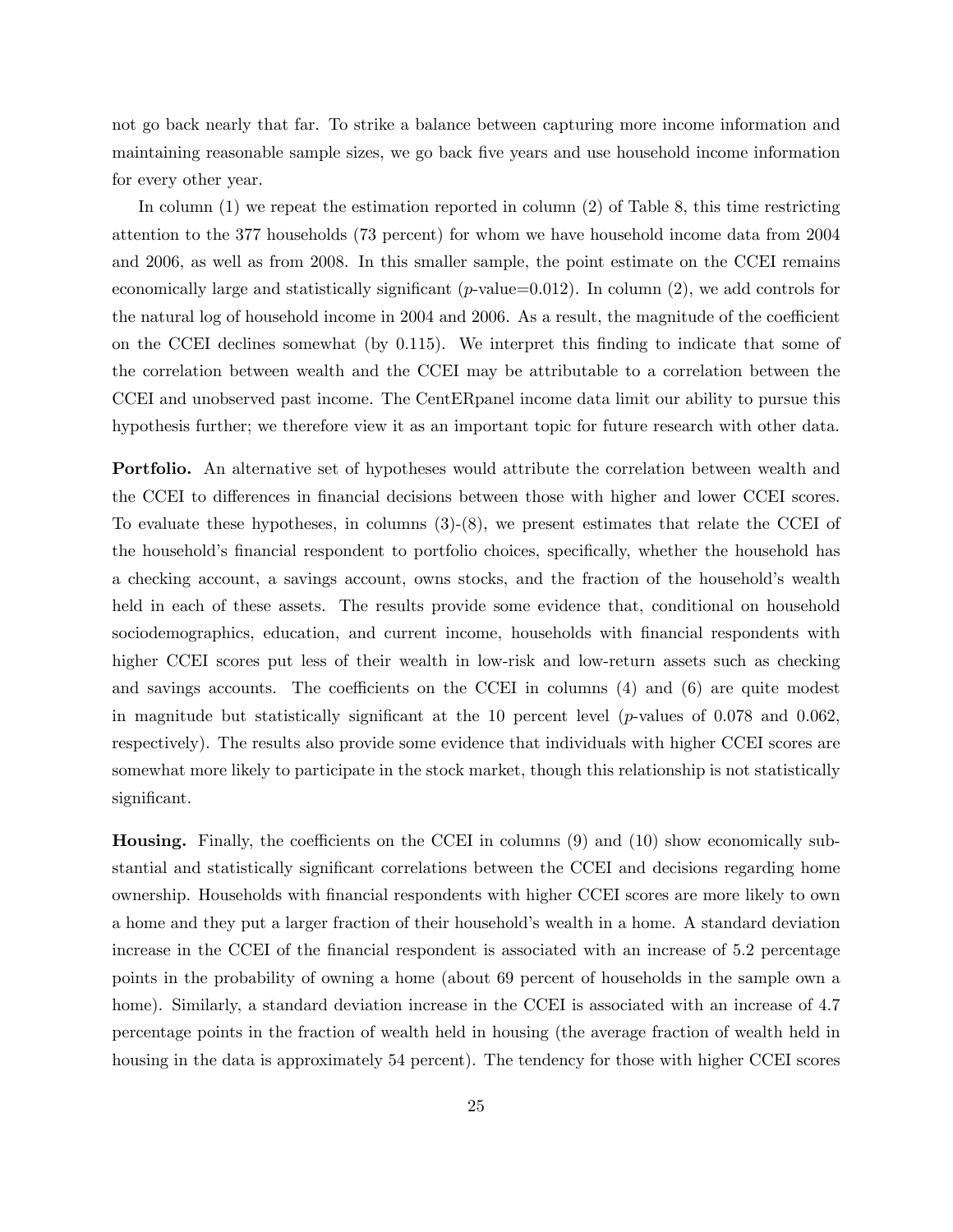to own a home and put more of their wealth in housing is especially interesting given the favorable tax treatment of owner-occupied housing in the Netherlands, which indicates both that owning a home has an important advantage over renting and that, other things equal, wealth placed in mortgaged housing pays a substantial premium.<sup>33</sup> This suggests that owning a home and placing more wealth in mortgaged housing are often high quality financial decisions. If so, the positive correlation between the CCEI and these decisions is what we would expect if the CCEI captured a general tendency toward higher quality financial decision-making.

## 7 Related literature

Our paper relates to several strands of prior research. One strand is the large and rapidly growing literature that relates measures of cognitive ability and economic literacy to important economic behaviors in "the wild." Examples include Lusardi and Mitchell (2007), Fang et al. (2008) and Banks et al. (2010). Lusardi (2008) and the papers included in the November 2010 issue of the Economic Journal (Volume 120, Issue 548) offer nice reviews. Like much of that literature, our paper correlates economic behaviors in "the wild" with performance on an experimental task. But our approach is distinct in a couple of ways. First, we present subjects with a standard consumer decision problem: the selection of a bundle of (contingent) commodities from a standard budget set. Secondly, the decision problems are presented on a user-friendly graphical interface that allows for the collection of a rich individual-level data set. The large amount of data generated by this design allows us to apply revealed preference theory to determine whether the observed choices are consistent with utility maximization. Overall, we view our methods and results as complementing those based on cognitive functioning, IQ and economic literacy tasks, and anticipate that future work will investigate the relationship between economic rationality, performance on these other tasks, and important economic behaviors.

By analyzing the sociodemographic correlates of economic rationality, our paper also contributes to the emerging literature on the relation of laboratory behaviors to cognitive abilities (see, for example, Benjamin et al., 2006, and Dohmen et al., 2010). We differ from these prior studies as

 $33$  In the Netherlands, assets held in owner-occupied housing are not subject to the usual presumptive capital income tax. If they were, the imputed rent would be 4 percent of housing value and that implicit income would be taxed at 30 percent. Instead, imputed rent is presumed to be very low (currently 0.55 percent of housing value), is subject to the progressive tax on labor income, and that tax is not even due unless the household claims a deduction for mortgage interest. Nominal mortgage interest is, in turn, fully deductable from taxable income. Thus, for purposes of federal taxation, housing assets underwritten by a mortgage will typically pay a negative rate of return. In this way, according to van Ewijk et al. (2007), the Netherlands offers by far the most favorable tax treatment of owner occupied housing in Western Europe.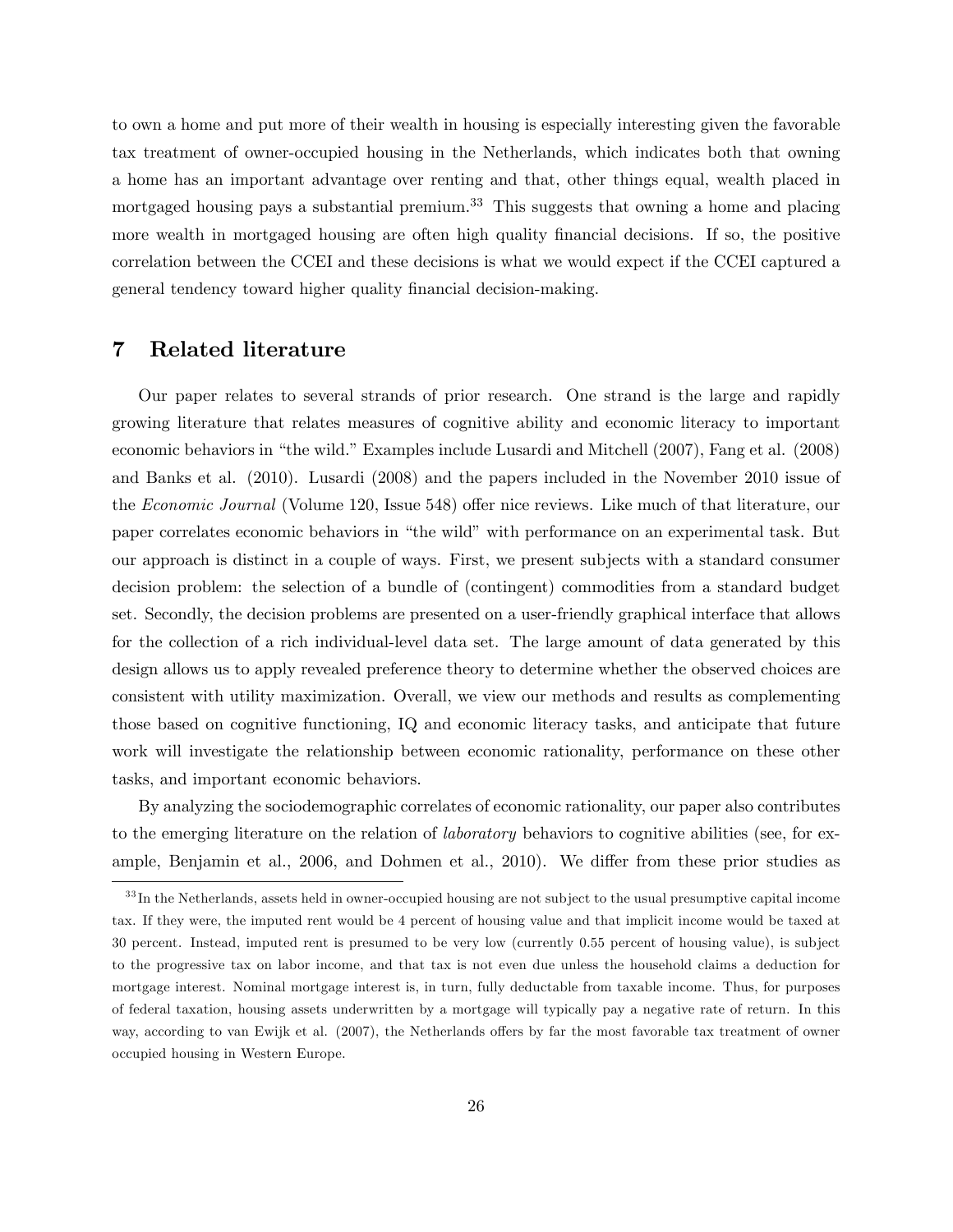we use the extent of consistency with utility-maximizing behavior as a single measure for "economic cognitionî and investigate the correlation between consistency under laboratory conditions and sociodemographic and economic characteristics. Because the experimental task involves choice under risk, the paper also relates to the experimental literature that investigates whether the risk attitudes that arise in the laboratory are connected to attributes that subjects bring to the experiments from outside the lab. von Gaudecker et al. (forthcoming) also conducted risk experiments with CentER panel members. Our findings in this paper are consistent with their conclusion that "while many people exhibit consistent choice patterns, some have very high error propensities." The relation of our experimental results to individual characteristics also sheds light on the external validity of our findings, which Levitt and List (2007) and Falk and Heckman (2009) point out is a critical concern for experimental studies.

Finally, related to our revealed-preference tests, but somewhat further afield, our paper also contributes to the literature that has implemented these tests on aggregate consumption data. Such real-world data do not, however, provide a particularly rigorous test of consistency because choice sets are such that budget lines do not cross frequently (see Blundell et al., 2003). Furthermore, even a high level of consistency in the individual-level decisions does not imply that aggregate data are consistent. Cox (1987), Sippel (1997), Mattei (2000), Harbaugh et al. (2001), and Andreoni and Miller (2002), among others, ask whether behavior in the laboratory is consistent with utility maximization. The Bronars (1987) test has been widely used, so it allows us to relate our results to this literature. Our study has the highest Bronars power of one (all random subjects had violations). We note that even random behavior can appear consistent if the sample size is small, as it often is in experimental studies.

## 8 Concluding remarks

Some people make better economic decisions than others. But it is usually hard to tell whether someone has made bad choices; he might have uncommon preferences, or face unobserved constraints, or hold (reasonable) beliefs that rationalize his decisions. Standard economic analysis takes a libertarian approach; in the absence of data that allow us to identify bad decisions, we assume that all choices are good. The libertarian approach has obvious appeal. We rightly hesitate to evaluate the quality of decisions when we do not have sufficient information to make a definitive judgement.

This study suggests an alternative path. We offered a new field experimental design—employing graphical representations of standard consumer decision problems and using a rich pool of subjects that enables us to collect richer data than has been possible in the past. These data allow us to say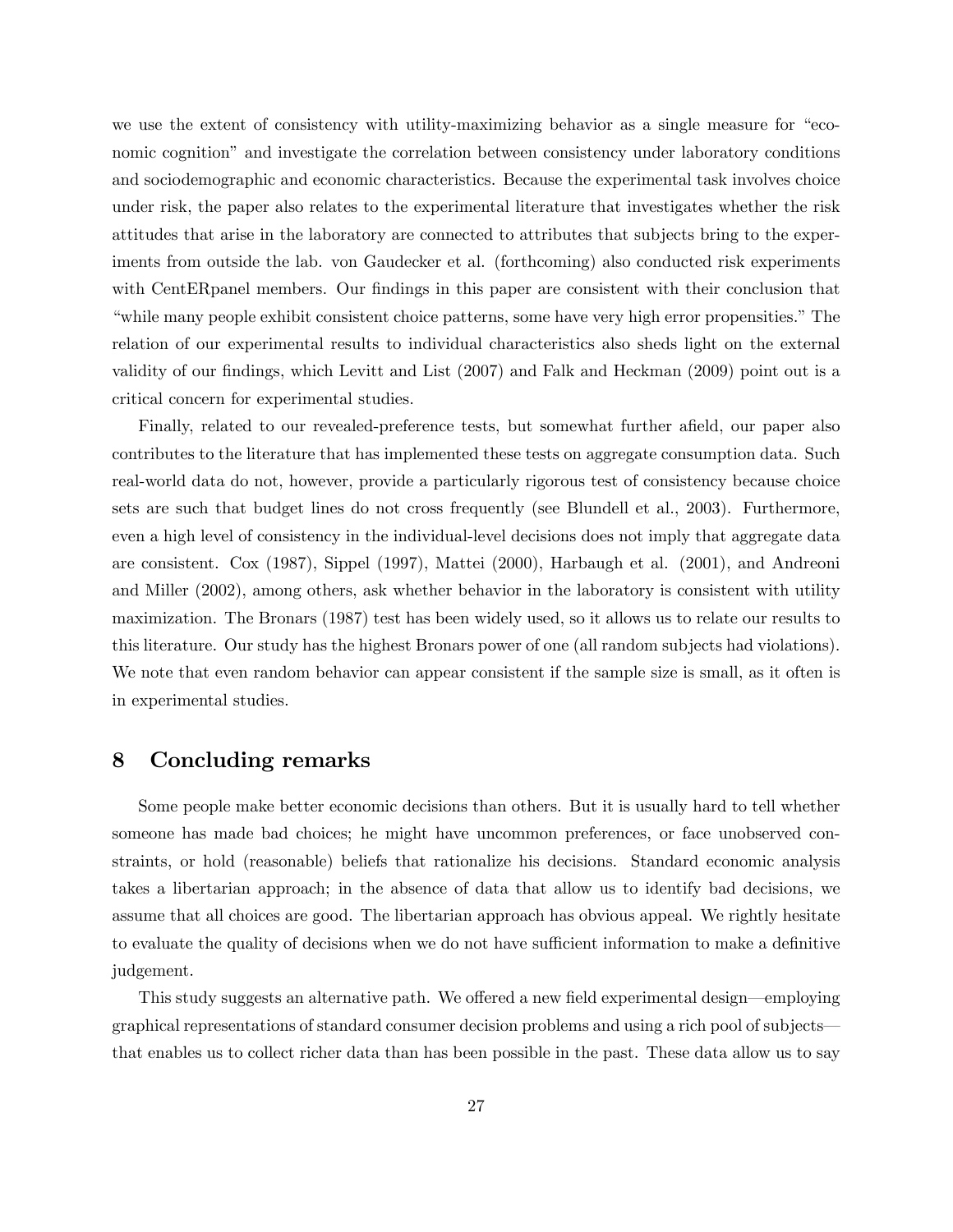some choices are better than others, in that some choices are more rational than others. Because the data are provided by a relatively large and heterogenous sample, we can thoroughly analyze the correlates of individual levels of rationality and relate rationality in this simple domain to important economic outcomes like wealth.

The conclusions of our investigation can be summarized under three headings:

- Many subjects reveal nearly perfect consistency with utility maximization in the individuallevel decisions. Our non-trivial tests of consistency suggest that nearly half of our subjects exhibit behavior that appears to be almost optimizing in the sense that their choices come close to satisfying GARP according to a number of standard measures. At the same time, there is considerable heterogeneity in the consistency scores across subjects.
- Although individual behaviors are heterogeneous, subjects' consistency scores are correlated with sociodemographic and economic characteristics. Our study provides, to our knowledge, the first experimental evidence on the question "who is more rational?" The relationships between sociodemographics and levels of rationality may ultimately prove to be useful for informing the design of social programs (Manski, 2001) or (libertarian) paternalistic policies (Thaler and Sunstein, 2003).
- Differences in the experimental consistency scores help explain differential patterns of wealth across households. The magnitudes are large, implying that a standard deviation increase in the consistency score is associated with 15-19 percent more wealth. This result is little changed when we add controls for income, education, family structure, risk tolerance or measures of personality. This finding is especially notable given the substantial heterogeneity in our experimental outcomes, and the brief experimental exposure.

The experimental techniques that we have developed provide some promising tools for future work, and the results suggest a number of potential directions. One direction exploits the fact that the experimental platform and analytic techniques are applicable to many other types of individual choice problems. We have already run a pilot experiment to apply these techniques to the domain of intertemporal choice. A goal of this line of research is to generate analogous individual-level data with which to evaluate the quality of individual-level decision-making over time.

A principal limitation of our current data set is sample size. While large by experimental economics standards, the sample is too small for purposes of detailed disaggregation of behavior, especially with respect to sociodemographic characteristics. Another promising direction is to conduct an additional set of experiments with more panel members. Of particular interest is the relationship between consistency of choice and age. By combining experimental and survey data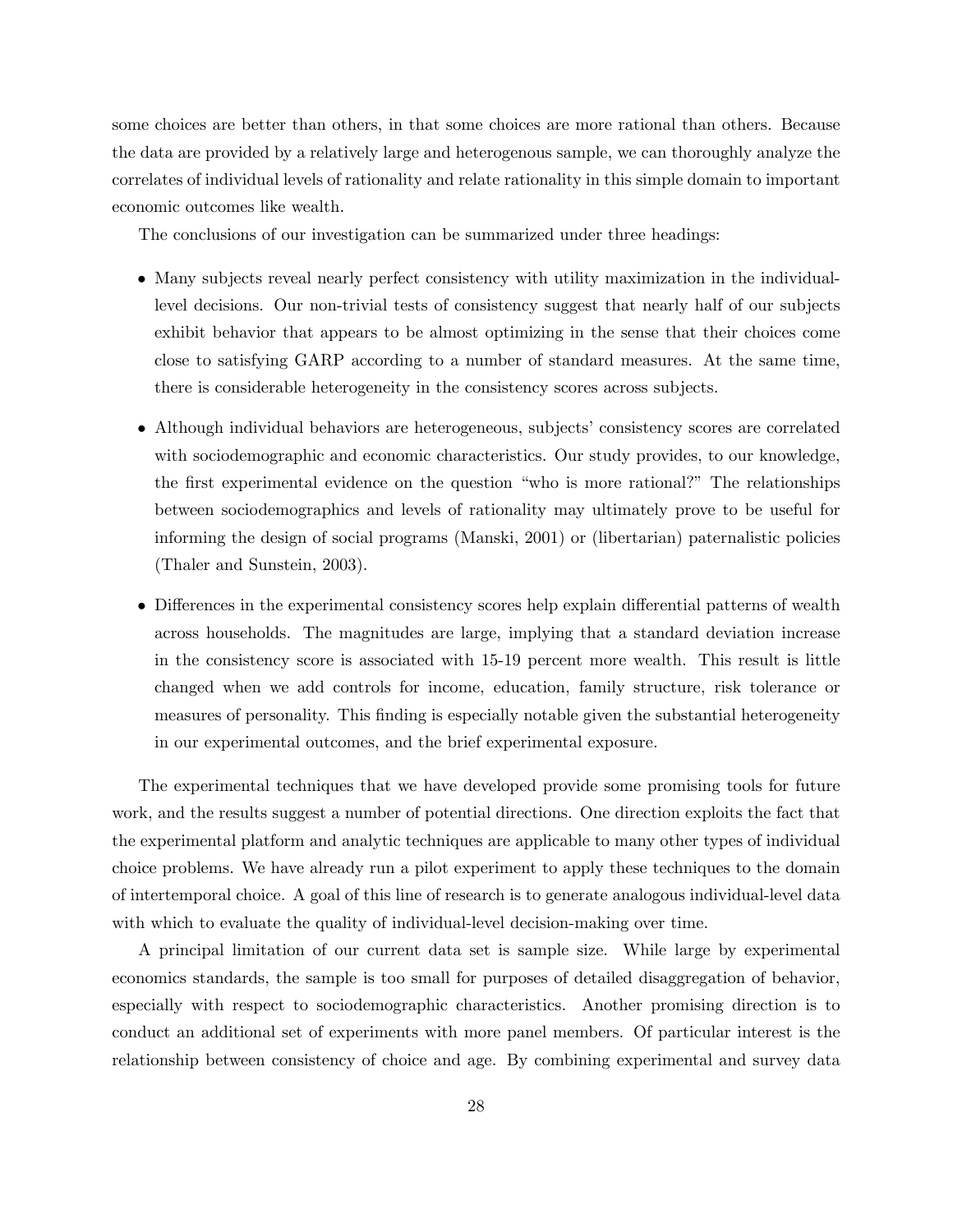on the elderly, we can better understand the reasons why, in previous studies, older people appear to be leaving "money on the table." In this new set of experiments, we will collect a much wider range of individual sociodemographic, cognitive and economic information from the panel members, focusing especially on health and medical information.

### References

- [1] Ahn, D., S. Choi D. Gale, and S. Kariv (2010) "Estimating Ambiguity Aversion in a Portfolio Choice Experiment." Mimeo.
- [2] Afriat, S. (1967) "The Construction of a Utility Function from Expenditure Data." *Economet*rica, 6, pp. 67-77.
- [3] Afriat, S. (1972) "Efficiency Estimates of Production Functions." International Economic Review, 8, pp. 568-598.
- [4] Agarwal, S., J. Driscoll, X. Gabaix and D. Laibson (2009) "The Age of Reason: Financial Decisions over the Life-Cycle with Implications for Regulation." Brookings Papers on Economic Activity, 2, pp. 51-117.
- [5] Alessie, R. and A. Kapteyn (2001) "Savings and Pensions in The Netherlands." Research in Economics, 55, pp. 61-82.
- [6] Ameriks, J., A. Caplin and J. Leahy (2003) "Wealth Accumulation and the Propensity to Plan." Quarterly Journal of Economics, 118, pp. 1007-1047.
- [7] Andreoni, J. and W. Harbaugh (2006) "Power Indices for Revealed Preference Tests." Mimeo.
- [8] Andreoni, J. and J. Miller (2002) "Giving According to GARP: An Experimental Test of the Consistency of Preferences for Altruism." Econometrica, 70, pp. 737-753.
- [9] Banks, J. (2010) "Cognitive Function, Financial Literacy and Financial Outcomes at Older Ages: Introduction." Economic Journal, 120, pp. 357-362.
- [10] Banks, J., C. O'Dea and Z. Oldfield (2010) "Cognitive Function, Numeracy and Retirement Saving Trajectories." Economic Journal, 120, pp. 381-410.
- [11] Barrick, M. and M. Mount (1991) "The Big Five Personality Dimensions and Job Performance: A Meta-analysis." Personnel Psychology, 44, pp. 1-26.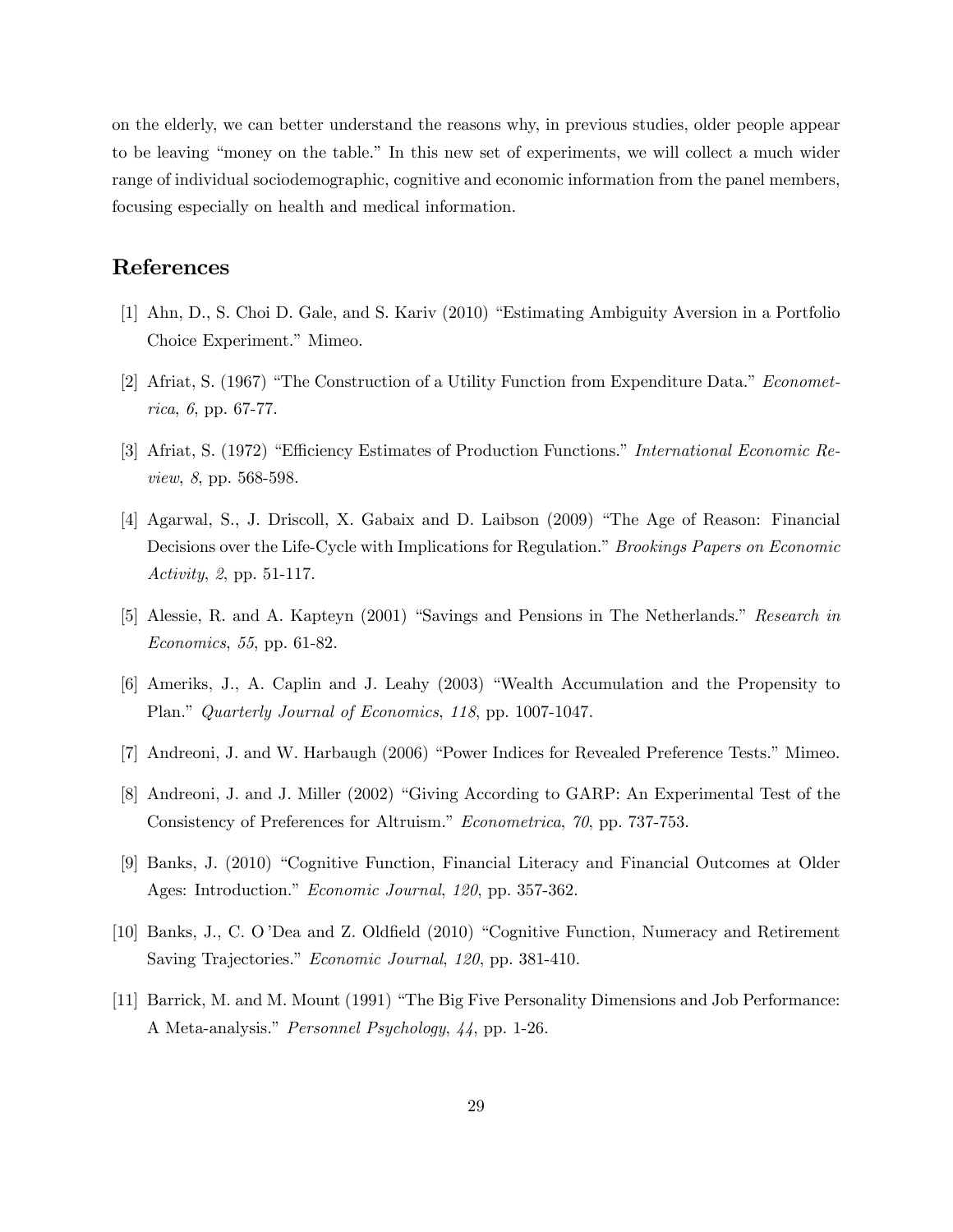- [12] Becker, G. (1962) "Irrational Behavior and Economic Theory." Journal of Political Economy, 70, pp. 1-13.
- [13] Bellemare, C. S. Kröger, and A. van Soest (2008) "Measuring inequity aversion in a heterogeneous population using experimental decisions and subjective probabilities." Econometrica, 76, pp. 815-839.
- [14] Benjamin, D., S. Brown and J. Shapiro (2006) "Who is "Behavioral"? Cognitive Ability and Anomalous Preferences." Mimeo.
- [15] Bernheim, D. and D. Garrett (2003) "The Effects of Financial Education in the Workplace: Evidence from a Survey of Households." Journal of Public Economics, 87, pp. 1487-1519.
- [16] Bernheim, B. D., J. Skinner, and S. Weinberg (2001) "What Accounts for the Variation in Retirement Wealth among U.S. Households?" American Economic Review, 91, pp. 832-857.
- [17] Block, J. (2010) "The Five-factor Framing of Personality and Beyond: Some Ruminations." Psychological Inquiry, 21, pp. 2-25.
- [18] Blundell, R., M. Browning and I. Crawford (2003) "Nonparametric engel curves and revealed preference."  $Econometrica$ , 71, pp. 205-240.
- [19] Bronars, S. (1987) "The power of nonparametric tests of preference maximization." Econometrica, 55, pp. 693-698.
- [20] Camerer, C. (1995) "Individual Decision Making." In Handbook of Experimental Economics. ed. John Kagel and Alvin Roth. Princeton: Princeton University Press.
- [21] Charness, G., E. Karni and D. Levin (2007) "Individual and Group Decision Making under risk: An Experimental Study of Bayesian Updating and Violations of First-Order Stochastic Dominance." Journal of Risk and Uncertainty, 35, pp. 129-48.
- [22] Choi S., R. Fisman, D. Gale, and S. Kariv (2007a) "Revealing Preferences Graphically: An Old Method Gets a New Tool Kit." American Economic Review, Papers & Proceedings, 97, pp. 153-158.
- [23] Choi S., R. Fisman, D. Gale, and S. Kariv (2007b) "Consistency and Heterogeneity of Individual Behavior under Uncertainty." American Economic Review, 97, pp. 1921-1938.
- [24] Cole, S. and G. Shastry (2009) "Smart Money: The Effect of Education, Cognitive Ability, and Financial Literacy on Financial Market Participation." Harvard Business School Finance Working Paper No. 09-071.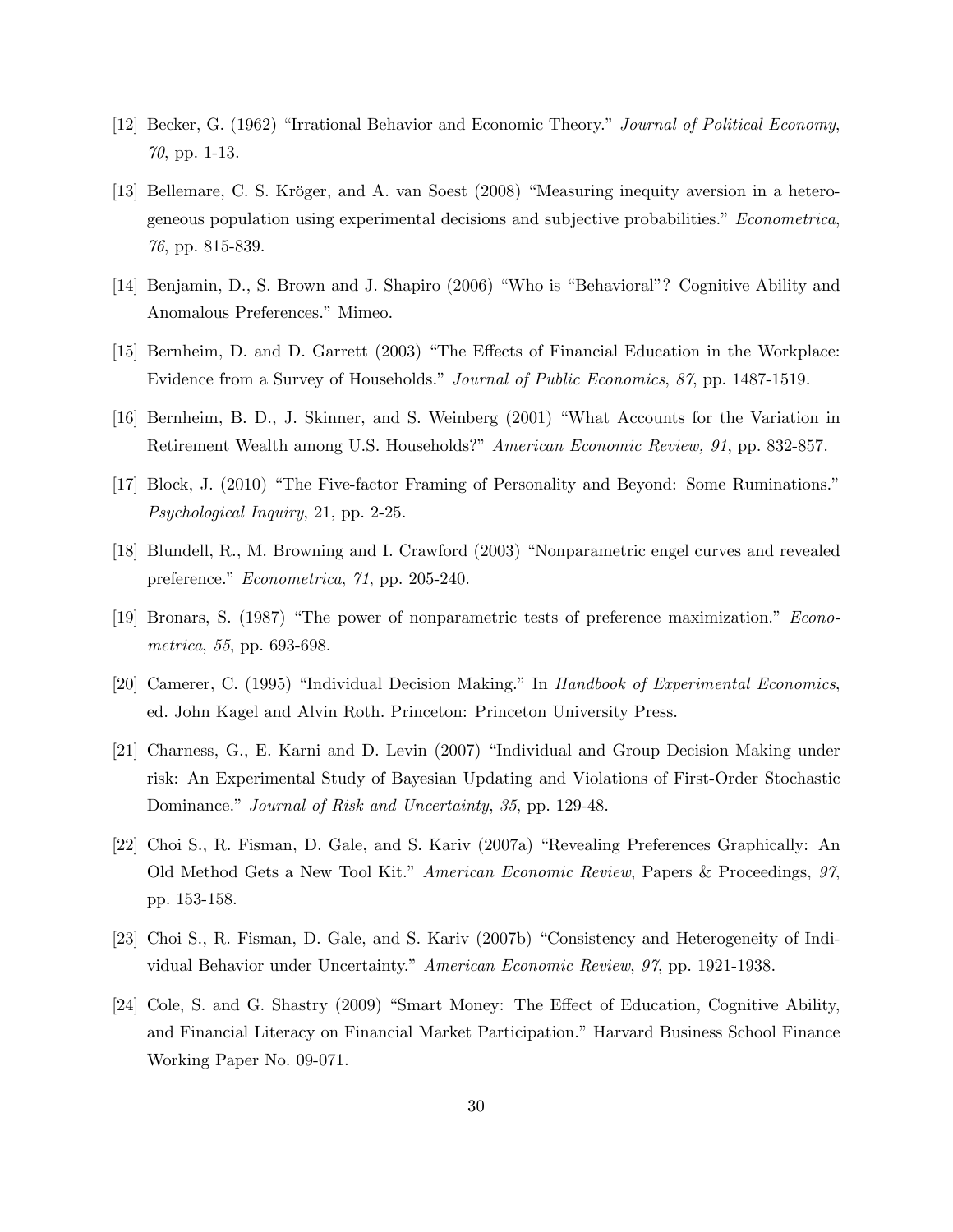- [25] Cox, J. (1997) "On Testing the Utility Hypothesis." *Economic Journal*,  $10\%$ , pp. 1054-1078.
- $[26]$  Dean, M. and D. Martin  $(2010)$  "How Rational are your Choice Data?" Mimeo.
- [27] Dohmen, T., A. Falk, D. Huffman and U. Sunde  $(2010)$  "Are Risk Aversion and Impatience Related to Cognitive Ability?" American Economic Review, 100, pp. 1238-1260.
- [28] Duflo, E. and E. Saez (2003) "The Role of Information and Social Interactions in Retirement Plan Decisions: Evidence From a Randomized Experiment." Quarterly Journal of Economics, 118, pp. 815-842.
- [29] Falk, A. and J. Heckman (2009) "Laboratory Experiments are a Major Source of Knowledge in Social Sciences." Science,  $326$ , pp. 535-38.
- [30] Famulari, M. (1995) "A Household-Based Nonparametric Test of Demand Theory." Review of Economics and Statistics, 2, pp. 371-382.
- [31] Fang, H., M. Keane and D. Silverman (2008) "Sources of Advantageous Selection: Evidence from the Medigap Insurance Market." Journal of Political Economy, 116, pp. 303-350.
- [32] Fisman, R., S. Kariv and D. Markovits (2007) "Individual Preferences for Giving." American Economic Review, 97, pp. 1858-1876.
- [33] Fisman, R., S. Kariv and D. Markovits (2010) "Exposure to Ideology and Distributional Preferences." Mimeo.
- [34] Gul, F. (1991) "A Theory of Disappointment in Decision Making under Uncertainty." Econometrica, 59, pp.  $667–686$ .
- [35] Hadar, J. and W. Russell (1969) "Rules for Ordering Uncertain Prospects." American Economic Review, 59, pp. 25-34.
- [36] Heckman, J. (1979) "Sample Selection Bias as a Specification Error." *Econometrica*,  $\langle \gamma \rangle$  pp. 153-161.
- [37] Harbaugh, W., K. Krause and T. Berry (2001) "GARP for Kids: On the Development of Rational Choice Behavior." American Economic Review, 91, pp. 1539-1545.
- [38] Houtman, M. and J. Maks (1985) "Determining all Maximial Data Subsets Consistent with Revealed Preference." Kwantitatieve Methoden, 19, pp. 89-104.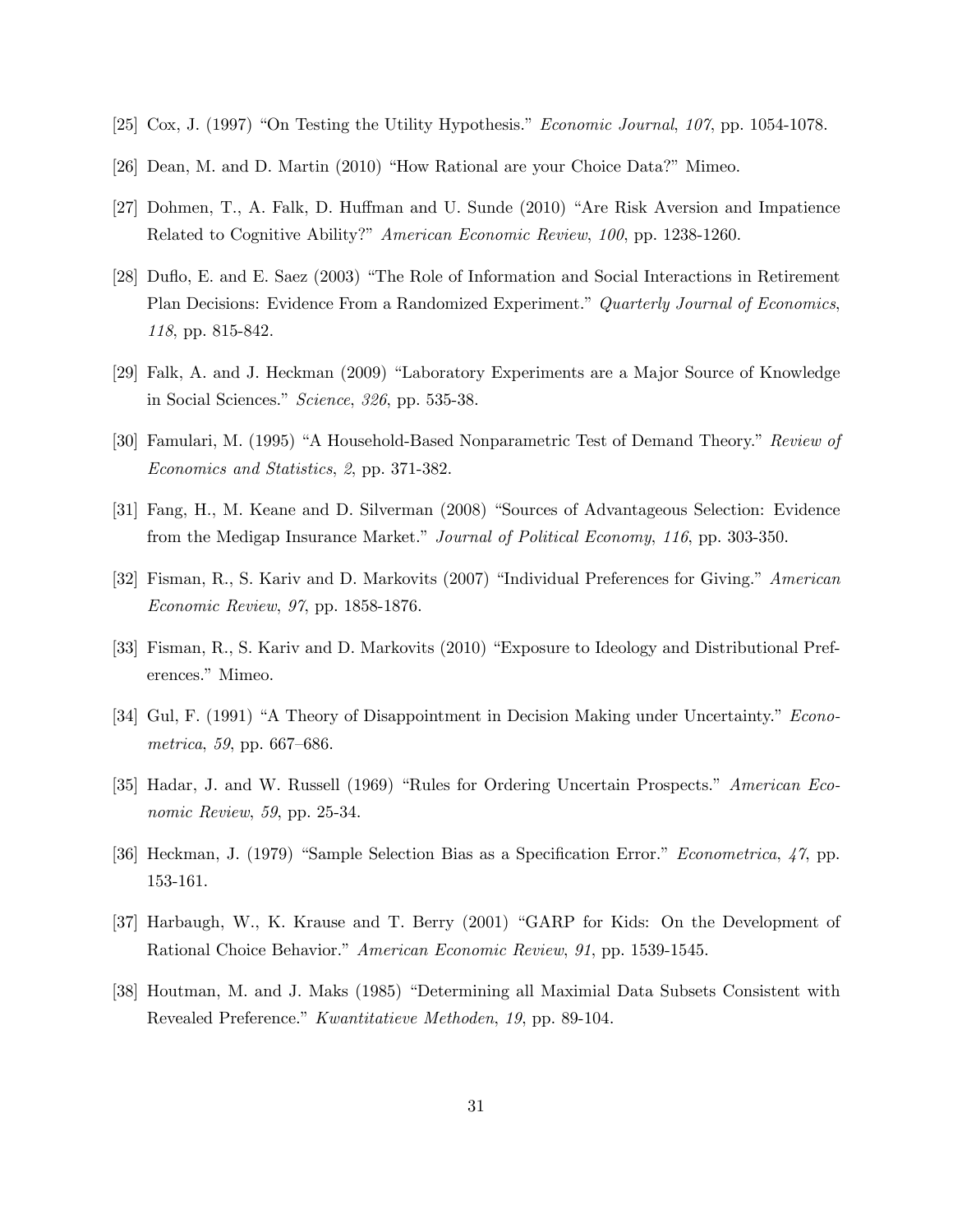- [39] Jappelli, T. (2010) "Economic Literacy: An International Comparison." Economic Journal, 120, pp. 429-451.
- [40] Levitt, S. and J. List (2007) "What do Laboratory Experiments Tell Us About the Real World?" Journal of Economic Perspectives, 21, pp. 153-174.
- [41] Lusardi, A. (2008) "Households Saving Behavior: The Role of Literacy, Information and Financial Education Programs." NBER Working Paper No. 13824.
- [42] Lusardi, A. and O. Mitchell (2007) "Baby Boomer Retirement Security: The Roles of Planning, Financial Literacy, and Housing Wealth." Journal of Monetary Economics, 54, pp. 205-224.
- [43] Manski, C. (2001) "Designing Programs for Heterogeneous Populations: The Value of Covariate Information." American Economic Review, Papers & Proceedings, 91, pp. 103-106.
- [44] Mas-Colell, A. (1977) "The Recoverability of Consumer's Preferences from Market Demand Behavior." Econometrica, 45, pp. 1409-1430.
- [45] Mas-Colell, A. (1978) "On Revealed Preferences Analysis." Review of Economic Studies, 45, pp. 121-131.
- [46] Mattei, A. (2000) "Full-Scale Real Tests Of Consumer Behavior Using Experimental Data." Journal of Economic Behavior & Organization, 43, pp. 487-497.
- [47] OECD (2009) "Pensions at a Glance 2009: Retirement-Income Systems in OECD Countries." URL: www.oecd.org/els/social/pensions/PAG.
- [48] Papke, L. and J. Wooldridge (1996) "Econometric Methods for Fractional Response Variables with an Application to 401 (K) Plan Participation Rates." Journal of Applied Econometrics, 11, pp. 619-632.
- [49] Quiggin, J. (1990) "Stochastic Dominance in Regret Theory." Review of Economic Studies. 57, pp. 503-511.
- [50] Ramsey, J. (1969) "Tests for specification errors in classical linear least-squares regression analysis." Journal of the Royal Statistical Society, 31, pp. 350-371.
- [51] Samuelson, P. (1947) Foundations of Economic Analysis. Cambridge: Harvard University Press.
- [52] Savage, L. J. (1954) The Foundations of Statistics. New York: Wiley.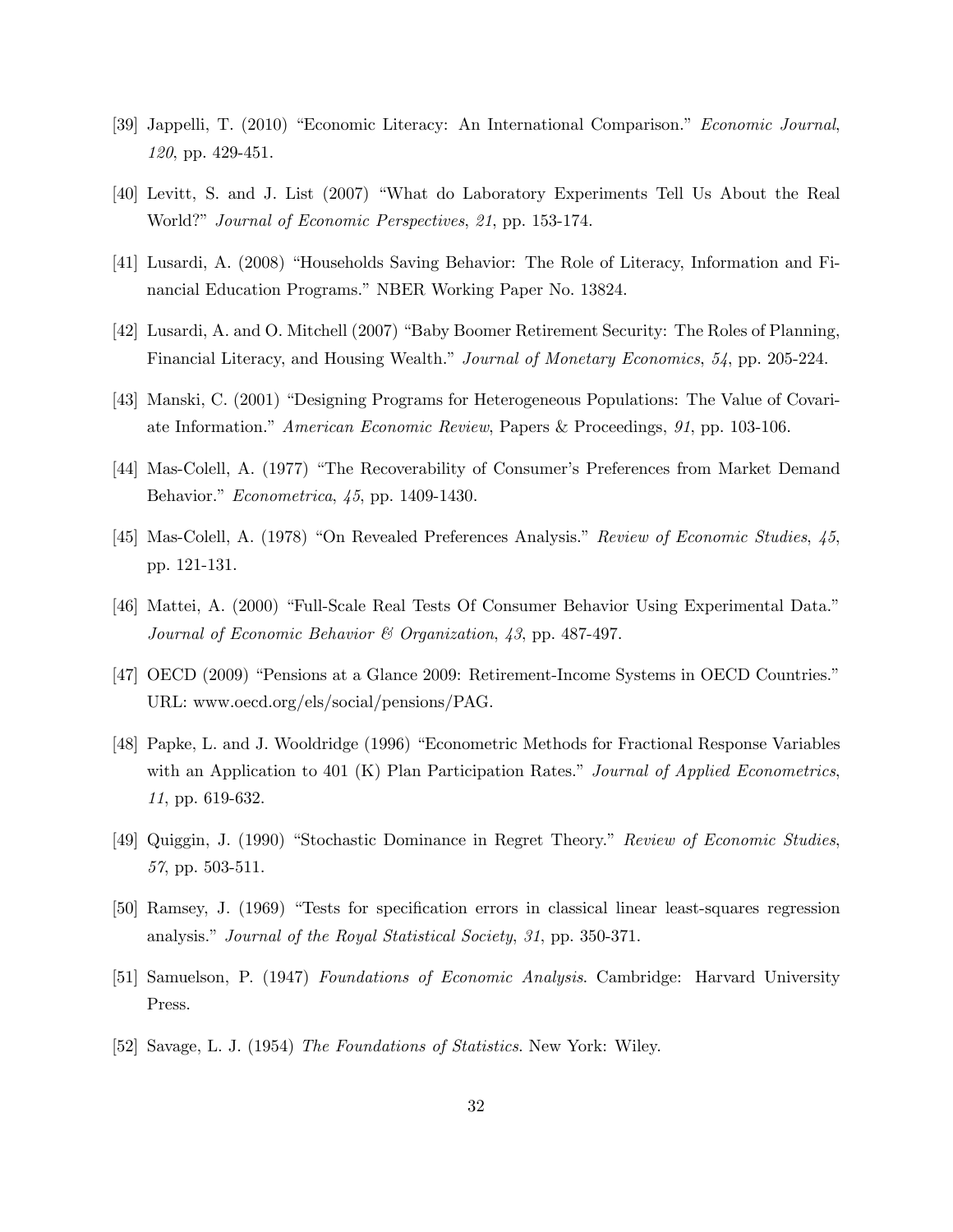- [53] Scholz, J., A. Seshadri and S. Khitatrakun (2006) "Are Americans Saving "Optimally" for Retirement?" Journal of Political Economy, 114, pp. 607-643.
- [54] Sippel, R. (1997) "An Experiment on the Pure Theory of Consumer's Behavior." Economic Journal, 107, pp. 1431-1444.
- [55] Smith, J., J. McArdle and R. Willis (2010) "Financial Decision Making and Cognition in a Family Context." Economic Journal, 120, pp. 363-380.
- [56] Starmer, C. (2000) "Developments in Non-Expected Utility Theory: The Hunt for a descriptive Theory of Choice under Risk." Journal of Economic Literature, 38, pp. 332-382.
- [57] Terza, J. (1998) "Estimating Count Data Models with Endogenous Switching: Sample Selection and Endogenous Treatment Effects." Journal of Econometrics, 84, pp. 129-154.
- [58] Thaler, R. and C. Sunstein (2003) "Libertarian Paternalism." American Economic Review, Papers & Proceedings, 93, pp. 175-179.
- [59] Varian, H. (1982) "The Nonparametric Approach to Demand Analysis." *Econometrica*, 50, pp. 945-972.
- [60] Varian, H. (1983) "Non-Parametric Tests of Consumer Behaviour." Review of Economic Studies, 50, pp. 99-110.
- [61] Varian, H. (1990) "Goodness-of-Fit in Optimizing Models." Journal of Econometrics,  $46$ , pp. 125-140.
- [62] Varian, H. (1991) "Goodness-of-Fit for Revealed Preference Tests." Mimeo.
- [63] Van Den Berg, G., D. Deeg, M. Lindeboom and F. Portrait (2010) "The Role of Early-Life Conditions in the Cognitive Decline due to Adverse Events Later in Life." Economic Journal, 120, pp. 411-428.
- [64] van Ewikj, C., B. Jacobs and R. de Mooij (2007) "Welfare Effects of Fiscal Subsidies On Home Ownership in the Netherlands." De Economist, 155, pp. 323-336.
- [65] von Gaudecker, H-M., A. van Soest and E. Wengström (forthcoming) "Heterogeneity in Risky Choice Behaviour in a Broad Population." American Economic Review.
- [66] Wakker, P. (1993) "Savage's Axioms Usually Imply Violation of Strict Stochastic Dominance." Review of Economic Studies, 60, pp. 487-493.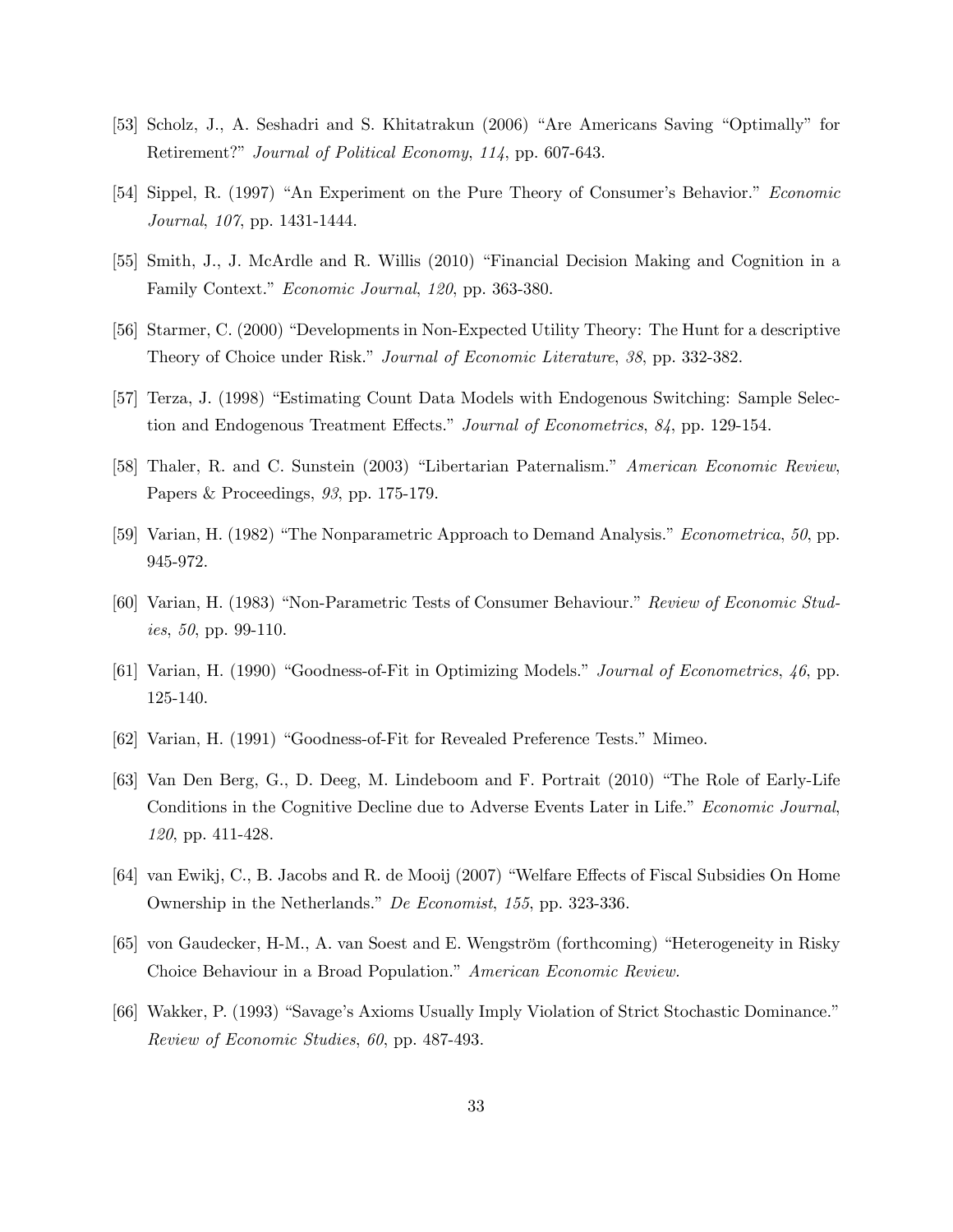|                          | Participants | Dropouts | Non-<br>participants |
|--------------------------|--------------|----------|----------------------|
| Female                   | 45.43        | 37.89    | 50.00                |
| Age                      |              |          |                      |
| 16-34                    | 18.53        | 3.16     | 26.14                |
| 35-49                    | 26.14        | 12.11    | 32.13                |
| 50-64                    | 35.62        | 38.42    | 27.58                |
| $65+$                    | 19.71        | 46.32    | 14.15                |
| Education                |              |          |                      |
| Low                      | 33.59        | 42.63    | 30.99                |
| Medium                   | 29.70        | 22.63    | 31.61                |
| High                     | 36.72        | 34.74    | 37.40                |
| Household monthly income |              |          |                      |
| $-2500$                  | 22.42        | 34.73    | 21.28                |
| €2500-3499               | 25.13        | 26.32    | 18.90                |
| €3500-4999               | 28.85        | 16.32    | 28.93                |
| €5000+                   | 23.60        | 22.63    | 30.89                |
| Occupation               |              |          |                      |
| Paid work                | 53.13        | 39.47    | 62.91                |
| House work               | 11.59        | 7.89     | 8.78                 |
| Retired                  | 20.90        | 42.63    | 13.95                |
| Others                   | 14.38        | 10.00    | 14.36                |
| Household composition    |              |          |                      |
| Partnered                | 80.88        | 67.89    | 82.64                |
| # of children            | 0.84         | 0.32     | 1.09                 |
| # of obs.                | 1182         | 190      | 968                  |

Table 1. Sociodemographic information

Participants completed the experiment, dropouts logged in and quit the experiment, and nonparticipants were recruited for the experiment but never logged in. The low, medium and high education levels correspond to primary or pre-vocational secondary education, pre-university secondary education or senior vocational training, and vocational college or university education, respectively. The classification of occupations is based on the categorization of Statistics Netherlands. categorization of Statistics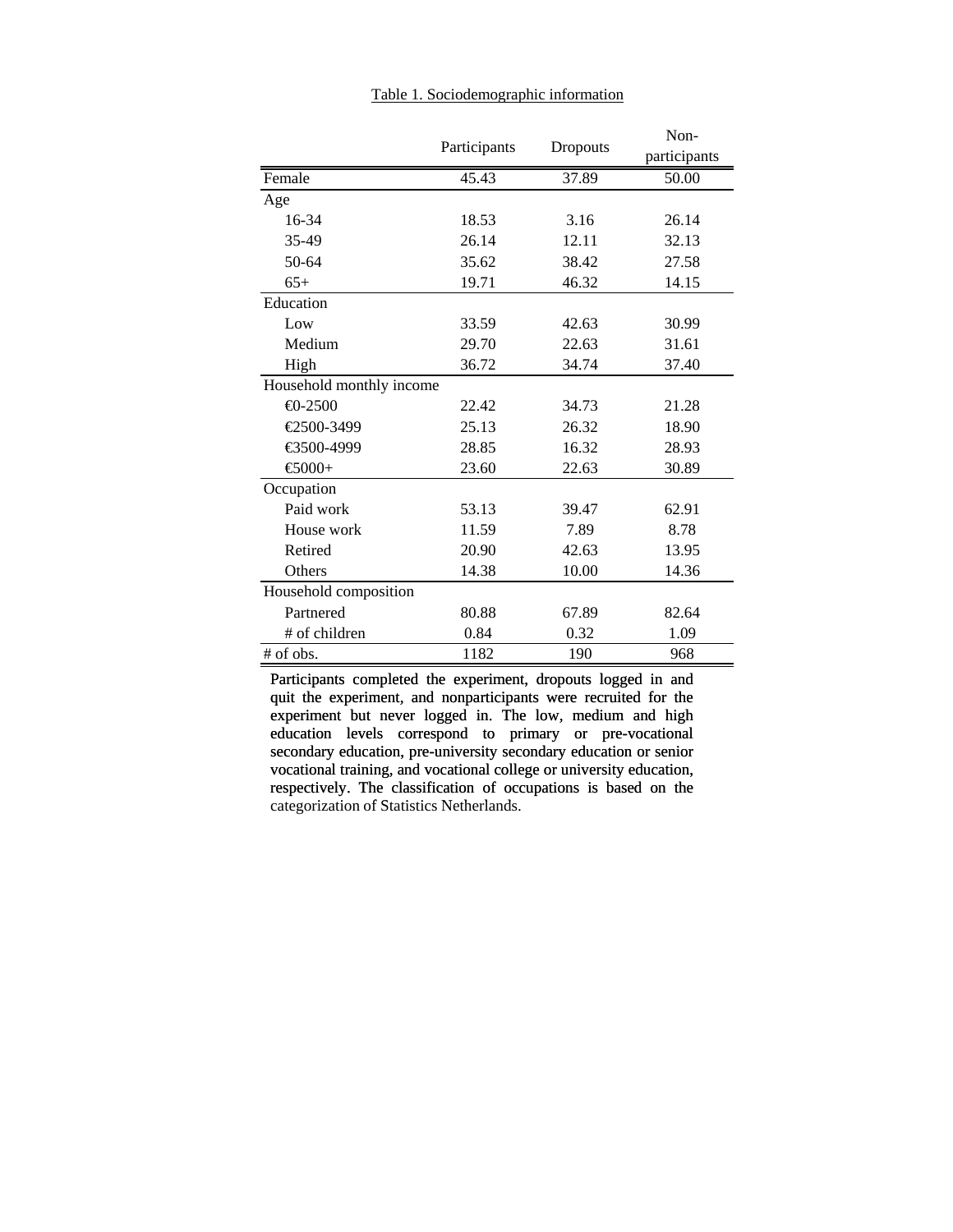#### Table 2. CCEI scores

|                          |       |           |       |       | Percentiles |       |       |           |
|--------------------------|-------|-----------|-------|-------|-------------|-------|-------|-----------|
|                          | Mean  | Std. Dev. | 10    | 25    | 50          | 75    | 90    | # of obs. |
| All                      | 0.881 | 0.141     | 0.676 | 0.808 | 0.930       | 0.998 | 1.000 | 1182      |
| Female                   | 0.874 | 0.147     | 0.666 | 0.796 | 0.928       | 0.998 | 1.000 | 537       |
| Age                      |       |           |       |       |             |       |       |           |
| 16-34                    | 0.920 | 0.119     | 0.734 | 0.881 | 0.979       | 1.000 | 1.000 | 219       |
| 35-49                    | 0.906 | 0.123     | 0.708 | 0.853 | 0.966       | 1.000 | 1.000 | 309       |
| 50-64                    | 0.863 | 0.142     | 0.666 | 0.784 | 0.901       | 0.985 | 1.000 | 421       |
| $65+$                    | 0.843 | 0.164     | 0.595 | 0.770 | 0.882       | 0.981 | 1.000 | 233       |
| Education                |       |           |       |       |             |       |       |           |
| Low                      | 0.863 | 0.143     | 0.665 | 0.782 | 0.906       | 0.987 | 1.000 | 397       |
| Medium                   | 0.881 | 0.140     | 0.689 | 0.814 | 0.926       | 0.998 | 1.000 | 351       |
| High                     | 0.899 | 0.137     | 0.686 | 0.842 | 0.963       | 1.000 | 1.000 | 430       |
| Household monthly income |       |           |       |       |             |       |       |           |
| $\bigoplus$ -2500        | 0.856 | 0.154     | 0.617 | 0.769 | 0.911       | 0.983 | 1.000 | 269       |
| €2500-3499               | 0.885 | 0.133     | 0.705 | 0.809 | 0.925       | 0.999 | 1.000 | 302       |
| €3500-4999               | 0.882 | 0.141     | 0.649 | 0.817 | 0.932       | 0.999 | 1.000 | 345       |
| $\epsilon$ 5000+         | 0.901 | 0.131     | 0.729 | 0.836 | 0.968       | 1.000 | 1.000 | 266       |
| Occupation               |       |           |       |       |             |       |       |           |
| Paid work                | 0.896 | 0.131     | 0.705 | 0.833 | 0.950       | 1.000 | 1.000 | 628       |
| House work               | 0.873 | 0.151     | 0.649 | 0.795 | 0.937       | 0.999 | 1.000 | 137       |
| Retired                  | 0.839 | 0.158     | 0.597 | 0.767 | 0.876       | 0.971 | 1.000 | 247       |
| <b>Others</b>            | 0.891 | 0.129     | 0.712 | 0.809 | 0.936       | 0.998 | 1.000 | 170       |
| Household composition    |       |           |       |       |             |       |       |           |
| Partnered                | 0.878 | 0.142     | 0.673 | 0.802 | 0.927       | 0.998 | 1.000 | 956       |
| Children                 | 0.899 | 0.128     | 0.704 | 0.835 | 0.959       | 1.000 | 1.000 | 490       |

Afriat's (1972) Critical Cost Efficiency Index (CCEI) is bounded between zero and one. The closer it is to one, the closer the data are to satisfying GARP; and the difference between the CCEI and one can be interpreted as an upper bound of the fraction of income that an individual is "wasting" by making inconsistent choices.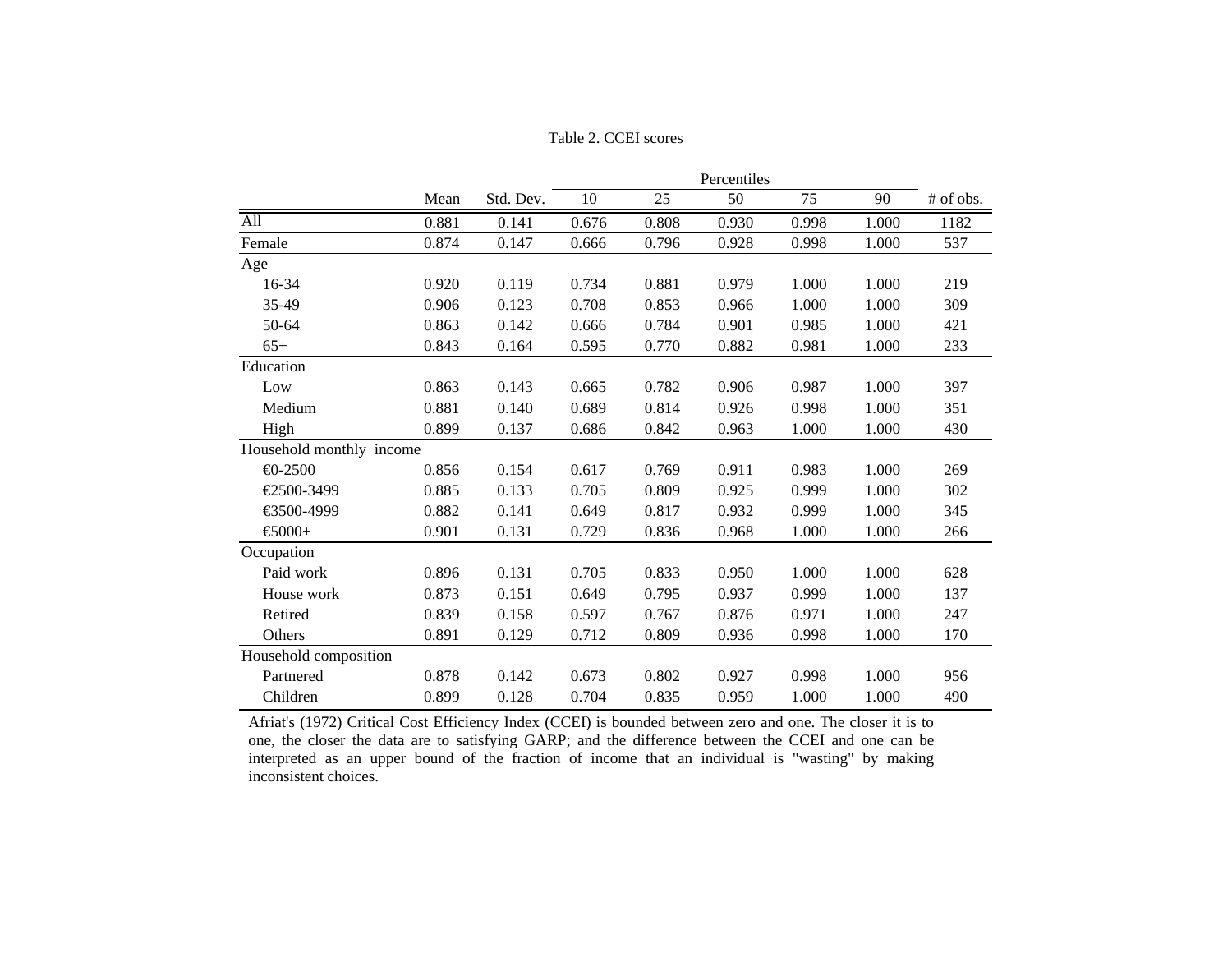#### Table 3. CCEI scores for the combined data set

|                          |       |           | Percentiles |       |       |       | Δ     |       |
|--------------------------|-------|-----------|-------------|-------|-------|-------|-------|-------|
|                          | Mean  | Std. Dev. | 10          | 25    | 50    | 75    | 90    | Mean  |
| All                      | 0.733 | 0.229     | 0.394       | 0.584 | 0.775 | 0.943 | 0.985 | 0.148 |
| Female                   | 0.733 | 0.224     | 0.409       | 0.588 | 0.767 | 0.941 | 0.984 | 0.141 |
| Age                      |       |           |             |       |       |       |       |       |
| 16-34                    | 0.786 | 0.228     | 0.442       | 0.637 | 0.881 | 0.976 | 0.995 | 0.134 |
| 35-49                    | 0.782 | 0.206     | 0.481       | 0.652 | 0.845 | 0.962 | 0.991 | 0.124 |
| 50-64                    | 0.700 | 0.225     | 0.371       | 0.552 | 0.735 | 0.898 | 0.973 | 0.163 |
| $65+$                    | 0.679 | 0.242     | 0.334       | 0.489 | 0.703 | 0.902 | 0.968 | 0.165 |
| Education                |       |           |             |       |       |       |       |       |
| Low                      | 0.699 | 0.226     | 0.374       | 0.535 | 0.732 | 0.902 | 0.967 | 0.163 |
| Medium                   | 0.733 | 0.226     | 0.394       | 0.595 | 0.768 | 0.941 | 0.986 | 0.148 |
| High                     | 0.767 | 0.227     | 0.428       | 0.625 | 0.849 | 0.968 | 0.992 | 0.131 |
| Household monthly income |       |           |             |       |       |       |       |       |
| $-2500$                  | 0.706 | 0.218     | 0.382       | 0.535 | 0.737 | 0.902 | 0.977 | 0.150 |
| €2500-3499               | 0.741 | 0.220     | 0.439       | 0.612 | 0.768 | 0.946 | 0.986 | 0.143 |
| €3500-4999               | 0.730 | 0.236     | 0.388       | 0.556 | 0.782 | 0.950 | 0.984 | 0.151 |
| $-6000+$                 | 0.755 | 0.238     | 0.383       | 0.627 | 0.841 | 0.952 | 0.992 | 0.146 |
| Occupation               |       |           |             |       |       |       |       |       |
| Paid work                | 0.758 | 0.222     | 0.428       | 0.615 | 0.817 | 0.955 | 0.991 | 0.139 |
| House work               | 0.719 | 0.233     | 0.380       | 0.548 | 0.765 | 0.928 | 0.986 | 0.154 |
| Retired                  | 0.675 | 0.231     | 0.334       | 0.502 | 0.698 | 0.872 | 0.964 | 0.164 |
| Others                   | 0.738 | 0.231     | 0.406       | 0.599 | 0.793 | 0.951 | 0.983 | 0.153 |
| Household composition    |       |           |             |       |       |       |       |       |
| Partnered                | 0.729 | 0.229     | 0.389       | 0.583 | 0.771 | 0.938 | 0.984 | 0.149 |
| Children                 | 0.760 | 0.216     | 0.443       | 0.614 | 0.815 | 0.952 | 0.987 | 0.139 |

The combined data set is the actual data from the experiment and the mirror-image data. By definition, the CCEI score for the combined data set consisting of 50 observations can be no bigger than the CCEI score for the actual data reported in Table 2.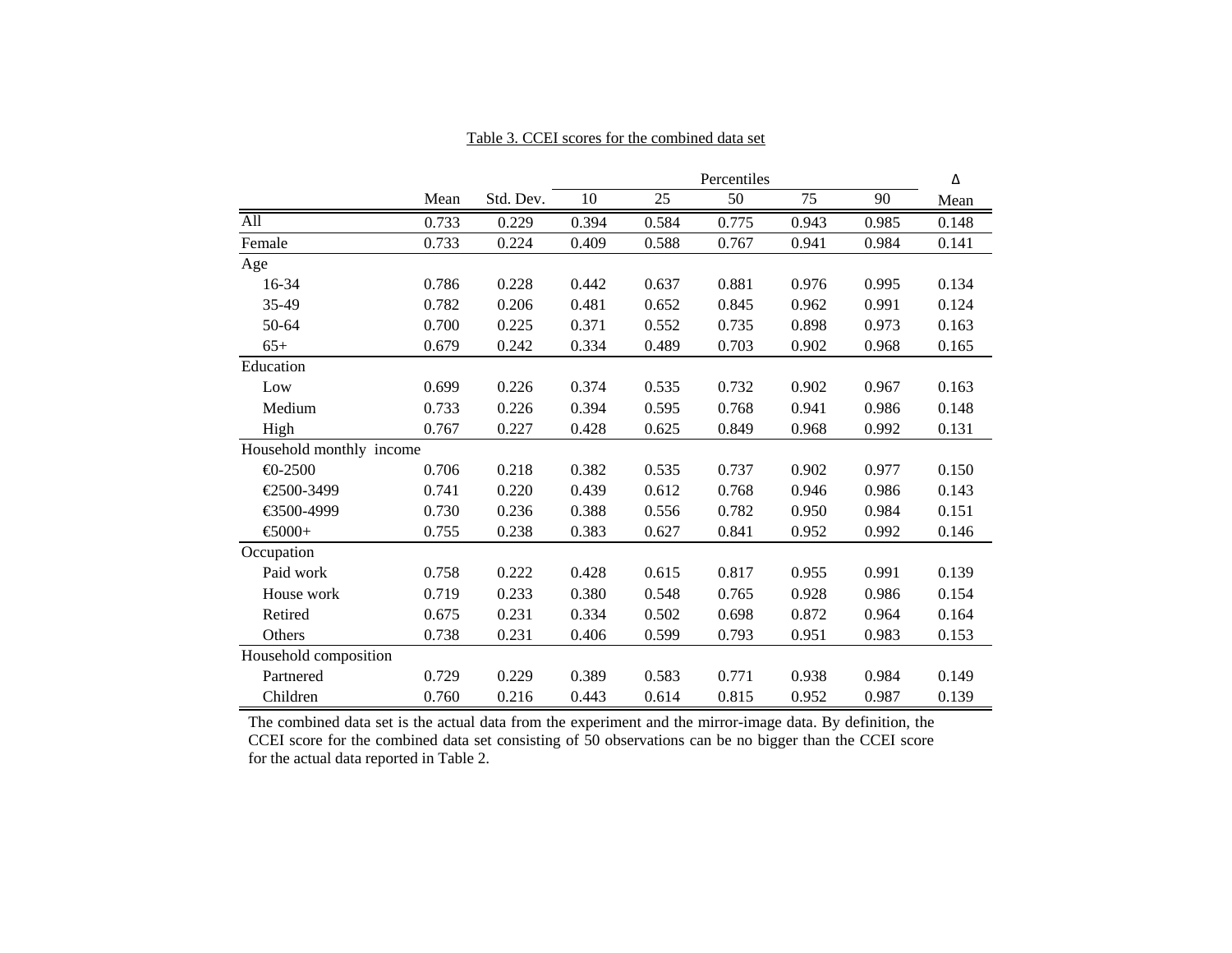|                       | (1)         | (2)        |
|-----------------------|-------------|------------|
| Constant              | $.887***$   | $.735***$  |
|                       | (.022)      | (.037)     |
| Female                | $-0.024***$ | $-.011$    |
|                       | (.009)      | (.015)     |
| Age                   |             |            |
| 35-49                 | $-.016$     | $-.007$    |
|                       | (.011)      | (.020)     |
| 50-64                 | $-.052***$  | $-.077***$ |
|                       | (.011)      | (.020)     |
| $65+$                 | $-.051**$   | $-.081**$  |
|                       | (.020)      | (.032)     |
| Education             |             |            |
| Medium                | .009        | .021       |
|                       | (.011)      | (.017)     |
| High                  | $.026**$    | $.060***$  |
|                       | (.011)      | (.018)     |
| Income                |             |            |
| €2500-3499            | $.026**$    | .026       |
|                       | (.012)      | (.019)     |
| €3500-4999            | .020        | .006       |
|                       | (.013)      | (.020)     |
| €5000+                | $.033**$    | .017       |
|                       | (.014)      | (.022)     |
| Occupation            |             |            |
| Paid work             | .028        | .030       |
|                       | (.018)      | (.026)     |
| House work            | $.047**$    | .039       |
|                       | (.021)      | (.030)     |
| Others                | $.037*$     | .035       |
|                       | (.019)      | (.030)     |
| Household composition |             |            |
| Partnered             | $-.026**$   | $-.023$    |
|                       | (.011)      | (.018)     |
| # of children         | .001        | .001       |
|                       | (.004)      | (.007)     |
| $R^2$                 | .068        | .058       |
| # of obs.             | 1182        | 1182       |

Table 4. The correlation between CCEI scores and subjects' individual characteristics (OLS)

Dependent variables: (1) CCEI; (2) CCEI for the combined data set. Omitted categories: male, age under 35, low education (primary or pre-vocational secondary education), household gross monthly income under €2500, retired, and not having a partner. Standard errors in parentheses. \*, \*\*, and \*\*\* indicate 10, 5, and 1 percent significance levels, respectively.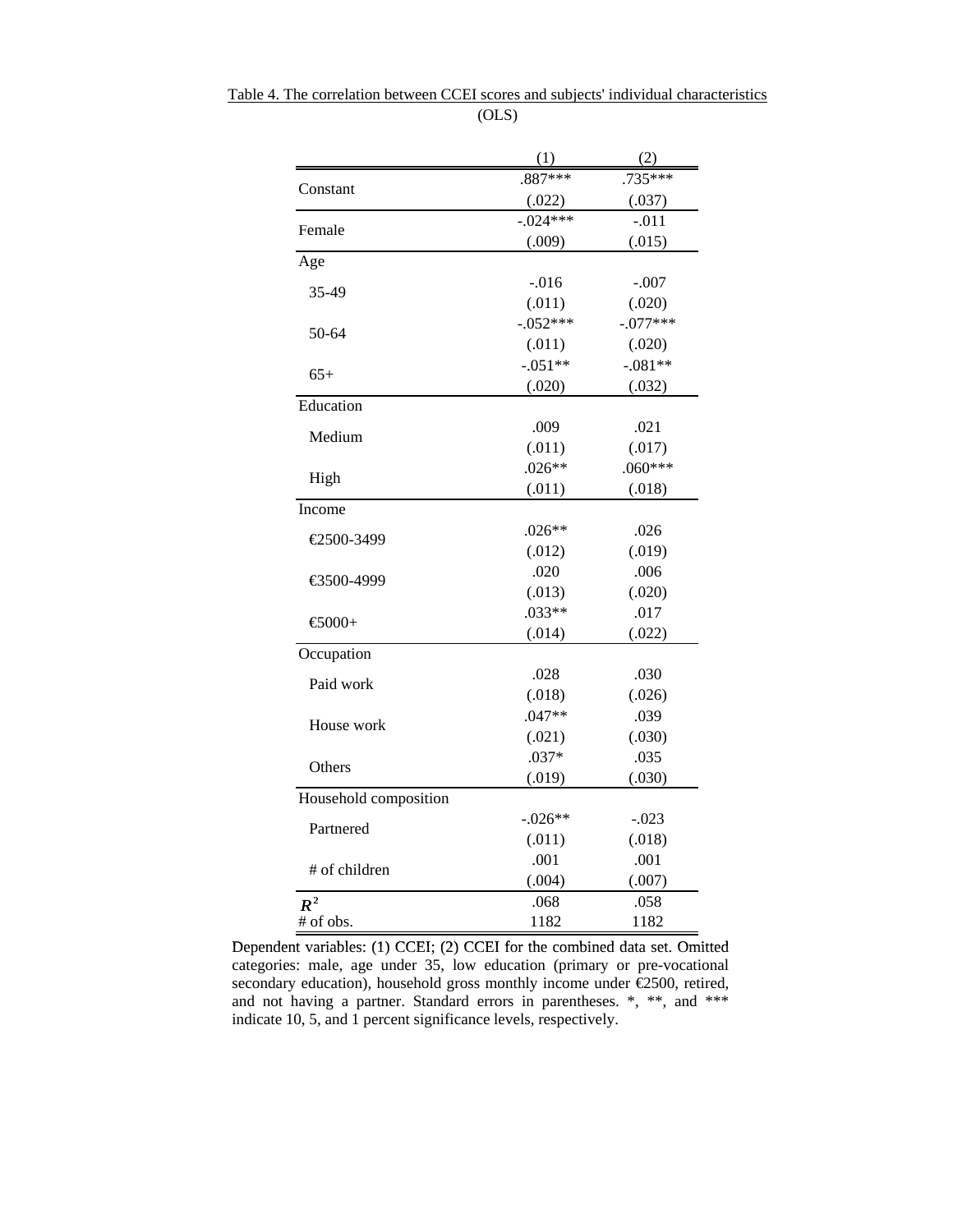|                       | (1)         |             | (2)        |             |  |
|-----------------------|-------------|-------------|------------|-------------|--|
|                       | Outcome     | Selection   | Outcome    | Selection   |  |
|                       | $.888***$   | $.544*$     | $.891***$  | $-2.077***$ |  |
| Constant              | (.022)      | (.311)      | (.023)     | (.209)      |  |
|                       | $-0.024***$ | .084        | $-.024***$ | $-.031$     |  |
| Female                | (.009)      | (.103)      | (.009)     | (.068)      |  |
| Age                   |             |             |            |             |  |
| 35-49                 | $-.016$     | $-.556**$   | $-.016$    | $-.133$     |  |
|                       | (.011)      | (.230)      | (.011)     | (.102)      |  |
| 50-64                 | $-.051***$  | $-1.024***$ | $-.052***$ | $-.393***$  |  |
|                       | (.011)      | (.220)      | (.011)     | (.102)      |  |
| $65+$                 | $-.050**$   | $-1.556***$ | $-.051**$  | $-.824***$  |  |
|                       | (.021)      | (.263)      | (.020)     | (.154)      |  |
| Education             |             |             |            |             |  |
| Medium                | .009        | .191        | .009       | $-.036$     |  |
|                       | (.011)      | (.122)      | (.011)     | (.081)      |  |
| High                  | $.026**$    | .168        | $.026**$   | .006        |  |
|                       | (.011)      | (.117)      | (.011)     | (.084)      |  |
| Income                |             |             |            |             |  |
| €2500-3499            | $.025**$    | $.303**$    | $.025**$   | .281***     |  |
|                       | (.012)      | (.125)      | (.012)     | (.094)      |  |
| €3500-4999            | .019        | $.426***$   | .019       | $.186**$    |  |
|                       | (.013)      | (.141)      | (.014)     | (.094)      |  |
| $-6000+$              | $.033**$    | .064        | $.033**$   | .080        |  |
|                       | (.014)      | (.147)      | (.014)     | (.106)      |  |
| Occupation            |             |             |            |             |  |
| Paid work             | .028        | $-.202$     | .029       | $-.040$     |  |
|                       | (.018)      | (.172)      | (.018)     | (.131)      |  |
| House work            | $.046**$    | .108        | $.046**$   | .083        |  |
|                       | (.020)      | (.200)      | (.020)     | (.148)      |  |
| Others                | $.037**$    | .081        | $.037*$    | .110        |  |
|                       | (.019)      | (.196)      | (.019)     | (.147)      |  |
| Household composition |             |             |            |             |  |
| Partnered             | $-.026**$   | $.262**$    | $-.027**$  | .123        |  |
|                       | (.011)      | (.119)      | (.011)     | (.092)      |  |
| # of children         | .001        | $.145**$    | .001       | .031        |  |
|                       | (.004)      | (.068)      | (.004)     | (.036)      |  |
| Participation ratio   |             | $1.231***$  |            | 3.387***    |  |
|                       |             | (.205)      |            | (.125)      |  |
|                       |             | $-.028$     |            | $-.047$     |  |
| ρ                     |             | (.083)      |            | (.063)      |  |
| Log peudolikelihood   |             | 210.856     | $-371.973$ |             |  |
| # of obs.             |             | 1372        | 2340       |             |  |

Table 5. The correlation between CCEI scores and subjects' individual characteristics (sample-selection)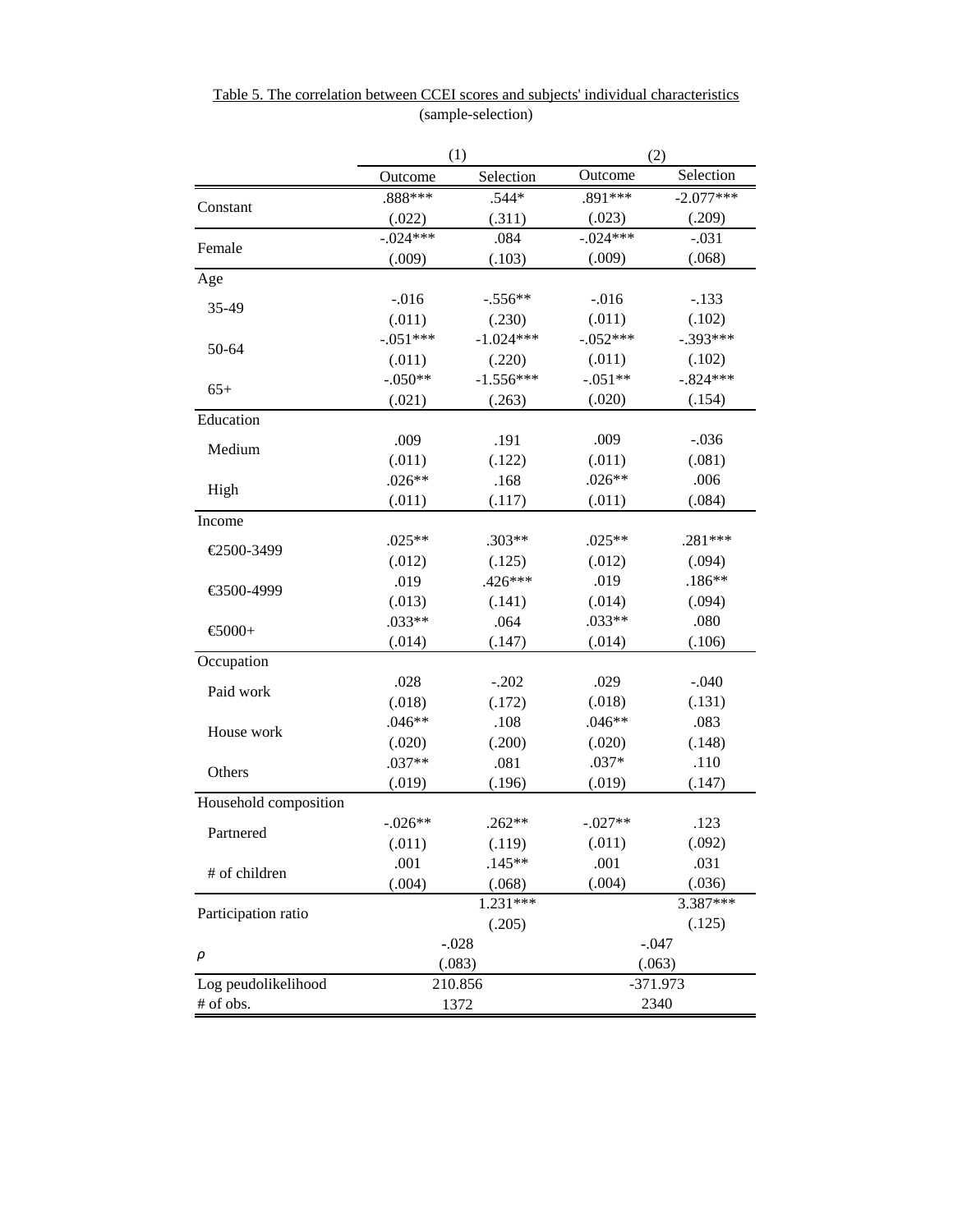### Table 5 (continued)

|                       |           | (3)         | (4)        |             |  |
|-----------------------|-----------|-------------|------------|-------------|--|
|                       | Outcome   | Selection   | Outcome    | Selection   |  |
| Constant              | .759***   | $.545*$     | $.757***$  | $-2.067***$ |  |
|                       | (.043)    | (.314)      | (.038)     | (.208)      |  |
| Female                | $-.013$   | .084        | $-.011$    | $-.032$     |  |
|                       | (.015)    | (.104)      | (.015)     | (.068)      |  |
| Age                   |           |             |            |             |  |
| 35-49                 | $-.001$   | $-.554**$   | $-.009$    | $-.135$     |  |
|                       | (.022)    | (.223)      | (.020)     | (.101)      |  |
| 50-64                 | $-.062**$ | $-1.023***$ | $-.079***$ | $-.397***$  |  |
|                       | (.024)    | (.212)      | (.020)     | (.102)      |  |
| $65+$                 | $-.049$   | $-1.557***$ | $-.078**$  | $-.822***$  |  |
|                       | (.042)    | (.258)      | (.032)     | (.154)      |  |
| Education             |           |             |            |             |  |
| Medium                | .016      | .191        | .021       | $-.036$     |  |
|                       | (.018)    | (.120)      | (.017)     | (.081)      |  |
| High                  | $.054***$ | .169        | $.059***$  | .007        |  |
|                       | (.018)    | (.117)      | (.018)     | (.084)      |  |
| Income                |           |             |            |             |  |
| €2500-3499            | .017      | $.304**$    | .022       | $.276***$   |  |
|                       | (.021)    | (.127)      | (.019)     | (.093)      |  |
| €3500-4999            | $-.006$   | .428***     | .003       | $.174*$     |  |
|                       | (.022)    | (.138)      | (.020)     | (.094)      |  |
| $\bigoplus$ 000+      | .015      | .065        | .018       | .075        |  |
|                       | (.022)    | (.145)      | (.022)     | (.106)      |  |
| Occupation            |           |             |            |             |  |
| Paid work             | .034      | $-.203$     | .031       | $-.035$     |  |
|                       | (.027)    | (.173)      | (.026)     | (.131)      |  |
| House work            | .036      | .109        | .038       | .075        |  |
|                       | (.030)    | (.205)      | (.030)     | (.148)      |  |
| Others                | .032      | .081        | .034       | .110        |  |
|                       | (.030)    | (.193)      | (.030)     | (.146)      |  |
| Household composition |           |             |            |             |  |
| Partnered             | $-.032$   | $.261**$    | $-.026$    | .126        |  |
|                       | (.020)    | (.115)      | (.018)     | (.091)      |  |
| # of children         | $-.000$   | $.145**$    | .002       | .028        |  |
|                       | (.007)    | (.062)      | (.007)     | (.036)      |  |
| Participation ratio   |           | 1.230***    |            | 3.378***    |  |
|                       |           | (.234)      |            | (.125)      |  |
| $\rho$                |           | $-.396$     |            | $-.155$     |  |
|                       |           |             |            | (.075)      |  |
| Log peudolikelihood   |           |             |            | -949.787    |  |
| # of obs.             |           | 1372        |            | 2340        |  |

Dependent variables: (1) and (2) CCEI; (3) and (4) CCEI for the combined data set. Omitted categories: male, age under 35, low education (primary or pre-vocational secondary education), household gross monthly income under €2500, retired, and not having a partner. Standard errors in parentheses. \*, \*\*, and \*\*\* indicate 10, 5, and 1 percent significance levels, respectively.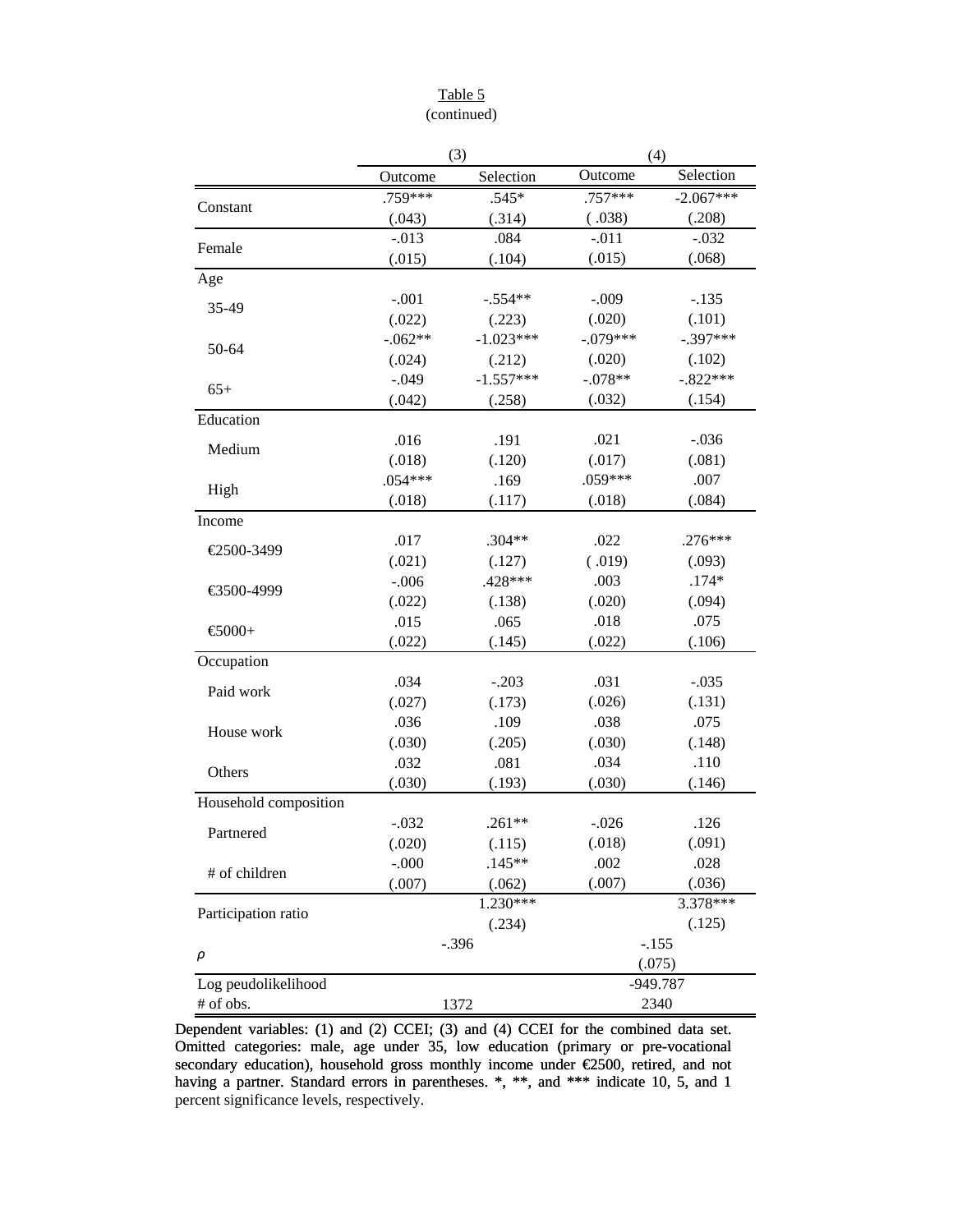Table 6. Household wealth (average 2008-2009 in 2008 Euros)

| Mean        |    | 164,130    |
|-------------|----|------------|
| Std. Dev.   |    | 243,548    |
| Max         |    | 3,984,151  |
| Min         |    | $-180,700$ |
|             | 1  | $-68,237$  |
|             | 5  | -4,810     |
|             | 10 | 0          |
| Percentiles | 25 | 10,780     |
|             | 50 | 92.979     |
|             | 75 | 242.054    |
|             | 90 | 412.494    |
|             | 95 | 523,839    |
|             | 99 | 955,599    |
| $#$ of obs. |    | 703        |

| Table 7. Wealth components                             |  |
|--------------------------------------------------------|--|
| (average 2008-2009 in 2008 Euros by age-adjusted CCEI) |  |

|                      |          | Age-adjusted CCEI |          |           |  |
|----------------------|----------|-------------------|----------|-----------|--|
|                      | All      | Low               | High     | Δ         |  |
| Household wealth     | 156,413  | 154,280           | 158,540  | 4,260     |  |
|                      | (7,106)  | (10,223)          | (9,888)  | (14, 222) |  |
|                      | 693      | 346               | 347      |           |  |
| Log household wealth | 11.16    | 11.08             | 11.23    | 0.16      |  |
|                      | (0.07)   | (0.11)            | (0.10)   | (0.15)    |  |
|                      | 622      | 312               | 310      |           |  |
| Checking accounts    | 2,623    | 2,787             | 2,458    | $-329$    |  |
|                      | (211)    | (370)             | (204)    | (423)     |  |
|                      | 693      | 346               | 347      |           |  |
| Savings accounts     | 21,753   | 20,572            | 22,931   | 2,359     |  |
|                      | (1, 387) | (1, 591)          | (2,271)  | (2,774)   |  |
|                      | 693      | 346               | 347      |           |  |
| <b>Stocks</b>        | 10,766   | 9,151             | 12,376   | 3,226     |  |
|                      | (1, 472) | (1,569)           | (2, 488) | (2,943)   |  |
|                      | 693      | 346               | 347      |           |  |
| House value          | 183,538  | 180,528           | 186,539  | 6,011     |  |
|                      | (6,358)  | (9, 430)          | (8, 545) | (12, 724) |  |
|                      | 693      | 346               | 347      |           |  |
| Debts                | 3,956    | 3,650             | 4,260    | 611       |  |
|                      | (503)    | (710)             | (712)    | (1,006)   |  |
|                      | 693      | 346               | 347      |           |  |
| Mortgages            | 61,581   | 55,083            | 68,061   | 12,978    |  |
|                      | (3,396)  | (4,776)           | (4,810)  | (7,365)   |  |
|                      | 693      | 346               | 347      |           |  |

The age-adjusted CCEI is the residual from a regression of CCEI on a constant, age, age<sup>2</sup> and age<sup>3</sup>. Standard errors in parentheses. The last row in each category reports the number of observations.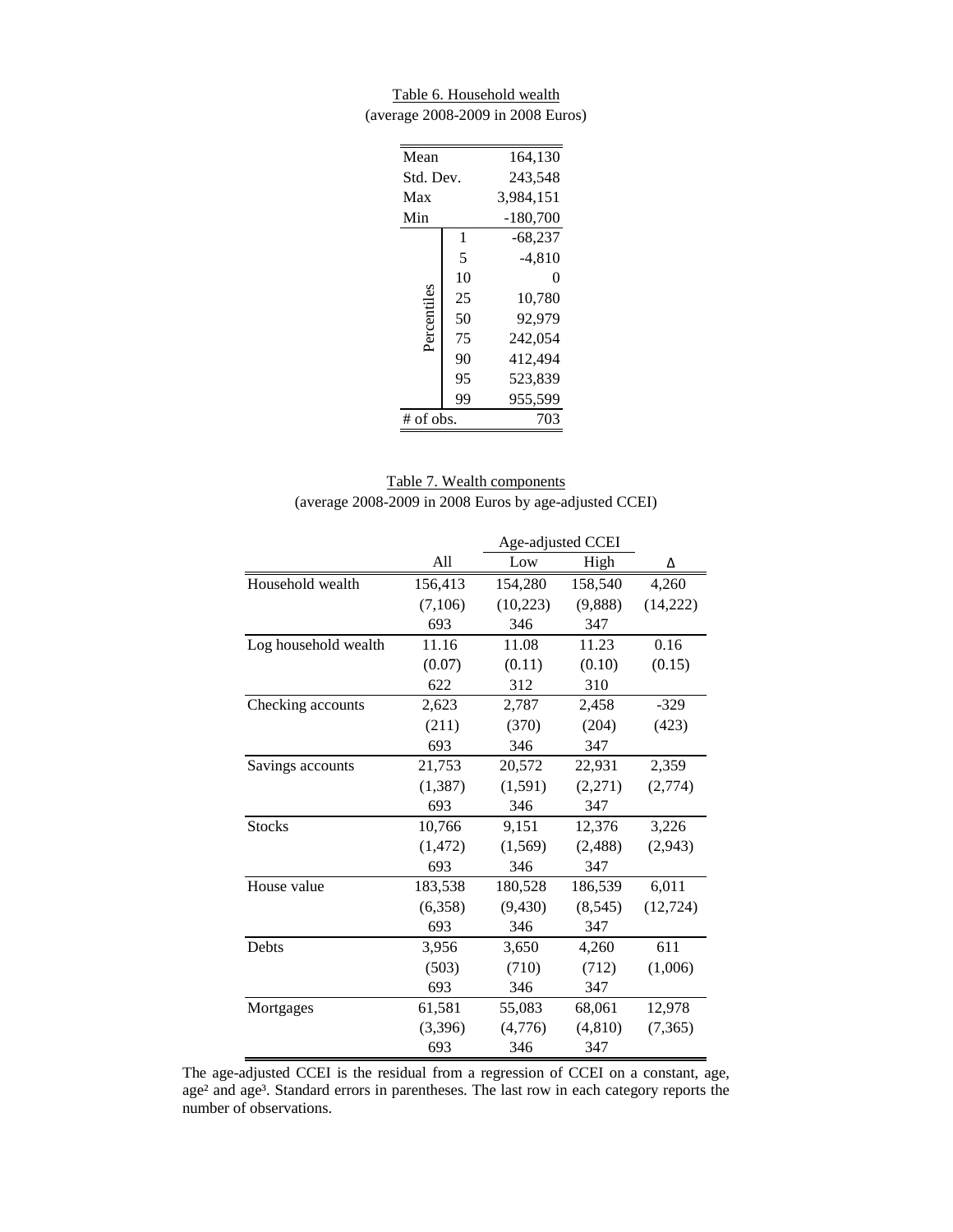|                            | (1)        | (2)        | (3)         | (4)        |
|----------------------------|------------|------------|-------------|------------|
| <b>CCEI</b>                | $1.170**$  | 1.425**    | 99933.2*    | $1.490***$ |
|                            | (0.535)    | (0.565)    | (52656.0)   | (0.574)    |
| CCEI (combined dataset)    |            |            |             |            |
|                            |            |            |             |            |
| Risk tolerance             |            |            |             |            |
| Conscientiousness          |            |            |             |            |
|                            |            |            |             |            |
| Log 2008 household income  | $0.623***$ | $0.601***$ |             | $0.629***$ |
|                            | (0.123)    | (0.127)    |             | (0.124)    |
| 2008 household income      |            |            | 1.74***     |            |
|                            |            |            | (0.3)       |            |
| Female                     | $-0.275*$  | $-0.228$   | $-28223.9*$ | $-0.258$   |
|                            | (0.154)    | (0.164)    | (15906.3)   | (0.162)    |
| Age                        | 0.004      | $-0.286$   | -33974.7    | $-0.277$   |
|                            | (0.205)    | (0.316)    | (27100.3)   | (0.318)    |
| Age <sup>2</sup>           | 0.002      | 0.006      | 726.5       | 0.006      |
|                            | (0.004)    | (0.005)    | (471.1)     | (0.005)    |
| Age <sup>3</sup>           | 0.000      | 0.000      | $-4.3$      | 0.000      |
|                            | (0.000)    | (0.000)    | (2.7)       | (0.000)    |
| Partnered                  | $0.623***$ | $0.682***$ | 48106.5***  | $0.683***$ |
|                            | (0.173)    | (0.183)    | (16995.7)   | (0.184)    |
| # of children              | 0.125      | 0.103      | 14472.9*    | 0.106      |
|                            | (0.086)    | (0.092)    | (8291.6)    | (0.093)    |
| Education                  |            |            |             |            |
| Pre-vocational             | 0.242      | 0.267      | 13056.4     |            |
|                            | (0.459)    | (0.459)    | (43981.0)   |            |
| Pre-university             | 0.528      | 0.600      | 57288.3     |            |
|                            | (0.474)    | (0.476)    | (45189.8)   |            |
| Senior vocational training | 0.407      | 0.403      | 27365.6     |            |
|                            | (0.465)    | (0.469)    | (42967.4)   |            |
| Vocational college         | 0.485      | 0.448      | 27964.9     |            |
|                            | (0.450)    | (0.452)    | (42704.3)   |            |
| University                 | 0.637      | 0.679      | 73733.5     |            |
|                            | (0.463)    | (0.470)    | (48008.2)   |            |
| Constant                   | 0.229      | 5.932      | 335793.4    | 5.451      |
|                            | (3.554)    | (5.862)    | $(5.0E+05)$ | (6.110)    |
| $R^2$                      | 0.217      | 0.179      | 0.191       | 0.170      |
| # of obs.                  | 566        | 517        | 568         | 517        |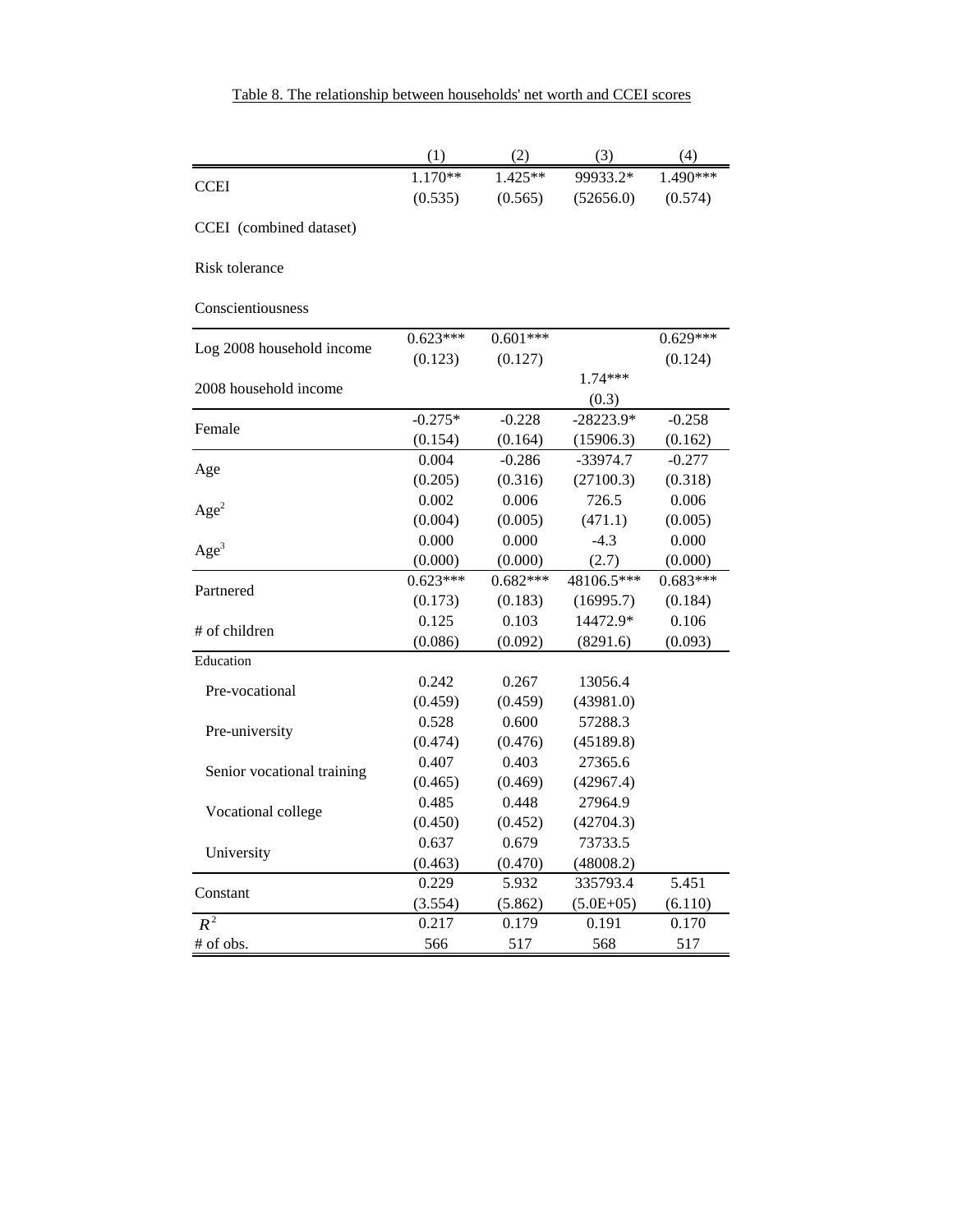|                            | (5)        | (6)        | (7)        | (8)        | (9)        |
|----------------------------|------------|------------|------------|------------|------------|
| <b>CCEI</b>                | 1.348*     | $1.545***$ | $1.563**$  | $1.781**$  | 1.728**    |
|                            | (0.714)    | (0.591)    | (0.735)    | (0.746)    | (0.750)    |
| CCEI (combined dataset)    | 0.078      |            | $-0.018$   | $-0.091$   | $-0.038$   |
|                            | (0.381)    |            | (0.373)    | (0.381)    | (0.384)    |
| Risk tolerance             |            | $-1.166$   | $-1.165$   | $-1.361$   | $-1.366$   |
|                            |            | (0.828)    | (0.829)    | (0.838)    | (0.840)    |
| Conscientiousness          |            |            |            |            | 0.103      |
|                            |            |            |            |            | (0.072)    |
| Log 2008 household income  | $0.602***$ | $0.595***$ | $0.595***$ | $0.520***$ | $0.514***$ |
|                            | (0.127)    | (0.128)    | (0.129)    | (0.121)    | (0.121)    |
| 2008 household income      |            |            |            |            |            |
| Female                     | $-0.229$   | $-0.232$   | $-0.232$   | $-0.299$   | $-0.321$   |
|                            | (0.164)    | (0.166)    | (0.166)    | (0.168)    | (0.169)    |
| Age                        | $-0.284$   | $-0.307$   | $-0.308$   | $-0.310$   | $-0.282$   |
|                            | (0.316)    | (0.313)    | (0.315)    | (0.319)    | (0.316)    |
| Age <sup>2</sup>           | 0.006      | 0.007      | 0.007      | 0.007      | 0.006      |
|                            | (0.005)    | (0.005)    | (0.005)    | (0.005)    | (0.005)    |
| Age <sup>3</sup>           | 0.000      | 0.000      | 0.000      | 0.000      | 0.000      |
|                            | (0.000)    | (0.000)    | (0.000)    | (0.000)    | (0.000)    |
| Partnered                  | $0.682***$ | $0.726***$ | $0.725***$ | $0.733***$ | $0.714***$ |
|                            | (0.183)    | (0.187)    | (0.188)    | (0.191)    | (0.191)    |
| # of children              | 0.103      | 0.092      | 0.092      | 0.095      | 0.090      |
|                            | (0.093)    | (0.094)    | (0.095)    | (0.095)    | (0.095)    |
| Education                  |            |            |            |            |            |
| Pre-vocational             | 0.264      | 0.331      | 0.331      | 0.312      | 0.351      |
|                            | (0.461)    | (0.483)    | (0.484)    | (0.481)    | (0.481)    |
| Pre-university             | 0.596      | 0.676      | 0.677      | 0.675      | 0.717      |
|                            | (0.486)    | (0.498)    | (0.498)    | (0.499)    | (0.496)    |
| Senior vocational training | 0.403      | 0.480      | 0.481      | 0.464      | 0.501      |
|                            | (0.469)    | (0.493)    | (0.494)    | (0.490)    | (0.490)    |
| Vocational college         | 0.443      | 0.549      | 0.550      | 0.568      | 0.598      |
|                            | (0.452)    | (0.475)    | (0.480)    | (0.476)    | (0.475)    |
| University                 | 0.672      | 0.745      | 0.746      | 0.774      | 0.806      |
|                            | (0.474)    | (0.498)    | (0.502)    | (0.501)    | (0.499)    |
| Constant                   | 5.888      | 6.938      | 6.947      | 7.797      | 7.371      |
|                            | (5.879)    | (5.786)    | (5.812)    | (5.880)    | (5.841)    |
| $R^2$                      | 0.178      | 0.186      | 0.184      | 0.180      | 0.182      |
| # of obs.                  | 517        | 507        | 507        | 494        | 494        |

Table 8. (Continued)

Dependent variable: The natural log of household wealth, except in (3) where the dependent variable is the *level* of household wealth. Sample includes households with financial respondent age 16 and older in (1) and households with financial respondent age 35 and older in (2)-(9). Otherwise, samples vary according to availability of data on regressand and regressors. The CCEI scores for the combined dataset is computed after combining the actual data from the experiment and the mirror-image data. Risk tolerance measured by the average fraction of tokens allocated to the cheaper asset. The groupings of different levels of education are based on the categorization of Statistics Netherlands. Standard errors in parentheses. \*, \*\*, and \*\*\* indicate 10, 5, and 1 percent significance levels, respectively.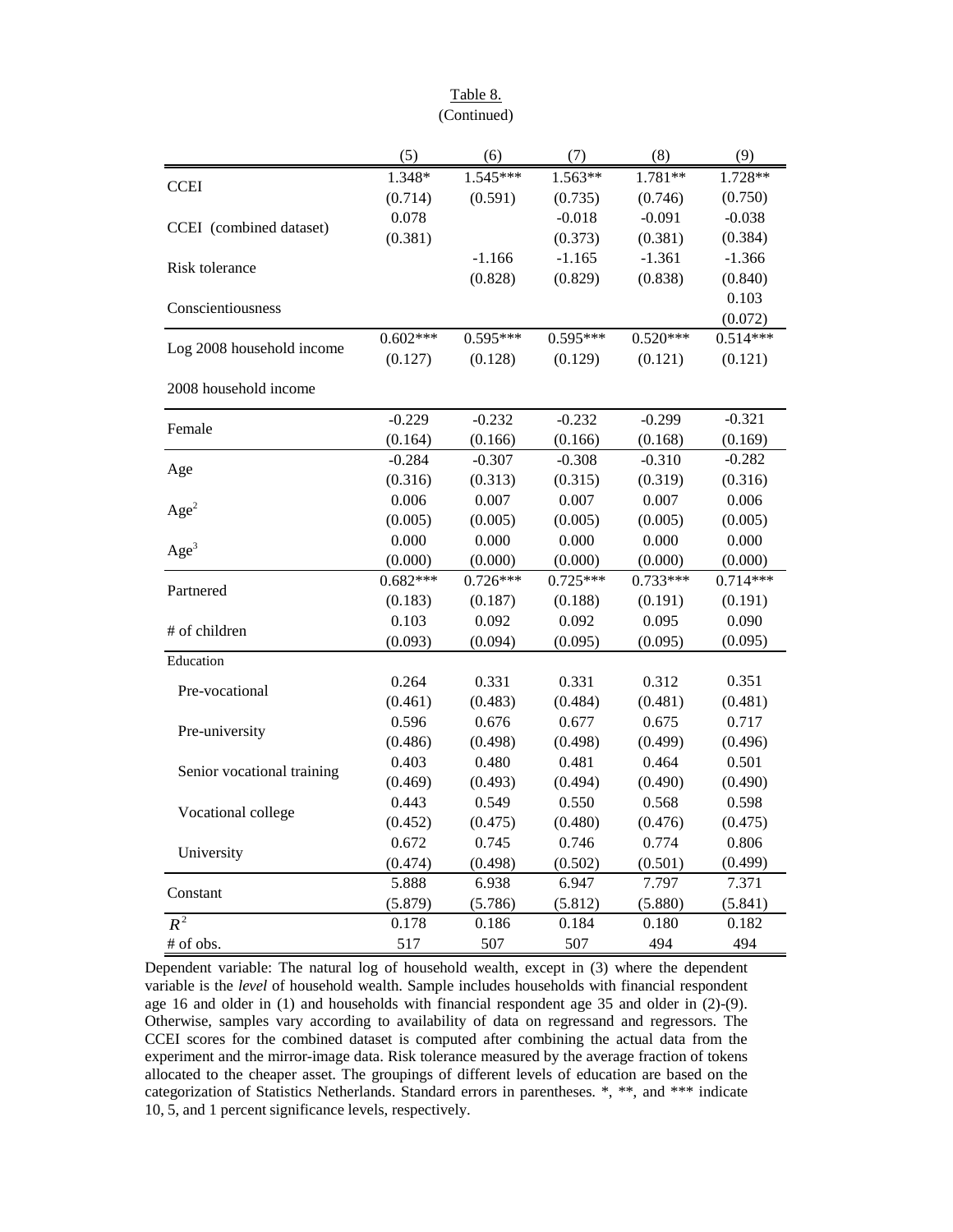|                            | (1)        | (2)                  | (3)      | (4)         | (5)       | (6)         |
|----------------------------|------------|----------------------|----------|-------------|-----------|-------------|
|                            |            | Log household wealth | Have     | Fraction in | Have      | Fraction in |
|                            |            |                      | checking | checking    | saving    | saving      |
| <b>CCEI</b>                | 1.907**    | $1.792**$            | 0.029    | $-0.100*$   | $-0.052$  | $-0.179*$   |
|                            | (0.751)    | (0.705)              | (0.032)  | (0.057)     | (0.051)   | (0.096)     |
| Log household income       |            |                      |          |             |           |             |
| 2008                       | $0.686***$ | 0.250                | 0.001    | $-0.030**$  | 0.004     | $-0.062***$ |
|                            | (0.133)    | (0.184)              | (0.002)  | (0.013)     | (0.009)   | (0.021)     |
| 2006                       |            | $0.467*$             |          |             |           |             |
|                            |            | (0.262)              |          |             |           |             |
| 2004                       |            | $0.312*$             |          |             |           |             |
|                            |            | (0.176)              |          |             |           |             |
| Female                     | $-0.144$   | $-0.037$             | 0.007    | 0.019       | 0.008     | 0.017       |
|                            | (0.188)    | (0.184)              | (0.005)  | (0.018)     | (0.018)   | (0.029)     |
| Age                        | $-0.315$   | $-0.241$             | $-0.005$ | 0.029       | $-0.007$  | 0.001       |
|                            | (0.318)    | (0.319)              | (0.010)  | (0.044)     | (0.042)   | (0.061)     |
| Age <sup>2</sup>           | 0.007      | 0.006                | 0.000    | $-0.001$    | 0.000     | 0.000       |
|                            | (0.005)    | (0.005)              | (0.000)  | (0.001)     | (0.001)   | (0.001)     |
|                            | 0.000      | 0.000                | 0.000    | 0.000       | 0.000     | 0.000       |
| Age <sup>3</sup>           | (0.000)    | (0.000)              | (0.000)  | (0.000)     | (0.000)   | (0.000)     |
| Partnered                  | $0.790***$ | $0.740***$           | $-0.005$ | $-0.033$    | 0.016     | $-0.058*$   |
|                            | (0.222)    | (0.222)              | (0.004)  | (0.021)     | (0.022)   | (0.033)     |
| # of children              | 0.111      | 0.123                | 0.000    | $-0.004$    | $-0.025*$ | $-0.043***$ |
|                            | (0.107)    | (0.101)              | (0.001)  | (0.009)     | (0.014)   | (0.013)     |
| Education                  |            |                      |          |             |           |             |
| Pre-vocational             | 0.622      | 0.658                | $-0.007$ | 0.002       | 0.036     | 0.003       |
|                            | (0.613)    | (0.626)              | (0.007)  | (0.063)     | (0.068)   | (0.085)     |
| Pre-university             | 0.883      | 0.889                | $-0.017$ | $-0.021$    | $-0.004$  | $-0.073$    |
|                            | (0.626)    | (0.641)              | (0.018)  | (0.063)     | (0.075)   | (0.087)     |
| Senior vocational training | 0.899      | 0.956                | 0.005    | 0.000       | 0.043     | $-0.046$    |
|                            | (0.616)    | (0.632)              | (0.004)  | (0.063)     | (0.069)   | (0.086)     |
| Vocational college         | $1.011*$   | 0.954                | 0.002    | $-0.005$    | 0.014     | $-0.037$    |
|                            | (0.601)    | (0.617)              | (0.002)  | (0.062)     | (0.069)   | (0.083)     |
| University                 | $1.182*$   | 1.027                | 0.003    | 0.011       | 0.019     | $-0.076$    |
|                            | (0.610)    | (0.625)              | (0.003)  | (0.064)     | (0.071)   | (0.086)     |
| Constant                   | 4.282      | $-0.415$             | 1.036*** | 0.045       | 1.117     | 1.420       |
|                            | (5.947)    | (6.032)              | (0.183)  | (0.750)     | (0.779)   | (1.197)     |
| $R^2$                      | 0.236      | 0.269                | 0.024    | 0.051       | 0.020     | 0.104       |
| # of obs.                  | 377        | 377                  | 512      | 512         | 502       | 502         |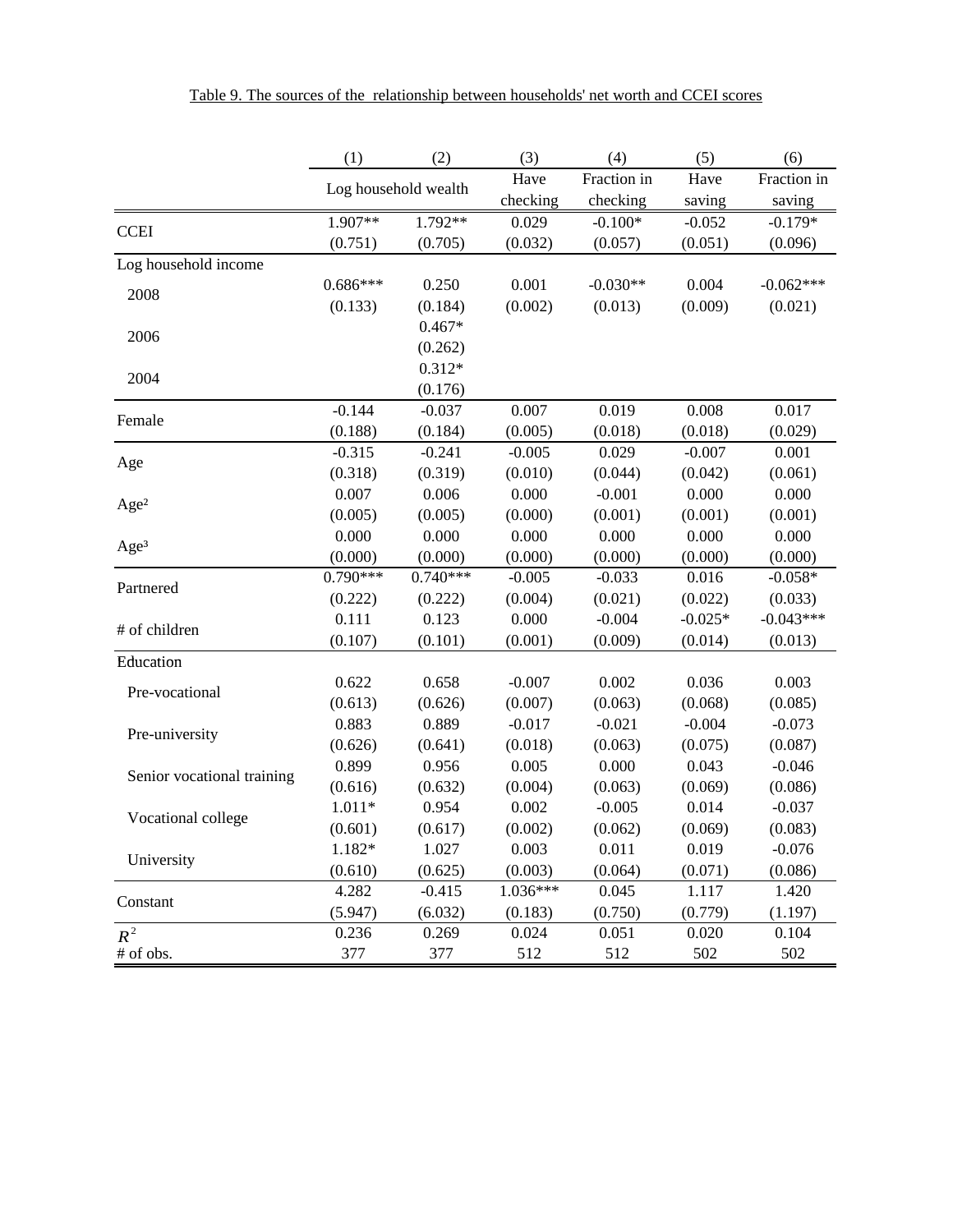### Table 9. (Continued)

|                            | (7)        | (8)         | (9)        | (10)        |
|----------------------------|------------|-------------|------------|-------------|
|                            | Have       | Fraction in | Have       | Fraction in |
|                            | stocks     | stocks      | a house    | house       |
| <b>CCEI</b>                | 0.160      | $-0.003$    | $0.371**$  | $0.336***$  |
|                            | (0.160)    | (0.050)     | (0.150)    | (0.129)     |
| Log household income       |            |             |            |             |
| 2008                       | $0.154***$ | 0.011       | $0.138***$ | $0.098***$  |
|                            | (0.032)    | (0.010)     | (0.027)    | (0.023)     |
| 2006                       |            |             |            |             |
| 2004                       |            |             |            |             |
| Female                     | $-0.005$   | 0.005       | $-0.021$   | $-0.039$    |
|                            | (0.046)    | (0.012)     | (0.044)    | (0.039)     |
| Age                        | 0.089      | 0.011       | $-0.001$   | $-0.030$    |
|                            | (0.088)    | (0.021)     | (0.081)    | (0.065)     |
| Age <sup>2</sup>           | $-0.001$   | 0.000       | 0.000      | 0.001       |
|                            | (0.002)    | (0.000)     | (0.001)    | (0.001)     |
| Age <sup>3</sup>           | 0.000      | 0.000       | 0.000      | 0.000       |
|                            | (0.000)    | (0.000)     | (0.000)    | (0.000)     |
| Partnered                  | 0.003      | $-0.008$    | $0.211***$ | $0.136***$  |
|                            | (0.049)    | (0.014)     | (0.051)    | (0.044)     |
| # of children              | 0.003      | 0.000       | $0.051**$  | $0.069***$  |
|                            | (0.026)    | (0.007)     | (0.020)    | (0.019)     |
| Education                  |            |             |            |             |
| Pre-vocational             | $-0.074$   | $-0.042$    | 0.030      | 0.067       |
|                            | (0.128)    | (0.049)     | (0.123)    | (0.109)     |
| Pre-university             | 0.036      | $-0.011$    | 0.090      | 0.071       |
|                            | (0.138)    | (0.052)     | (0.129)    | (0.114)     |
| Senior vocational training | $-0.050$   | $-0.029$    | 0.064      | 0.064       |
|                            | (0.131)    | (0.048)     | (0.124)    | (0.111)     |
| Vocational college         | 0.024      | $-0.023$    | 0.078      | 0.044       |
|                            | (0.128)    | (0.049)     | (0.122)    | (0.108)     |
| University                 | 0.194      | 0.011       | 0.089      | 0.051       |
|                            | (0.136)    | (0.051)     | (0.127)    | (0.113)     |
| Constant                   | $-3.326**$ | $-0.287$    | $-1.508$   | $-0.777$    |
|                            | (1.678)    | (0.388)     | (1.592)    | (1.289)     |
| $R^2$                      | 0.106      | 0.029       | 0.174      | 0.146       |
| # of obs.                  | 514        | 514         | 479        | 479         |

To reduce the importance of extreme outliers, in columns (3)-(10) we drop households whose fraction of wealth in the relevant category (checking, saving, stocks, housing) is less than -0.15 or greater than 1.15. The groupings of different levels of education are based on the categorization of Statistics Netherlands. Standard errors in parentheses. \*, \*\*, and \*\*\* indicate 10, 5, and 1 percent significance levels, respectively.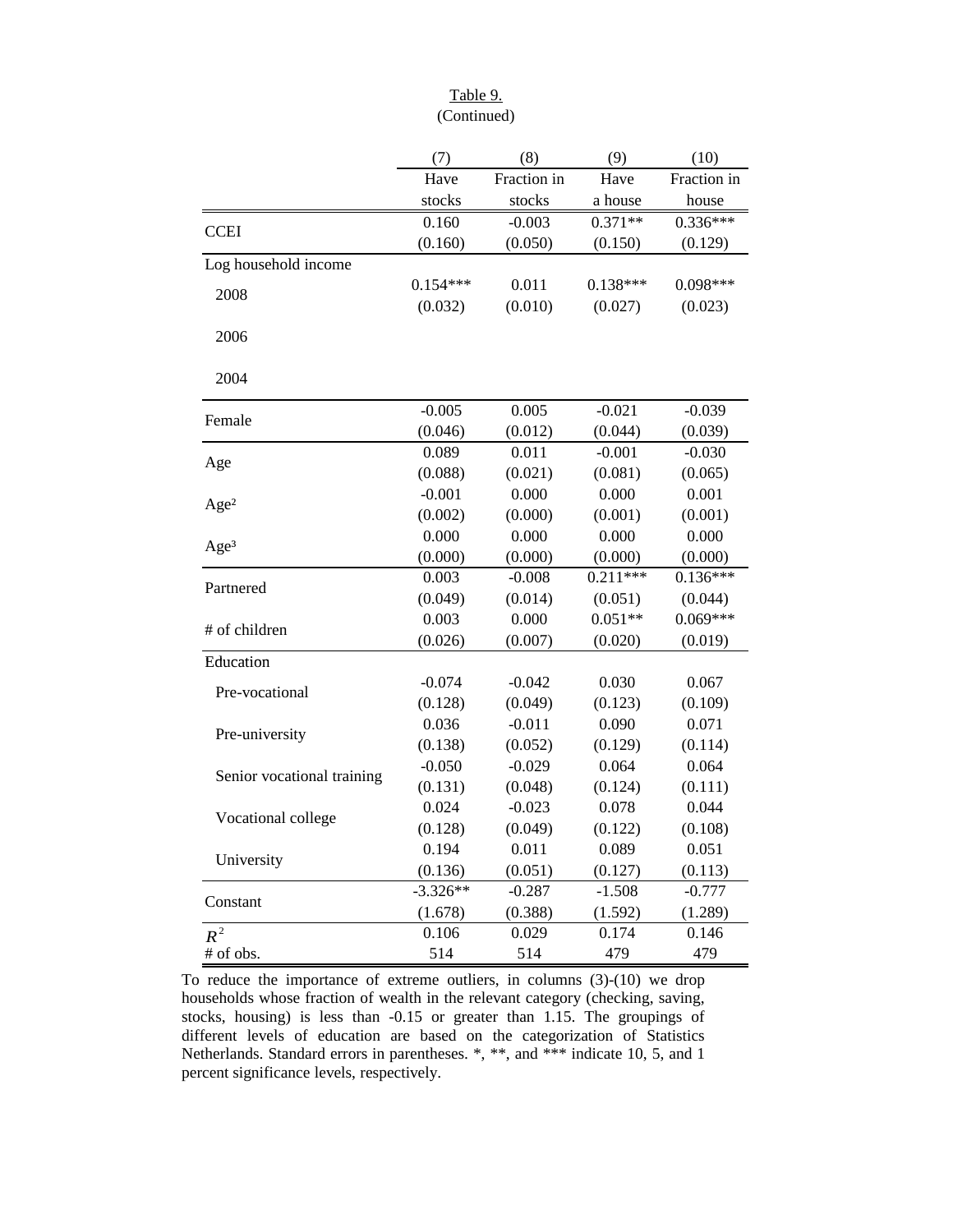Figure 1. Mean CCEI scores

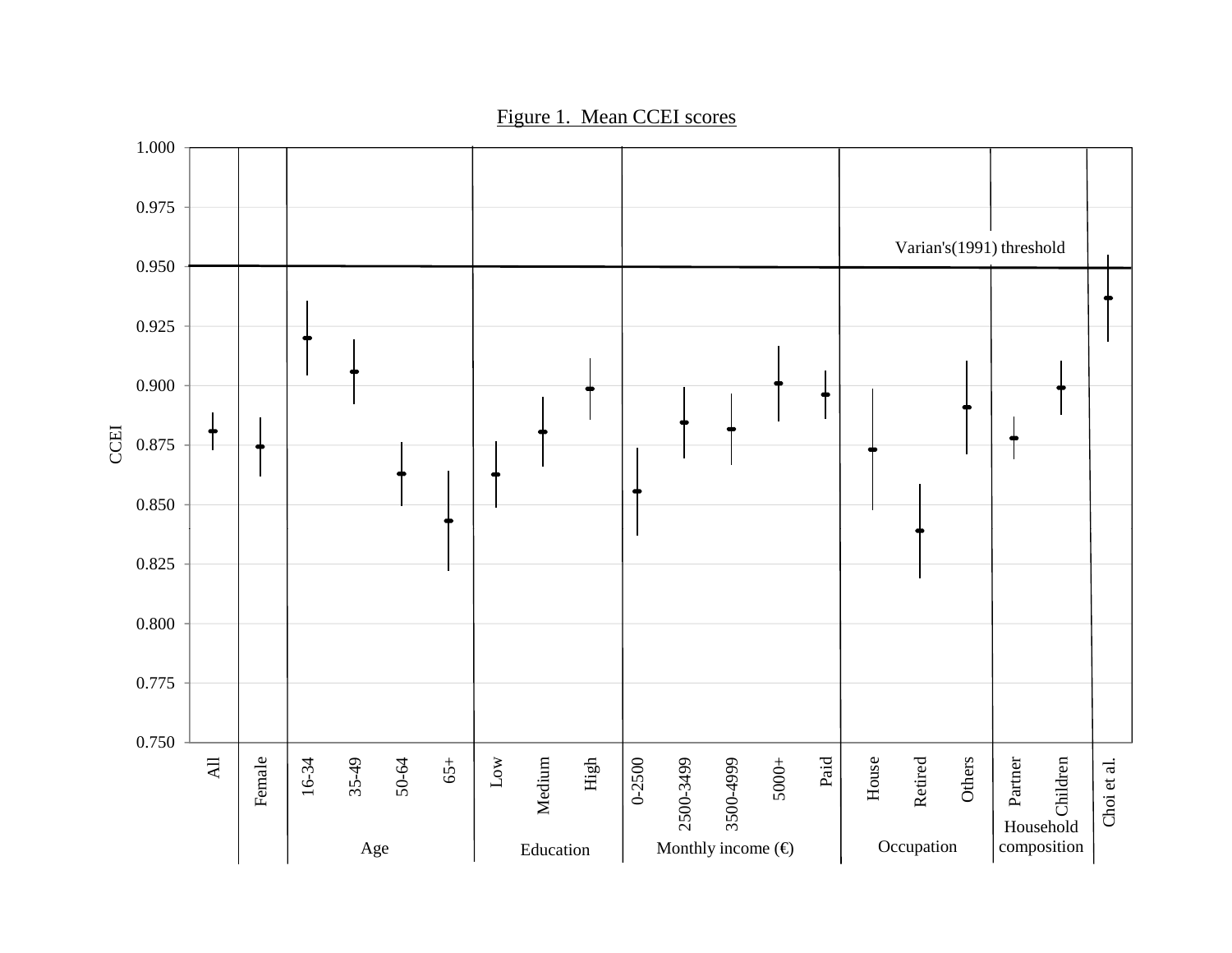#### Figure 2. A violation of stochastic dominance

ä

 $\mathcal{R}^{\mathcal{A}}$ 



sition along *CD*) but prefers allocation *x* (position along *AB*) such that  $F_{\mathbf{x}}$ ,  $\lt F_{\mathbf{x}}$ The individual can choose any allocation  $x'$  (possible individual can choose any allocation  $x'$  (possible inter-The individual can choose any allocation x' (<br>where  $F_{\mathbf{x}i}$  and  $F_{\mathbf{x}}$  are the resulting payoff dist